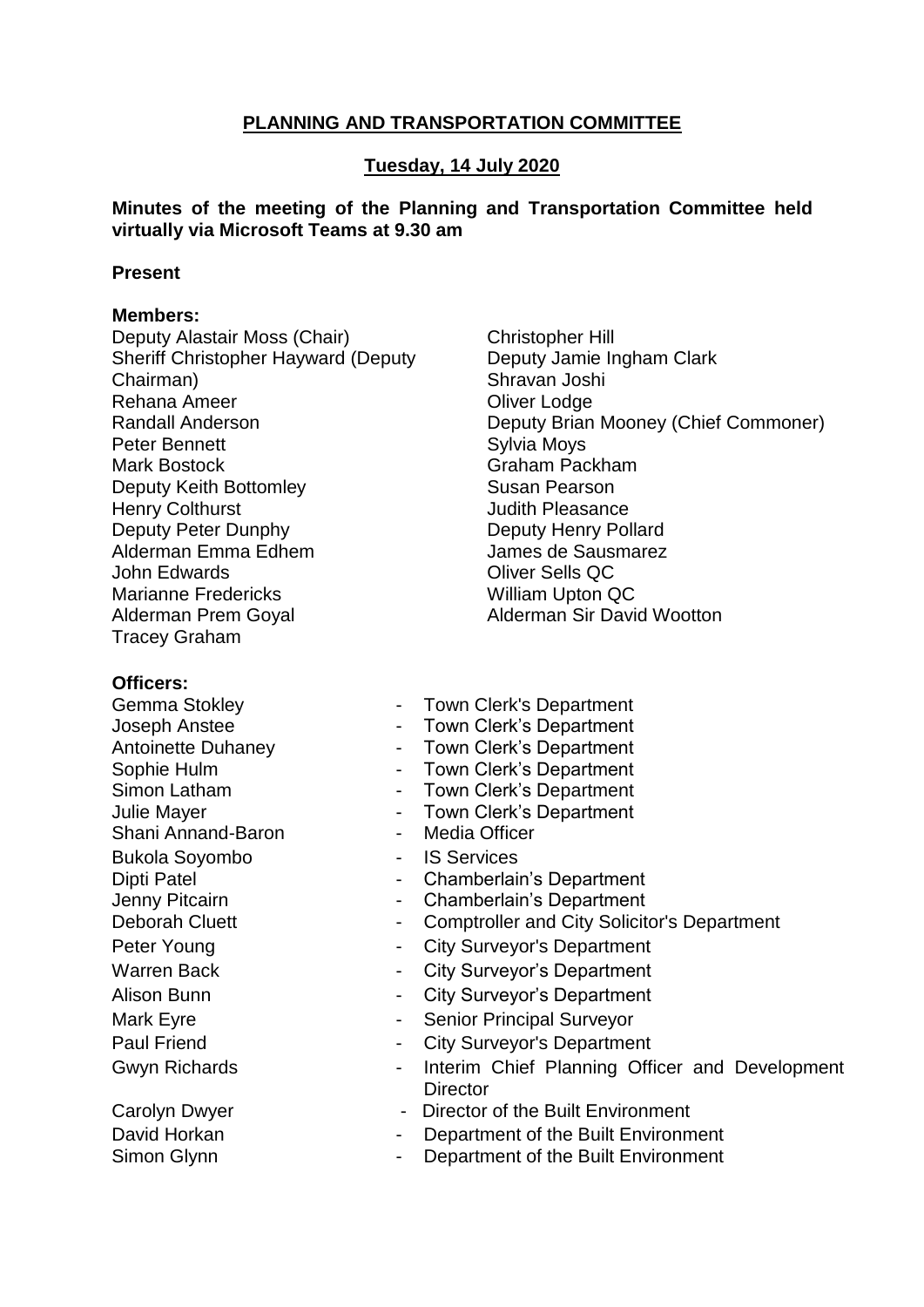| Zahur Khan<br><b>Bruce McVean</b><br>Rob Chipperfield<br>Leah Coburn<br>lan Hughes<br>Paul Monaghan<br>Neel Devlia<br><b>Emmanuel Ojugo</b><br>Gordon Roy<br><b>Paul Beckett</b><br><b>Peter Shadbolt</b> | -<br>-<br>-<br>$\blacksquare$<br>$\blacksquare$<br>$\qquad \qquad \blacksquare$ | Department of the Built Environment<br>Department of the Built Environment<br>Department of the Built Environment<br>Department of the Built Environment<br>Department of the Built Environment<br>Department of the Built Environment<br>Department of the Built Environment<br>Department of the Built Environment<br><b>District Surveyor</b><br>Department of the Built Environment<br>Department of the Built Environment |
|-----------------------------------------------------------------------------------------------------------------------------------------------------------------------------------------------------------|---------------------------------------------------------------------------------|--------------------------------------------------------------------------------------------------------------------------------------------------------------------------------------------------------------------------------------------------------------------------------------------------------------------------------------------------------------------------------------------------------------------------------|
| Joanna Parker<br><b>Craig Stansfield</b><br><b>Clarisse Tavin</b><br>Giacomo Vecia<br>Jon Averns<br>Rachel Pye<br><b>Peter Davenport</b>                                                                  | $\qquad \qquad \blacksquare$                                                    | Department of the Built Environment<br>Department of the Built Environment<br>Department of the Built Environment<br>Department of the Built Environment<br>Director of Markets & Consumer Protection<br><b>Markets &amp; Consumer Protection</b><br><b>Markets &amp; Consumer Protection</b>                                                                                                                                  |

#### **In Attendance:**

Peter Brewer – Resident, Norfolk House and registered objector, Millennium Bridge House application

Michael Lowndes, Planning Consultant acting on behalf of residents of Norfolk House, Millennium Bridge House application

Thomas See - Resident, Norfolk House and registered objector, Millennium Bridge House and Paul's Walk applications

Jonathan Chenery – Beltane Asset Management Henry Humphreys - Piercy & Company Nick Lane – Point 2 Stuart Piercy – Piercy & Company Jeremy Randall – Partner, Gerald Eve Duncan Roe - Founding Member of Beltane Asset Management

#### **Introductions**

The Town Clerk opened the meeting by introducing herself and stating that the Committee was quorate.

A roll call of Members present was undertaken by the Town Clerk who also reminded those participating to alert her to any technical issues they might experience as the meeting progressed.

## 1. **APOLOGIES**

Apologies for absence were received from Graeme Harrower, Alderman Robert Hughes-Penney and Natasha Lloyd-Owen.

# 2. **MEMBERS' DECLARATIONS UNDER THE CODE OF CONDUCT IN RESPECT OF ITEMS ON THE AGENDA**

There were no declarations.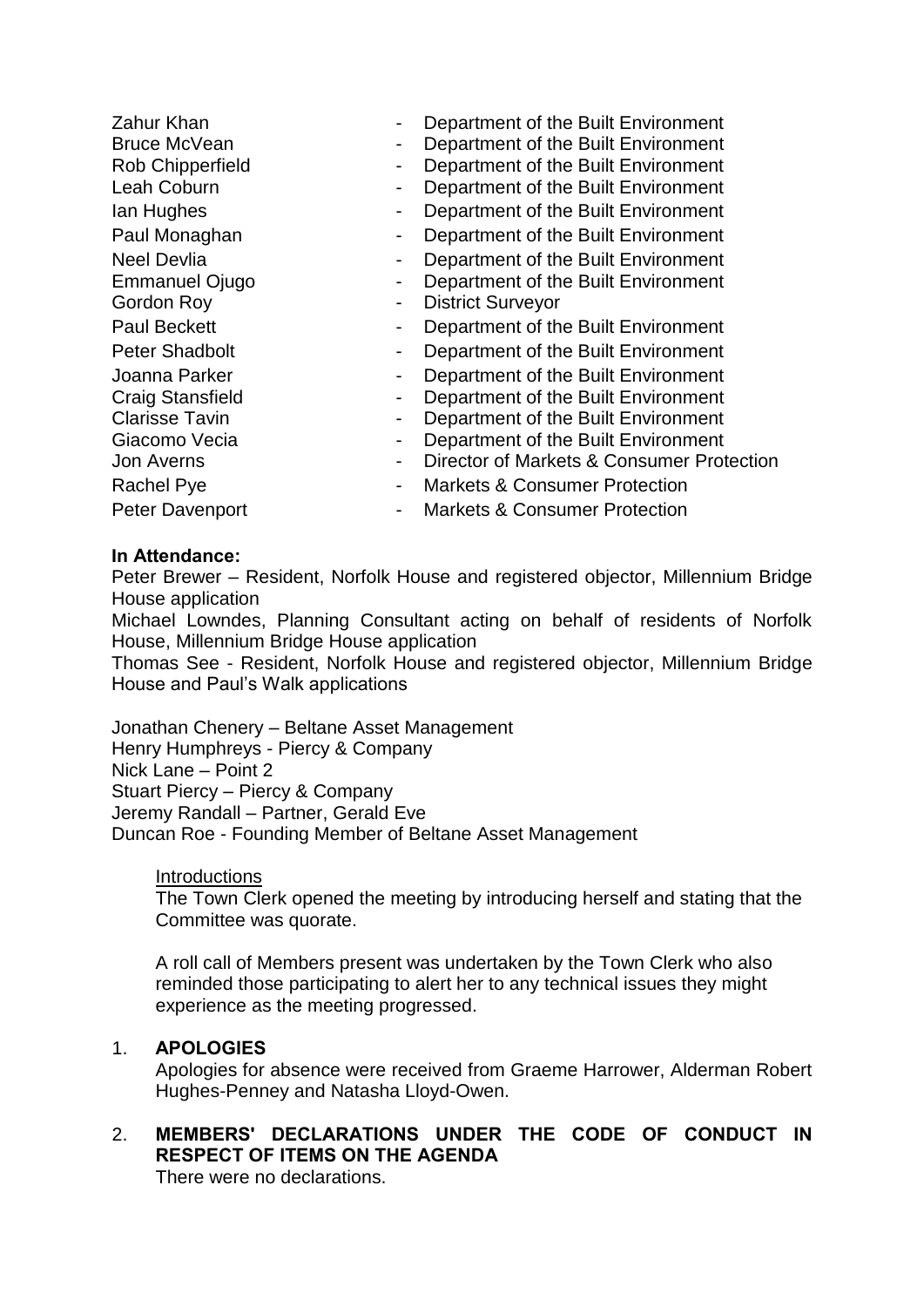#### 3. **MINUTES**

The Committee considered the public minutes and non-public summary of the virtual meeting held on 23 June 2020.

#### **MATTERS ARISING**

**Poultry Market and General Market and the Annexe Buildings West Smithfield London EC1A 9PS** (page 27) – A Member asked that the decision to delegate authority to Officers, in consultation the Chair and Deputy Chairman, to agree the final wording of a Grampian condition concerning the ancillary market uses which currently exist within the Poultry Market be reflected within the resolution by way of an additional sub paragraph (paragraph c) at point 1.

The Committee supported the proposal and the Town Clerk undertook to amend the final, published minute accordingly.

Subject to the above amendment being made, the public minutes and summary were approved as a correct record.

#### 4. **OUTSTANDING ACTIONS**

The Committee received a report of the Town Clerk detailing the Committee's outstanding actions.

## **RECEIVED.**

## 5. **MILLENNIUM BRIDGE HOUSE, 2 LAMBETH HILL, LONDON EC4V 4AG**

The Committee considered a report of the Interim Chief Planning Officer and Development Director regarding an application for Millennium Bridge House, 2 Lambeth Hill, London EC4V 4AG, specifically, refurbishment and extension of the existing building involving the partial demolition and partial infilling of the existing structure and the introduction of a new façade to all elevations and extension to the building at all floors, introduction of roof terraces at fifth and sixth floors, including a public viewing terrace and associated lobbies at second and sixth floors, alongside a part change of use at ground floor from Office to Retail/Café/Restaurant (Class A1/A3); a part change of use at first from Office to either Office or Retail/Restaurant (Class A1/A3/B1); second floor from Office to either Office or Retail/Restaurant (Class A1/A3/B1) and a change of use from Office to Retail/Café /Restaurant (Class A1/A3); a part change of use at sixth floor from Office (Class B1) to either Office or Restaurant/Bar (Class B1/A3/A4) and a change of use from office to restaurant/bar (Class A3/A4) use together with public realm works to Peter's Hill (including the removal and relocation of the southern HSBC gates), Lambeth Hill, Trig Lane and Paul's Walk (part of the Thames Path) and associated works, this part of the proposal includes the rescission of part of the City Walkway.

The Interim Chief Planning Officer and Development Director presented the application to Members and began by stating that this application was for a difficult site in a key location in the City, situated at the head of Millennium Bridge – a hugely popular entrance to the City – and also part of a cultural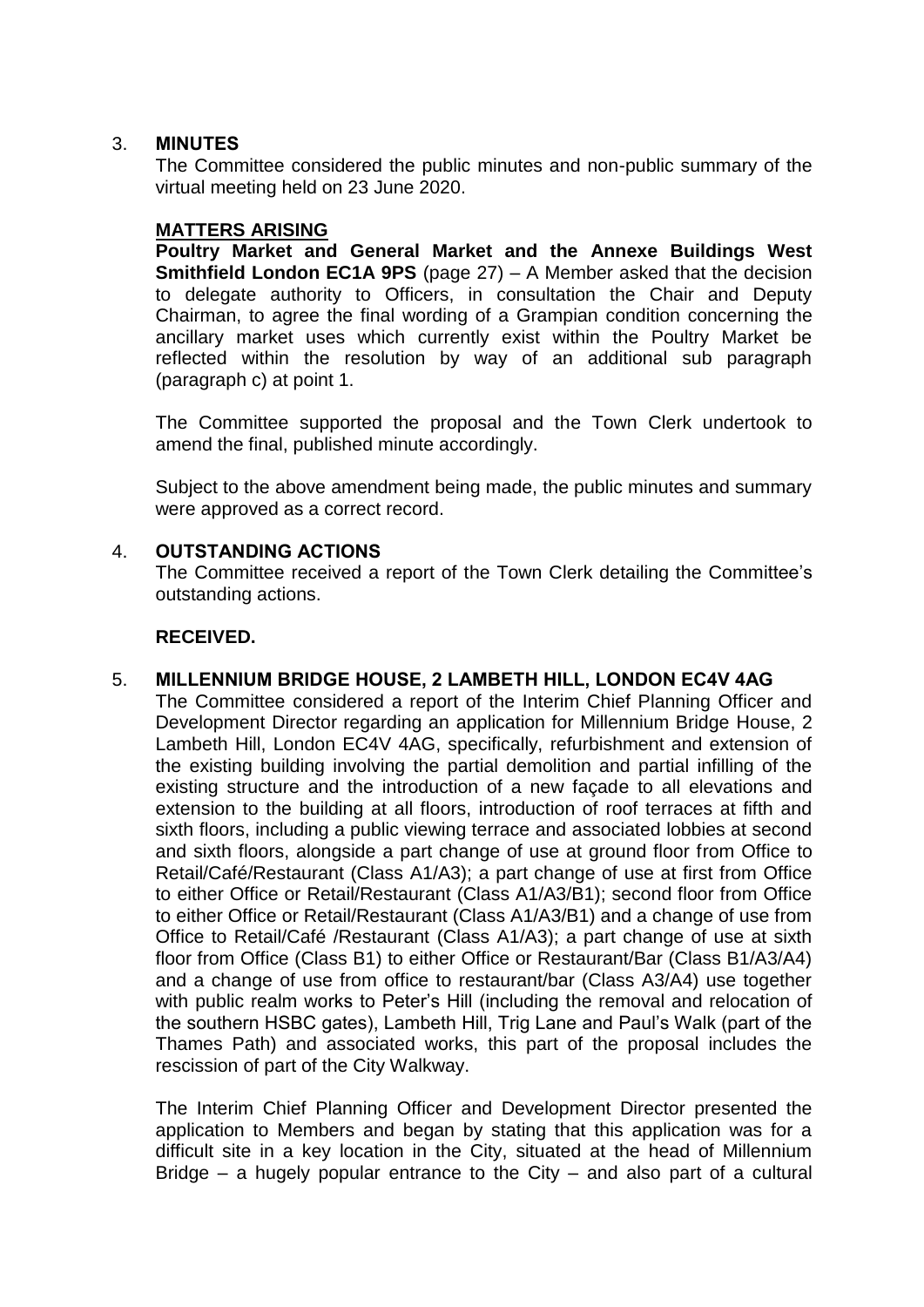gateway linking Tate Modern on one side of the river with St Paul's Cathedral and onwards to the Culture Mile on the other. He reported that the building had an extant planning permission for Offices and a 348-bedroom hotel which could still be implemented.

The Interim Chief Planning Officer and Development Director went on to clarify that this was not a redevelopment scheme as such as it would effectively utilise the existing building and existing structural frame, providing new extensions primarily to the South and new facades. The scheme is designed to achieve a BREEAM rating of excellent and there would be a 61% improvement on the baseline building in terms of carbon dioxide reductions which far exceeded the London Plan target of 35% reduction. A carbon offsetting contribution was therefore not required, and the scheme was considered to be very good in terms of the circular economy and embedded carbon.

Members were shown an existing plan of the building at basement level which currently held 15 carparking spaces. These would be removed under the proposed scheme as would the informal, private office carparking spaces located along Trig Lane. The development would be car free with servicing utilising the existing loading bay onto High Timber Street which would be consolidated in line with policy and would be off-peak through the Section 106 agreement. There were 430 policy compliant long-stay cycle parking spaces which would be accessible from the existing ramp at Broken Wharf and 54 short-stay cycle parking spaces at Trig Lane and Lambeth Hill which, whilst not compliant with the London Plan, was considered to be acceptable and proportionate considering the number of City walkways surrounding the site where cycling is not permitted.

Existing ground floor plans depicted the recessed bays of the existing building which was dedicated entirely to office space at this level and appeared rather fortress like and did not therefore relate well to the public realm of the riverside walkway. Proposals at this level were to extend outwards along the south side of the building, onto Trig Lane and the riverside walkway and to cantilever over at higher levels, two storeys up. The footprint of the building would therefore be brought southwards and would result in a more intimate, finer grain of Trig Lane than the existing, somewhat loose combination of buildings had created. In the opinion of Officers, this would lead to it resembling a typical City street or Lane and would make it of similar proportion and width to other areas such as Bow Lane, St Andrew's Hill, Carter Lane and Artillery Lane. The western side of the building would be dedicated to A1/A3 uses to enliven and create vibrancy along the riverside walkway in line with the City's policies. The western half of this side of the building, directly north of the residents of Norfolk House, would be retained as office space to minimise any disturbance.

At first floor level, existing and proposed plans were shown. At the western end on this level, proposals were around flexible B1/A1 or A3 units with office use proposed once more on the eastern side, north or Norfolk House. At level 2, coinciding with Peter's Hill's floor levels, the existing floorplan was shown alongside proposed plans with A1 and A3 retail uses proposed for Peter's Hill, enlivening the elevation and a central Office reception also in this location. An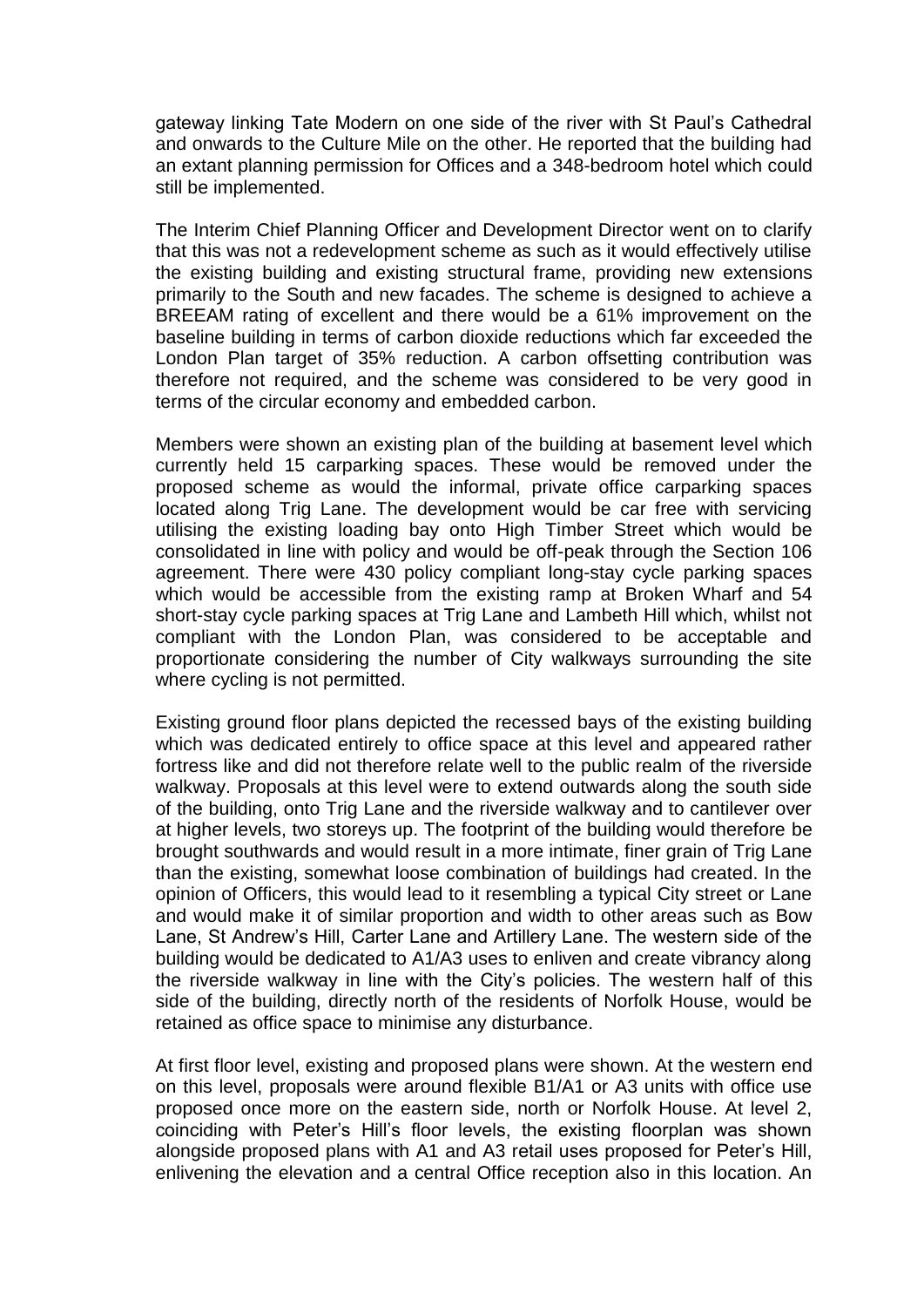area to the north would feature a new public foyer to the new public roof garden with dedicated express lifts. The office floorspace proposed at this level would be a much more efficient and flexible configuration than the existing offering. At levels 3 and 4, similar office floorplates were proposed.

The proposals then depicted a stepping back of the building at high level with terraces for office occupiers. Level 6 would be a combination of lantern lights and lift overruns alongside various other pieces of plant. At the eastern end it was proposed to offer office accommodation and south facing roof gardens, a restaurant bar which would be governed by an Operational Management Plan and a condition under Section 106 stipulating that there was to be no amplified or other music in this area. Along the western end would be a free public roof terrace with dedicated lifts to access the area situated at the northern end of the building. This would exploit the exceptional views of St Paul's Cathedral, the river and of the City generally, set back as far away from the residents of Norfolk House as possible and configured to minimise any potential overlooking. The roof garden would have  $2,500$  m<sup>2</sup> of blue and green roofs to enable sustainable drainage and also to reuse the water for irrigation of the area. Members were also shown an overview of the roof level landscaping plan. Officers noted that balustrading would bet set 2m back from the edge and that there would also be a landscaping strip of 2m width installed here. The area where members of the public would be able to stand would therefore be 4m back from the parapet to avoid any overlooking issues with adjoining residential properties.

The Interim Chief Planning Officer and Development Director remarked that Officers considered the existing building to be quite tired looking and that the proposals put forward were considered to be relatively restrained and refined. Members were shown comparisons between the height of the existing and proposed buildings with Officers noting that the crash deck (a steel and concrete platform) which spanned over three streets – one being Upper Thames Street which was an arterial TfL road – was one of the major constraints of the site and meant that the building could not be developed further downwards. Other key elements of the scheme which presented difficulties included the fact that the existing building above the crash deck was almost in breach of St Paul's Heights meaning that it had virtually no capacity for upward extension here either. There were actual breaches of St Paul's Heights elsewhere on the existing building, but these would be remedied with the proposals where some additional breaches would occur but were considered to be more acceptable.

Officers went on to comment on the cantilevered bay on the southern side of the building which stepped out from the existing building line and, similarly, the relationship between the existing roadways beneath the building and the existing bulk of the building.

The Interim Chief Planning Officer and Development Director reported that one of the most contentious elements of the scheme was that access to the building was absolutely compromised by the crash deck over the roadways underneath the site. He commented that there is one small breach to gain access on a level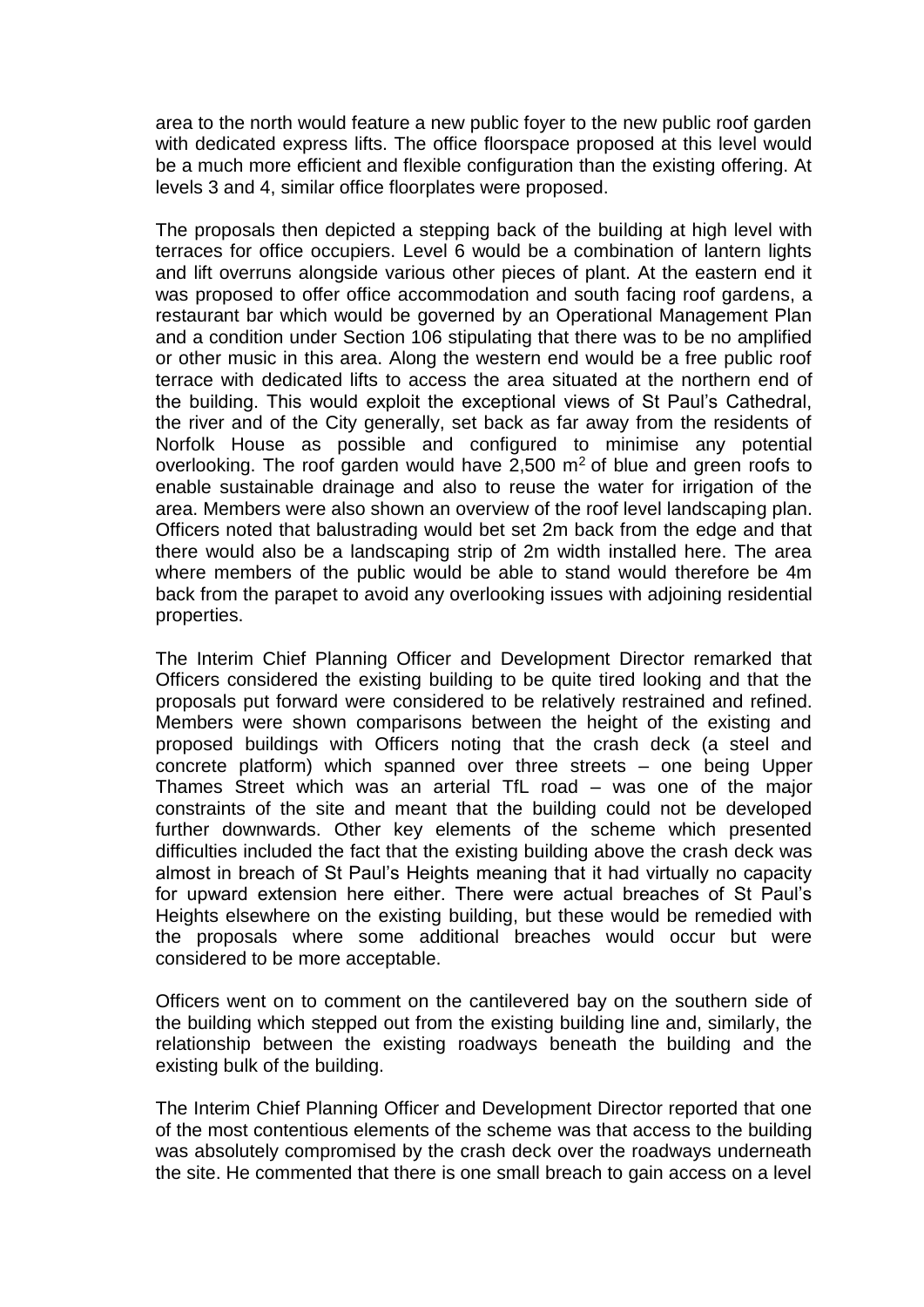threshold to the office in the building but there are then steps to come up. It was proposed to build out a platform with a ramp onto the City walkway which would remain as City walkway and public land. Whilst it was recognised that this was contentious, it was seen as, unfortunately, unavoidable. Officers had asked that the applicant seek to provide level access within the footprint of the building but had noted that this would require quite significant and substantial demolition to the western part of the building and would cut into the structural crash deck over Castle Baynard Street, High Timber Street and Upper Thames Street. The installation of a new crash deck would involve road closures over a very prolonged period, and also limit the useable height of the roadways. The prolonged closure of the arterial roadway at Upper Thames Street would also involve substantial traffic diversions affecting a wide area of the road network at rather significant economic cost. Members were informed that the City would implement the landscaping to this area and that opportunities to provide not only a ramp and staircase in this location but also seating, benches and areas for visitors to dwell would be explored. The proposals here were therefore considered to be acceptable and justifiable given that the option of providing non-level Equality Act access to the public foyer to the roof garden, the retail offering and the office was not one that could be supported.

Members were reminded that part of the scheme involved the removal of the HSBC gates, installed as part of the Millennium Bridge project. In 2013, the Planning and Transportation Committee resolved to remove the gates from this location but subsequent proposals as to where they might be relocated had not been progressed. The Interim Chief Planning Officer and Development Director remarked that it was important to note that the removal of the gates was not an absolute requirement of this planning application. However, the gates would create a 'pinch point' with the addition of the ramp although pedestrian comfort levels were still considered to be acceptable. That being said, Officers were of the view that the gates were not located in the correct place and that their removal would allow a much more generous pedestrian flow in the area. They commented that, when the Millennium Bridge was first installed, no one was able to predict, with any real accuracy, the popularity of this area and the flow of pedestrians here. The gates also constituted a visual impairment when the scheme was viewed from along Peter's Hill.

With regard to St Paul's Heights, the existing breaches were shown to Members with Officers reporting that they were at a much higher level than in the proposed development which would have a lesser impact on views. Members were also shown the view looking towards St Mary's Somerset where a lift core was proposed. The lift core would take the public up to the free public viewing terrace and restaurant area and lifts would be scenic meaning that views would not therefore be considered to be compromised. The view looking west depicted the undulating and recessed nature of the existing building, with proposals showing the upper three storey of the building cantilevering over which was considered to be acceptable in terms of bulk and massing to the riverside walkway giving the area a better sense of definition and allow for a degree of shelter and shade which was an important element of new public realm in the City. The view along Trig Lane was also discussed with Officers commenting that this was considered as a rather untidy, fragmented and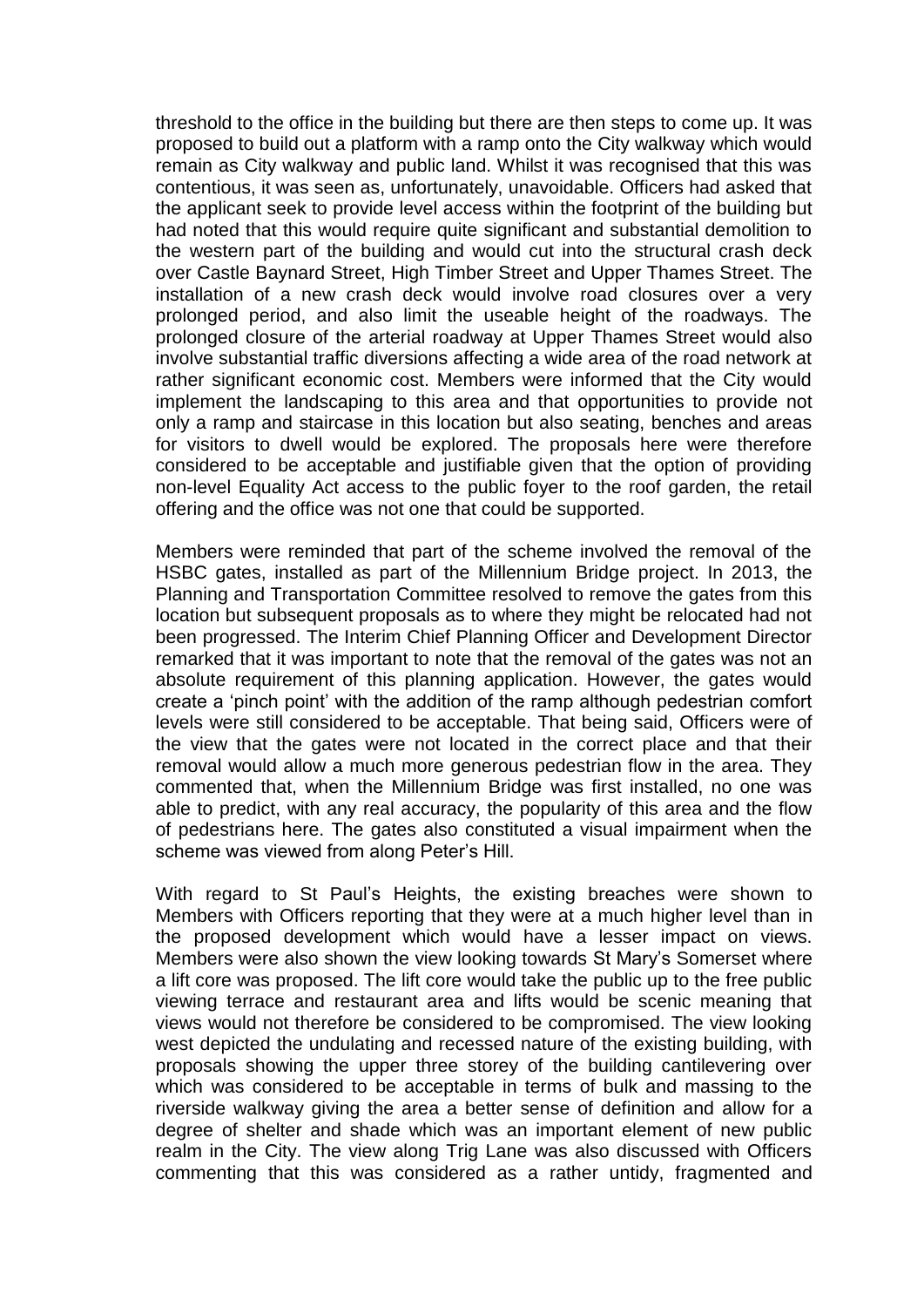somewhat incoherent City street at present, lacking in the characteristics normally associated with the traditional Lanes and Alleys of the Square Mile. It was therefore felt that the replacement scheme provided a much tighter urban grain which was more in keeping with other similar spaces in the City and therefore enhanced and more tightly defined the area. Looking eastwards along Trig Lane, Members were asked to disregard the foreground of the picture as this was to be the subject of the following agenda item and a linked application. The proposals here showed, again, a tighter definition and a more coherent urban townscape where the cantilevering offer would again provide shelter and shade.

The Interim Chief Planning Officer and Development Director went on to report that the daylight/sunlight assessment had been very thorough, employing vertical sky components, daylight distribution and annual probable sunlight hours as set out within paragraphs 117-137 of the report. It was reported that there would be a limited diminishment of daylight to a handful of windows on the northern side under these proposals but it was considered that this was acceptable given the densely developed urban nature of the site and, in accordance with the Local Plan Policy, the scheme would offer a good level of compliance for a development of this nature in the City.

The view of the eastern façade of the building cantilevering over the roadways below showed a more restrained and refined building in terms of detailing. The view looking to Lambeth Hill depicted that it was impossible to install an Equalities Act compliant ramp in this area because of constraints associated with the crash deck but the new façade featuring the entrance to the office outlined by the characteristic red oxide steel base of the building was clearly visible in this view. The view of the development from the viewing gallery of the Tate Modern was shown – both existing and proposed - as was one of the LVMF views within its context. The view along Millennium Bridge was also highlighted where the St Paul's Heights issue was discussed with the gabelets of the existing building shown to be quite intrusive in terms of the appreciation of the Cathedral. These proposals would, however, open up more of the south face of the Cathedral but also create a green framing to offset this view. Similarly, the existing, somewhat artificial framing of the Cathedral, whilst well intentioned, was not considered to be particularly convincing, would be removed and replaced to, again, reveal more of the southern front of the Cathedral.

In terms of the public roof terrace, the prominent entrance on to Peter's Hill would lead to a foyer where security screening would be undertaken. The area would hold approximately 100 visitors at capacity with them exiting the lift to an area immediately south of the lift core to see views of St Paul's immediately to the north. A landscaping barrier here would limit any intrusive overlooking of the City of London School. Members were shown an impression of the exceptional views from the roof terrace to the west and to the south. The Interim Chief Planning Officer and Development Director went on to remark that Millennium Bridge was a hugely popular thoroughfare with intense pedestrian flows. It was therefore felt that this area would offer a place of contemplation and appreciation of the views from here that was not offered at street level. The roof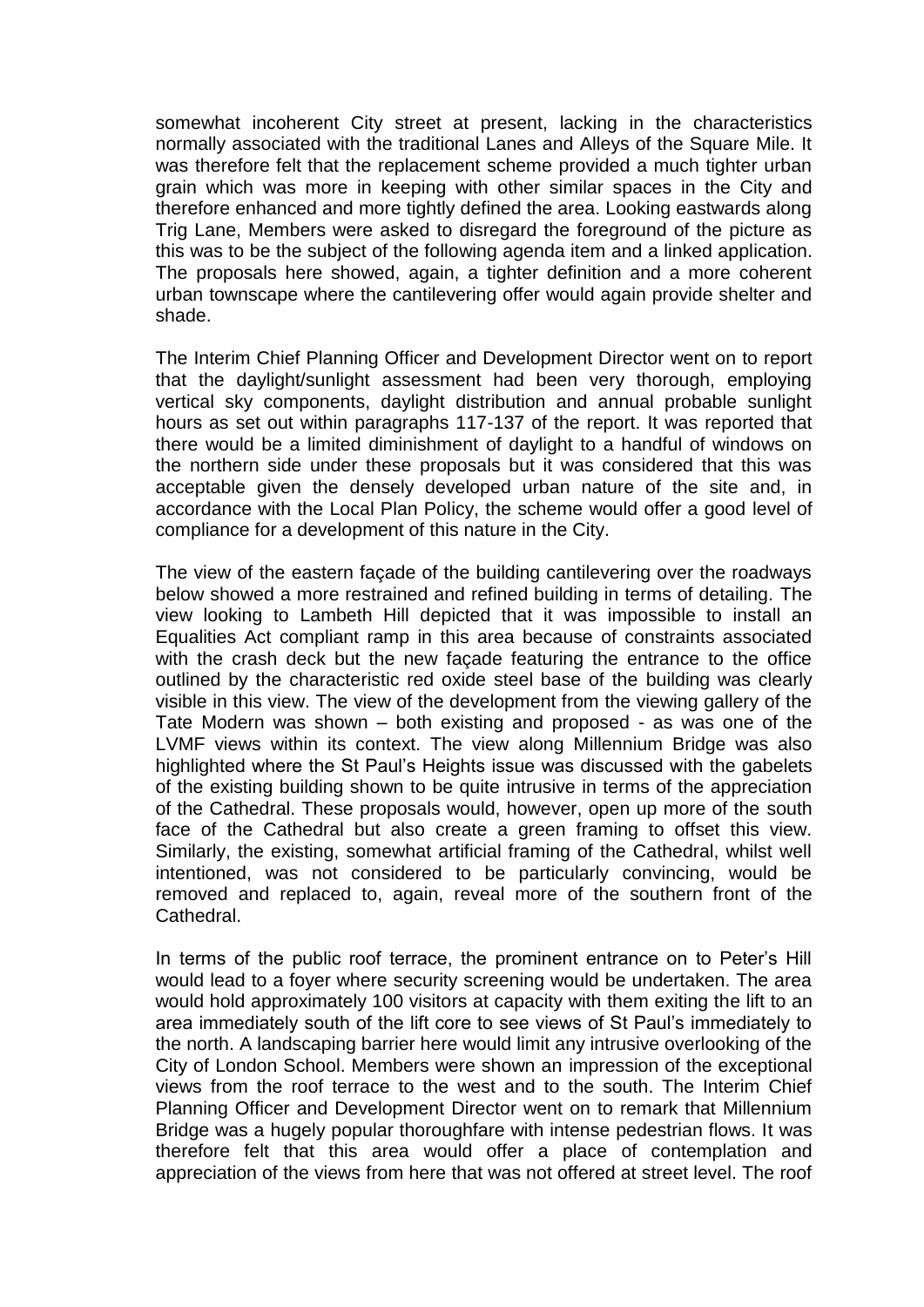terrace would be open to the public seven days per week from 10am – 6pm or nautical dusk, whichever was the later. The operation of this would be governed by a S106 legal agreement and it was highlighted that any overlooking into residential properties was extremely limited. As the landscaping of this area was developed, any issues that did arise would be fine-tuned.

Finally, Members were informed that this scheme included the replacement of the Millennium Inclinator with an enclosed lift. Officers reported that the City Surveyor had been consulted and was happy with this as a solution to some of the ongoing issues with the existing piece of kit. It was considered to be within the envelope of the Salvation Army headquarters and not, therefore, harmful to the views of St Paul's.

In summary, the Interim Chief Planning Officer and Development Director stated that this was considered to be a very good scheme in planning terms, reusing the existing building structure and therefore considered as an exemplar in circular economy terms. It was designed to achieve a BREEAM excellent rating and would far exceed carbon dioxide emission reduction targets set out within the London Plan. It would replace a tired, dated façade which offered very little interaction in terms of vibrant uses or its appearance at one of the most important gateways in the City. The proposals would enliven the river front and Peter's Hill in line with policy, making it a place for the public not just to pass through but also to dwell. Poor office floorplates would also be replaced with flexible, open and high-quality office space. The public roof terrace, which would be free to use, would offer exceptional views of the City, the river and St Paul's and would be an economically and socially inclusive offer to all – visitors, workers and residents. The architecture proposed was considered to be appropriately restrained and refined in its detailing in such a sensitive context. With the removal of the HSBC gates, pedestrian movements along Millennium Bridge would also be improved. The replacement of the inclinator with an enclosed lift would also improve this further. Whilst it was hard to imagine a more constrained and difficult site in the City – a building sitting on a crash deck over an arterial road with almost no scope for additional height due to view protection and the planning history of the site being testament to this – it was felt that this was a scheme which was very well crafted, of very high quality and would offer substantial wider public benefits to all.

The Chair thanked Officers for their presentation. The Town Clerk introduced three registered objectors (Michael Lowndes, a planning consultant acting on behalf of the residents of Norfolk House, Thomas See and Peter Brewer, residents of Norfolk House) and invited them each, in turn, to address the Committee.

Mr Lowndes began by stating that this scheme was not just a simple over cladding and that it involved a very significant increase in the building footprint and mass. He argued that the impact of these changes had not been properly understood and that the scheme should therefore be deferred to allow for further consideration and possible revision. He went on to speak of the major and detrimental impact of the increase upon the amenities currently enjoyed by the residents of Norfolk House and also upon the wider visual setting of this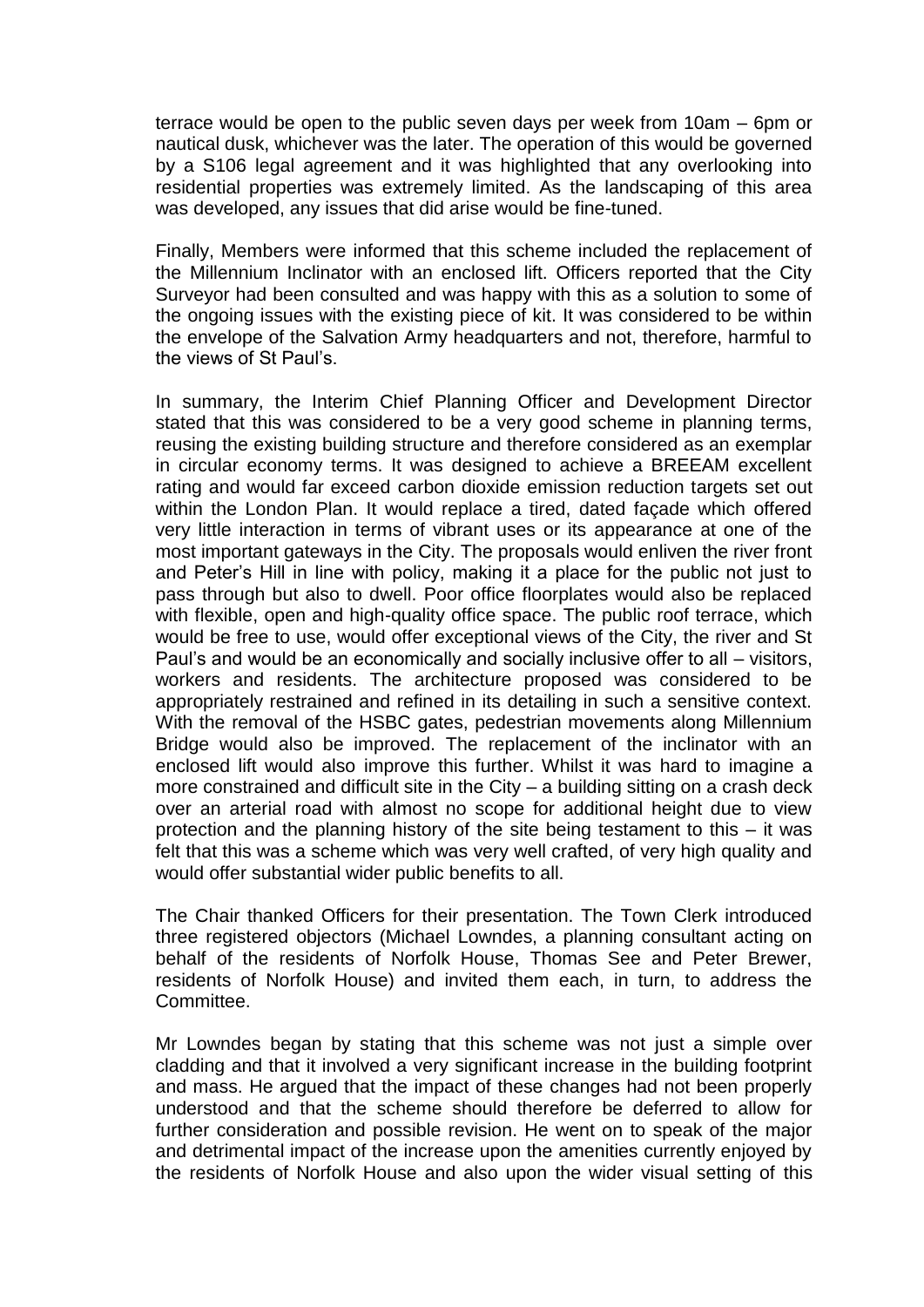sensitive riverside location. Residents felt that the Officers report did not properly assess the cumulative impact upon residential amenity and was therefore not able to draw a balanced conclusion. The Committee were informed that Officers had not visited Norfolk House and seen for themselves the outlook from the windows of the residential properties here. Residents were also of the view that the report also ignored the dramatic change to the view as you approach the site from the south, along Millennium Bridge. What is currently configured as a vision balanced composition would be unsettled and compromised by the proposed projections, so much so that Lord Foster had now also objected to the scheme. When Lord Foster positioned the bridge, he located it in the gap between existing building lanes so as to carefully frame the view of St Paul's – this careful framing would be lost as a consequence of these proposals.

Mr Lowndes went on to refer to some of his own images which sought to demonstrate how the projection of the proposed over cladding closed down the views and unbalanced the relationship with the Cathedral. One image depicted the view of the proposed scheme from the east and showed the infilling of Trig Lane with the proposed building move 5m closer to Norfolk House creating further loss of light in already poorly lit windows at the rear base of Norfolk House, direct overlooking into residential windows, a loss of outlook as well as increased noise disturbance from office, restaurant and roof terrace uses, all exacerbated by the canyon effect of a narrower Trig Lane. Mr Lowndes underlined that this was cumulative  $-$  with all combined severely damaging existing residential amenity, contrary to the City's own policies which were clear that all schemes should be designed to avoid overlooking and to protect privacy and daylight/sunlight levels in adjacent homes. He added that, in this time of COVID-19, these amenities of light, air and space were more important than ever.

Mr See began by stating that the space between Norfolk House and Millennium Bridge House was entirely occupied by a roadway (he referenced his own images to depict this). Mr See stated that the main entrance to Norfolk House was shown on the right-hand side of the image referred to with yellow lines marking the new boundary of Millennium Bridge House shown to the left. The foreground depicted the turning area for the roadway, joined to Trig Lane on the other side of the security barrier, which was now proposed to be built over. Mr See went on to comment that Trig Lane is a public highway from where vehicles enter and leave this roadway which was built, together with the buildings, in the late 1980s and gave residents of Norfolk House to gain access to the Norfolk House entrance. Mr See referred to the applicant's agent who wrote, on 12 June 2020, that vehicles were currently unable to both enter and exit Trig Lane in forward gear. Mr See disputed this, highlighting that residents had been turning on the roadway and joining Trig Lane in forward gear daily for over 20 years now. Members were informed that the applicant had also asserted that Norfolk House did not have access rights in this location or its use for manoeuvring. Mr See also disputed this underlining that Norfolk House residents have a head lease that grants rights of way over the entirety of this roadway. He added that road access is not informal and that he was of the belief that the applicant did not want to provide a design for this roadway in this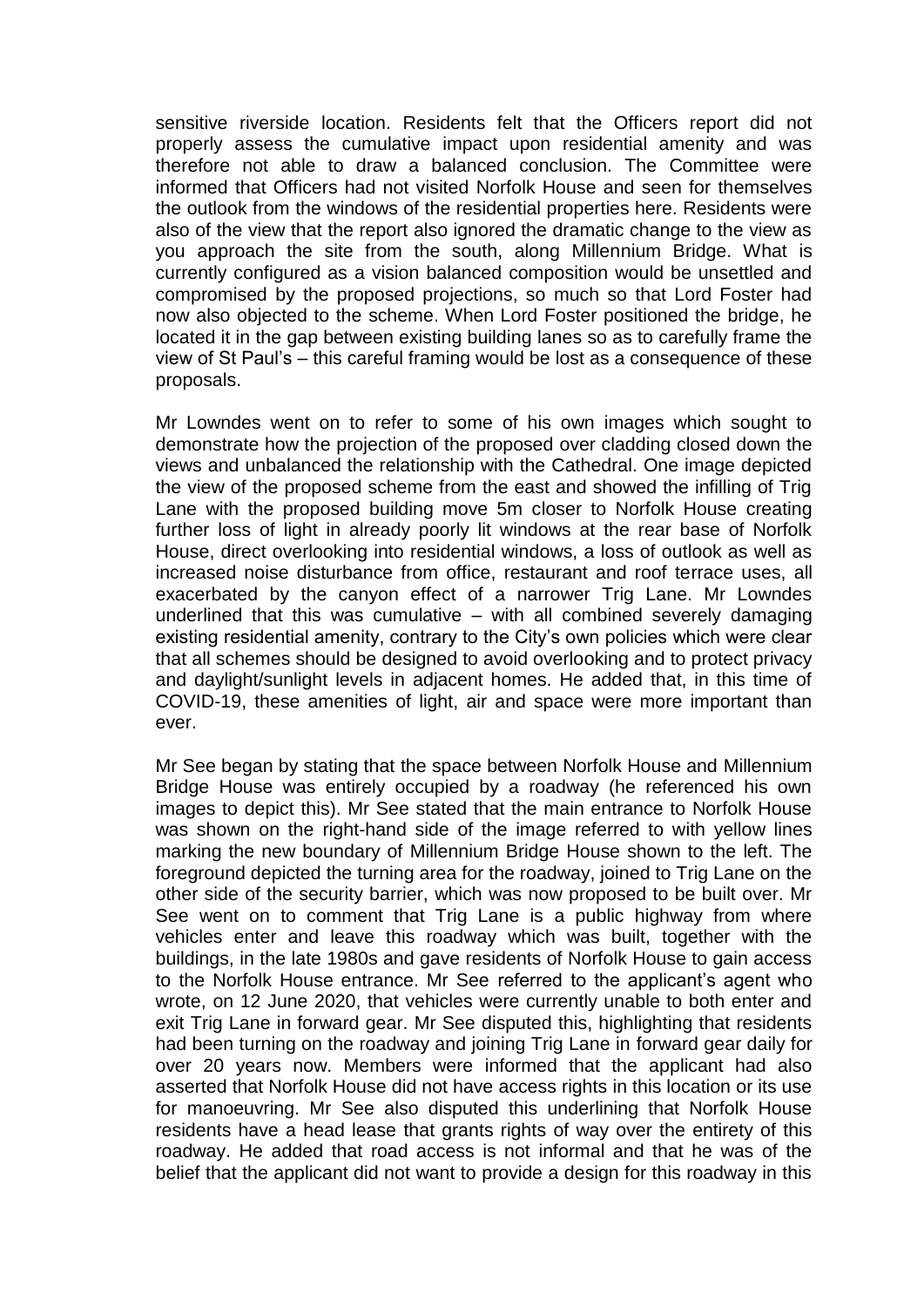location because vehicles would be unable to turn once the existing building had been extended in the manner proposed.

Mr See went on to refer to the City of London Corporation' standard Highway and Servicing requirements for developments in the City of London and highlighted that paragraph 12.4 of this underlined that all vehicles must enter and leave the site in forward gear, service or carparking bays requiring vehicle to reverse in from or out onto the street are unacceptable on road safety grounds. Drawings submitted by Mr See depicted what the remaining roadway would look like under the new proposals, meaning that turning here would be impossible. The applicant, in the opinion of Mr See, had tried to avoid breeching paragraph 12.4 by making no proposal for a roadway in this location and thereby avoiding a statutory consultee report from the City of London Highways Team. Mr See was of the view that all planning issues such as this should be resolved now and not left until later.

Mr Brewer spoke specifically on the impact of the proposals on disabled residents of Norfolk House – both current and future. Mr Brewer clarified that both his daughter and his father were physically disabled. He showed the Committee an image of five steep steps as seen from the door of Norfolk House and referred to the developers letter of the 12 June that suggested that there was step free access from the underground carpark through to the front door or Norfolk House which was clearly inaccurate given that these steps were immediately visible when arriving at the front door of this building. The ramp to be installed would require a 100m walk from the carpark to the front door including a very steep 28m ramp where there would be no safety provided from traffic also entering and exiting here. The developers further suggest that a single blue badge parking space on High Timber Street (to the rear of Millennium Bridge House) would be sufficient for the entire local area and that they had conducted surveys to clarify this. Mr Brewer highlighted that this was insufficient given that he himself would often require two spaces if his daughter and father were to visit his home at the same time and failed to understand how the developer was able to take this approach. Mr Brewer stated that the existing roadway was required to get his daughter and his father to the entrance of Norfolk House and to then turn the vehicle around and exit the area. These changes would no longer allow for this and would turn a roadway that residents had full legal rights to into a small alleyway that large, wheelchair accessible vehicles would have to reverse out of dangerously and unnecessarily. Mr Brewer concluded by urging Members to visit the site and to defer a decision today until some significant improvements around disabled access had been made.

The Chair thanked all three objectors for their contributions and invited questions from Members.

A Member questioned Mr Brewer as to the significance of the steps in relation to the whole development and asked why these were important in terms of disabled access and how the proposals would alter this. Mr Brewer responded by stating that, currently, he arrived by vehicle into Trig Lane, parked on the roadway to load and unload his disabled daughter and her equipment, turned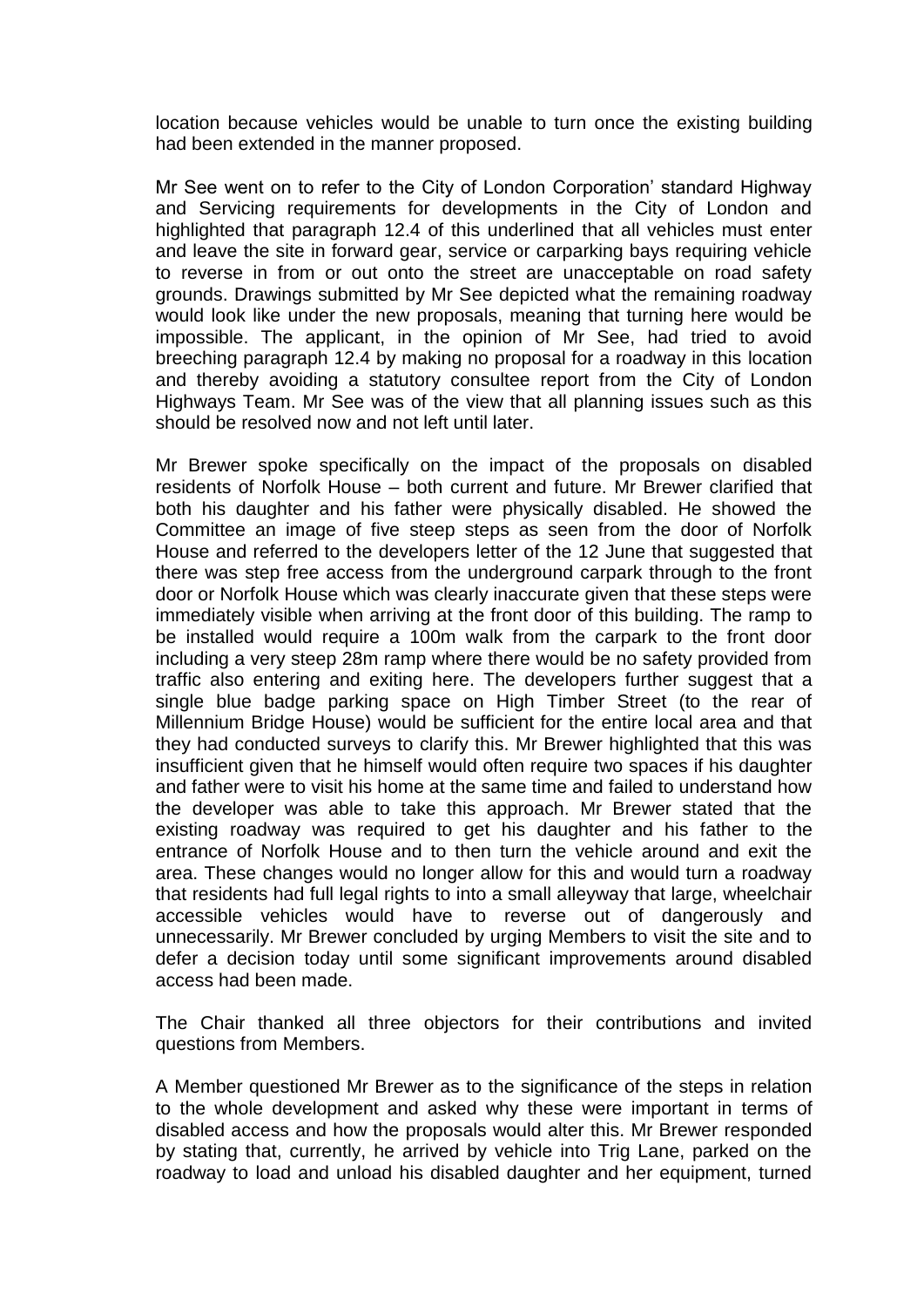the vehicle around at the end of the roadway and either parked here for a period of time or drove away to park elsewhere. The developer's letter of 12 June had stated that level access from the carpark in the basement to all floors would be provided to serve the needs of disabled residents. The lift from the carpark exited at the top of the steps shown which were located at the front door of Norfolk House meaning that there would be two ways to exit the carpark under these new proposals – either via the lift which would then require residents to descend the steps shown or via a 100m walk (including 28m up a very steep ramp). Removing the roadway required users to have to get up and down the steps shown which was clearly not possible for those with physical disabilities. The Member commented that the roadway would not be removed but would be made narrower. Mr Brewer remarked that images he had seen from the developer suggested that the area would be pedestrianised and permit the use of cycles with bollards in place and would take away the ability of vehicles to turn here. The developer's advisor had said that new disabled access would be via the lift from the carpark.

Another Member explored the suggestion of a deferral with the objectors and questioned what the purpose of this might be. He asked if they were suggesting that there were further improvements that could be made or be subject to a condition so that the scheme was acceptable or whether they were seeking a redesign. Mr Lowndes commented that there were clearly some significant benefits to the scheme but reiterated that the disbenefits related specifically to the arrangement with Millennium Bridge and also to the impact on the amenities of nearby residents. Whilst Members could be encouraged to refuse the scheme today, it was felt that it needed some relatively modest adjustments to improve it to a point where a balance could be better struck. He added that, from his point of view as a planning consultant, the fact that no Officer had been inside Norfolk House to assess for themselves the cumulative impact of the increasing sense of enclosure, loss of light and potential for overlooking, suggested that they had no real appreciation of the fact that the proposed elevation needed to be pushed back away from the residential building. It was hoped that a deferral today would be a pragmatic solution that would allow for more consideration of this, more reporting and appropriate adjustments to the design of the scheme that did not undermine the overall characteristics of it but would seek to also protect the residential amenities in a much more sensitive way.

Another Member questioned the use of Trig Lane and whether it was publicly accessible. She also questioned how Norfolk House was serviced and whether the reduction in the width of Trig Lane would have any detrimental effect on the servicing of the residential properties in terms of rubbish collection. With regard to the suggestion that vehicles would now need to reverse in and out of this roadway, she questioned how many vehicles per day accessed this roadway. Finally, she questioned whether the roadway was used for fire access onto the riverside. Mr See responded to state that Trig Lane is a public highway, ending where the red and white security barrier was shown. The roadway began from this point up to the turning area. The roadway was not a public highway. There were, however, rules that applied where you access the roadway from a public highway – so how you leave and re-join Trig Lane were subject to these rules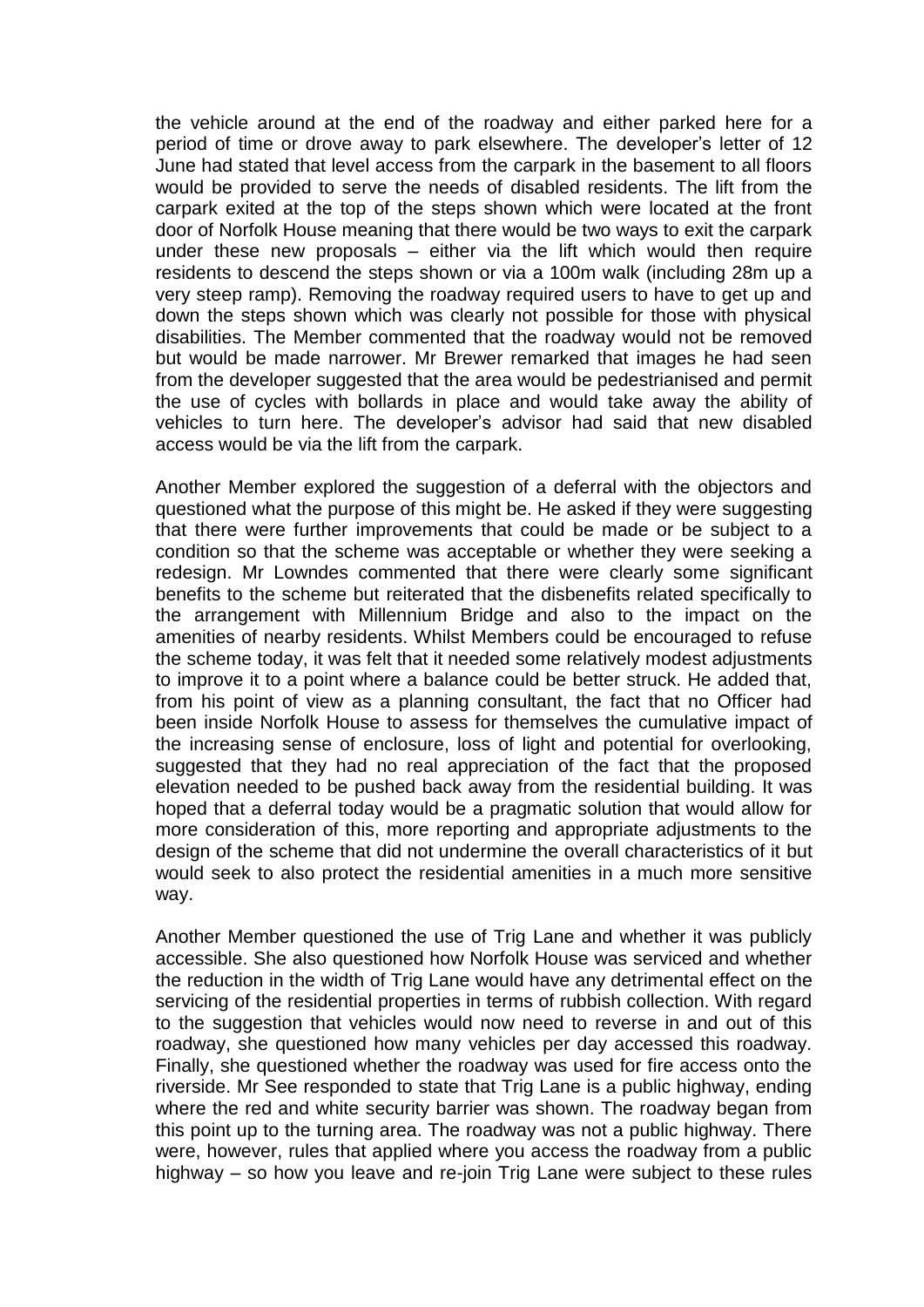about having to do so in forward gear. Trig Lane had been in use by residents for over 20 years now to grant access to the Norfolk House entrance and residents of Norfolk House had a very clear clause in their head leases granting them rights of way over this roadway and allowing them multiple uses (to load and unload) in front of the Norfolk House entrance. It was therefore an essential amenity for Norfolk House residents particularly in terms of disabled access. Because it involved a public highway in the form of Trig Lane the City Corporation's Highways Team who are statutory consultees were also involved. The proposal, however, failed to mention road access at this critical point and Mr See reiterated that he was of the view that this planning issue should be resolved now. With regard to rubbish collection, Mr See commented that there was a servicing point on Trig Lane itself so that the refuse truck did not have to access the roadway in question.

Another Member picked up on the existing rights of residents in their head lease over the area to be built upon. He questioned whether there was any legal action being taken by Mr See or any other residents in terms of these rights. If so, he questioned whether this development was actually deliverable. Mr See commented that residents had scheduled an AGM to take place very shortly after this meeting to take stock. The recommendation at the AGM would be to take legal action should planning permission be granted. Residents had also sought Counsel's opinion on this matter, and it was very clear that this would be actionable. Mr See commented that, whilst it was often argued that legal matters were not planning matters, he felt that an exception should be made in this case and that attempts should be made to try and resolve this issue.

The Chief Commoner questioned Mr Lowndes on his comments made around Officers failing to visit the site and requested more details on this. Mr Lowndes stated that he had canvassed all the residents of Norfolk House and could report that none of them had received a visit from any planning officer at any time during the consideration of this planning application.

The Town Clerk introduced Duncan Roe, a founding member of Beltane Asset Management, speaking in favour of the application, and invited him to address the Committee. Mr Roe clarified that Beltane were the development manager on this project alongside Angelo Gordon. Members were informed that Beltane was founded in 2010 and that, with a focus on the City of London, they have delivered over ten commercial buildings in the Square Mile through extensive refurbishment and extension projects. A number of these have been delivered alongside Angelo Gordon, most recently 55 Gresham Street and 24 King William Street. Mr Roe went on to state that the plans presented today, designed by award winning British architect Piercy & Company, follow many months of work by his design team. He reported that Beltane acquired Millennium Bridge House in January 2019 and, recognising the significance and importance of the site, commissioned an architectural competition. Piercy were selected following a rigorous assessment of the competition schemes. Piercy are supported by a first-class team and had designed what he believed to be an award-winning design commensurate with the building's prominent location.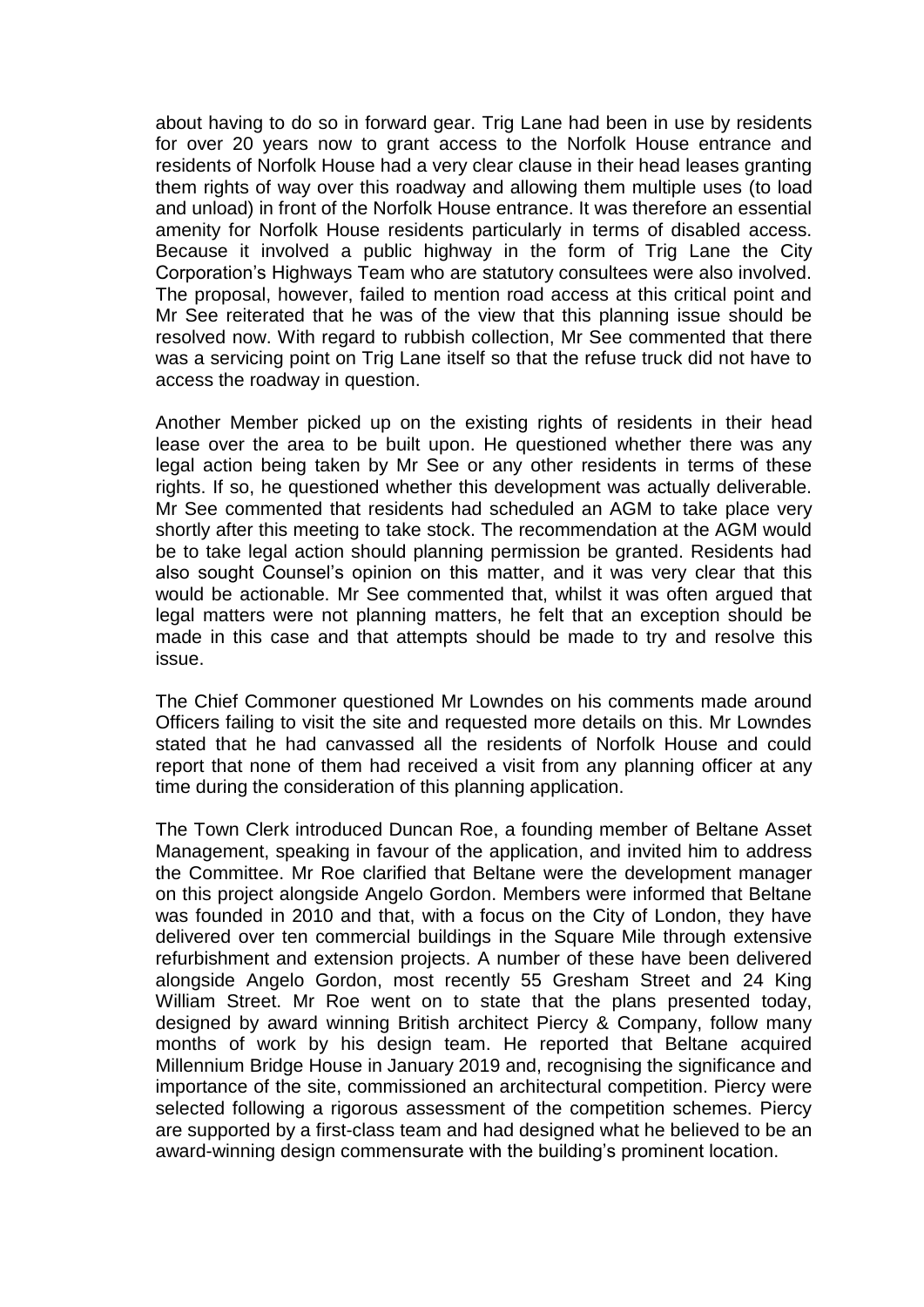Mr Roe stated that these application proposals would deliver Grade A office accommodation, in addition to shops and restaurants, something that is very much lacking on the North Bank of the Thames. He added that the scheme was highly sustainable, with a large part of the original structure and substructure of the existing building being retained. This not only supported the circular economy but would minimise the build programme and short-term impacts on the locality. Members were informed that the applicant was proposing an innovative all electric building with extensive greening. The replacement facades would use high quality materials and the design draws reference to the site's heritage, and location. The two linked applications for consideration today propose a package of public benefits, including the replacement of the City's existing inclinator with a new enclosed passenger lift, a new free public roof terrace, active retail frontages, and new hard and soft landscaping works around the perimeter of the site. Members were informed that the scheme's landscape architect, Andy Sturgeon, is a multi-award-winning Chelsea Flower Show entrant, and that the applicant was excited about the landscaping scheme he will deliver for the benefit of both the office occupiers and general public.

Mr Roe reported that the second, linked application to be considered at the next agenda item, would provide additional public realm benefits to the locality, and despite the layered and complex ownership of the external podium, the applicant genuinely hoped that they could work with Norfolk House residents to find a solution which is beneficial for them, Beltane and the public realm on Paul's Walk.

In respect of Norfolk House, Mr Roe spoke to clarify that the applications before the Committee today were not changing how residents would be able to access their homes, and that vehicular access along Trig Lane, which is within their ownership and was not a public highway, would be maintained. He added that the internal spaces within Norfolk House were outside Beltane's ownership and did not, therefore, form part of the applications. Mr Roe clarified that this scheme is deliverable and that all access was maintained as per the deed.

He went on to comment that he was aware that Millennium Bridge House had been the subject of two major planning permissions in the recent past but that neither of these had been brought forward. He confirmed that this project was fully funded and that, with a vacant possession date fast approaching later this year, Beltane were keen to deliver on these exciting proposals, despite the current issues faced by all. Members were informed that Beltane and their professional team had worked collaboratively with Officers for over a year now to develop the scheme that had been presented to ensure that it accords with all necessary planning policies.

In summary, Mr Roe stated that he believed that this exciting and unique project would not only provide a modern and environmentally-sensitive commercial building, but that it would also deliver significant public benefits for those working, living in and visiting the Square Mile. He added that he was joined by his business partner Jonathan Chenery, Stuart Piercy and Henry Humphreys at Piercy & Company, Jeremy Randall at Gerald Eve, and Nick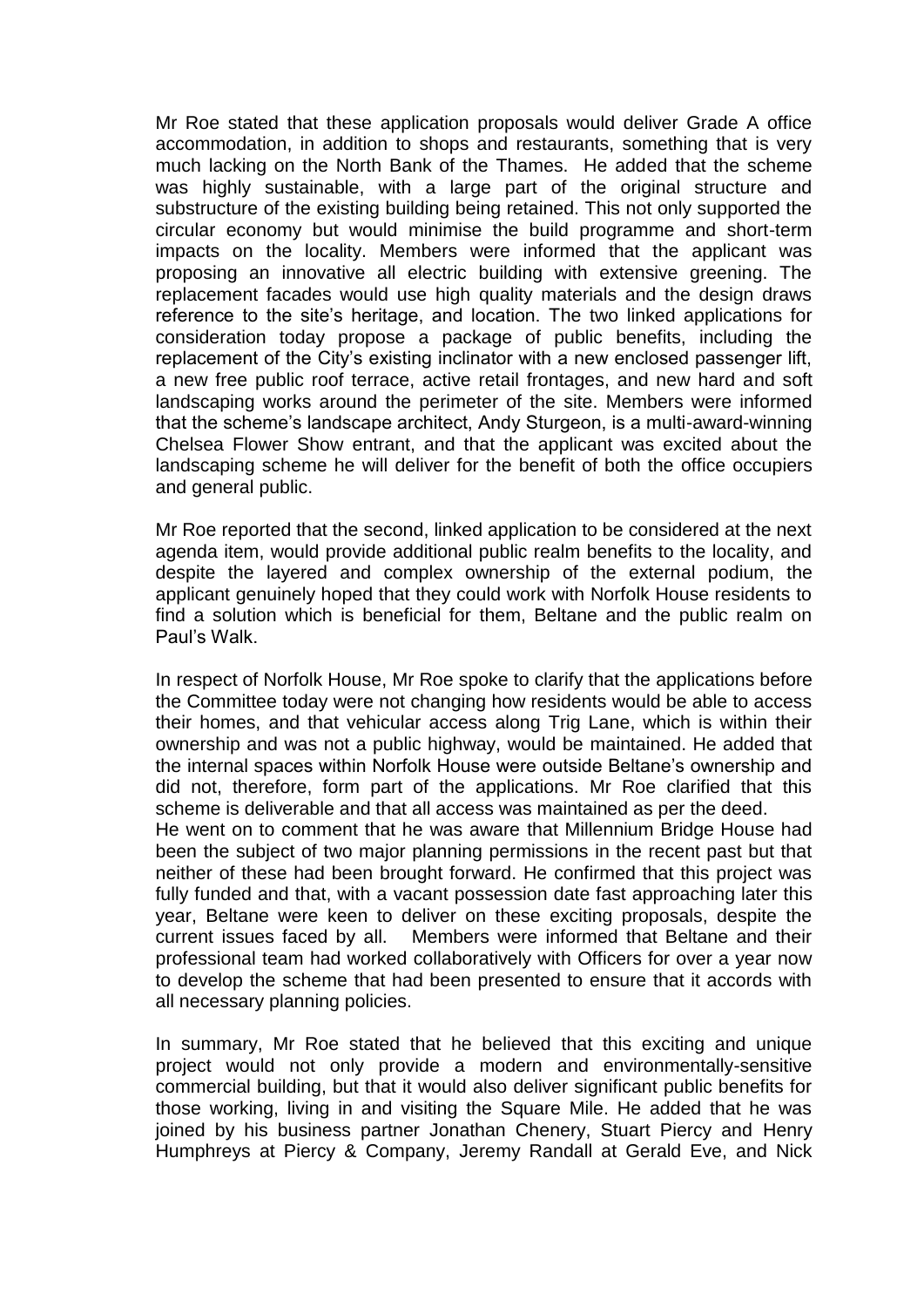Lane at Point 2 who would be pleased to answer any questions that Members may have.

The Chair thanked Mr Roe for his contribution and invited questions from Members.

The Chief Commoner expressed concern that this application had been presented today with objectors and the applicant still at loggerheads and asked the applicant to explain why and how residents were misunderstanding the nature of this application. He questioned whether the statement made around access being unaltered was verifiable. Mr Roe stated that he was absolutely clear that access to Norfolk House would remain unchanged. He added that the Millennium Bridge House head lease was subject to a 1993 deed of covenant which gave Norfolk House residents the right to pass and re-pass over Trig Lane with or without vehicles and to park on Trig Lane for short-term loading, unloading and deliveries. This was very specific and Norfolk House residents did not have any parking rights in Trig Lane, any longer term parking here had been totally at the discretion of Millennium Bridge House for over 20 years, as stated by Mr See – this was controlled by the onsite Management Team at Millennium Bridge House.

Another Member questioned Mr Roe on the development proposals which, as he understood it, removed the turning area currently used by Norfolk House residents as part of their access and that the impact of this removal would be that vehicles would have to reverse out of this roadway onto a public highway which is not permissible. In practice it therefore appeared that the applicant actually was altering the access that residents currently enjoy. The Member therefore asked what the significance of filling in this area was. Jonathan Chenery responded by stating that there was a need to differentiate between some of the benefits that residents had enjoyed at the discretion of the applicant as adjoining owner and the benefits they had under the terms of the 1993 deed which gave them right of access over the applicant's land at Trig Lane. He went on to state that the deed was very specific and gave them rights to park for short periods of time outside Norfolk House for loading and unloading only. There was no reference in the deed to the right to turn and, in fact, the area being highlighted as the turning point was actually used as service carparking for the office building at present.

Another Member questioned access in terms of disabled residents/visitors in light of the images shown by objectors and the points raised on lack of level access. She questioned whether this gave rise to any equalities issues in terms of access to people's homes and asked how much consultation the applicant had undertaken with residents of Norfolk House on this point before submitting this application to try and design out any concerns. Mr Roe reiterated that the current access into Norfolk House would not be changed. Jeremy Randall of Gerald Eve added that the demise of Norfolk House was outside of this planning application and access to the building would not be changed via steps or ramps – the opportunities or constraints here were unchanged. With regards to consultation, the applicant first engaged with residents in December 2019 and met with them after the Christmas period in early January 2020.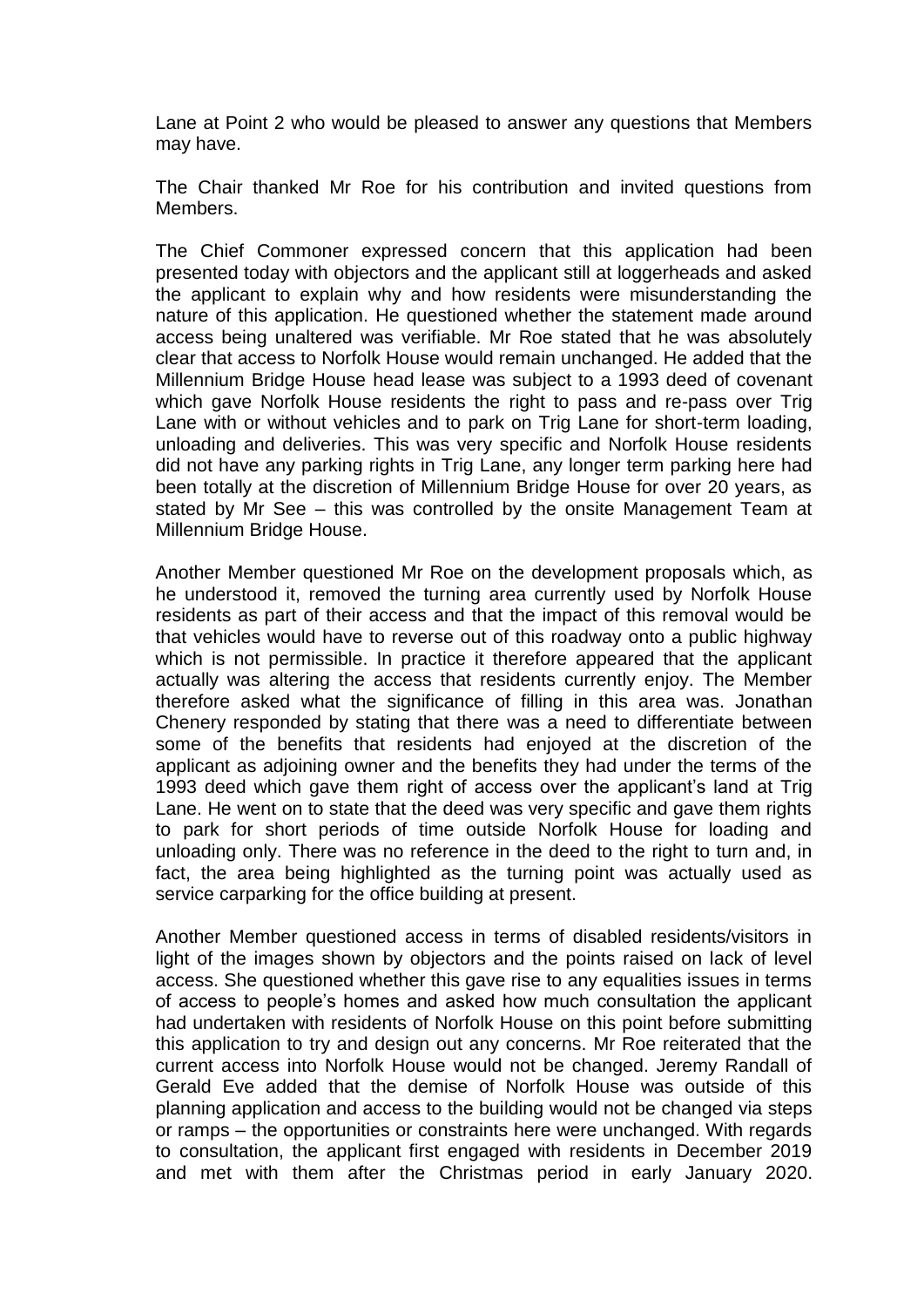Discussions with a number of the directors continued throughout January, February and March 2020 and they were therefore aware of the proposals as submitted.

A Member raised a point of order, underlining the importance of this discussion taking place openly since the public were attending virtually. He noted that an objector had posted a comment in relation to the application in the meeting chat bar and suggested that this was not appropriate given that the public were unable to see this material, as made clear by the Town Clerk at the beginning of the meeting. The Chair also addressed this point underlining that the chat bar was for Members to indicate that they had a question/comment only. He added that, once objectors and applicants had made their submissions and responded to questions, they would not be called upon any further to address the Committee in the interests of fairness.

A Member referred to Lord Foster's objection which made the point that the proposed relocation of the HSBC gates was contentious as the design of Millennium Bridge was a joint venture with the gates sculptor, Anthony Carrow and that to change any part of this would therefore adversely affect the whole ensemble. Gerald Eve's response was to state that the applicant did not consider that the relocation of the gates would affect the composition and that the gates might be relocated to a sculpture park in Yorkshire. The Member commented that Lord Foster's point did not seem to be being taken very seriously with this response, and asked that the applicant explain how, with the gates still in situ, this application would work or how essential their relocation was. Jeremy Randall of Gerald Eve responded to state that these were gates and therefore considered to hinder pedestrian flows coming across the Bridge. They had also attracted antisocial behaviour such as graffiti and urinating in the past. Their relocation would therefore be considered beneficial and one suggestion that had been put forward to date had been a sculpture park although there would clearly be alternative locations to consider in due course. That being said, discussions with Officers had highlighted that their relocation within the Square Mile was not desirable given that they would always create a barrier effect and impact on pedestrian flows. If Members were to be opposed to the relocation of the gates they could, however, be retained in this location as part of the proposals.

Seeing no further questions of the applicant's team, the Chair invited the Interim Chief Planning Officer and Development Director to make any further comments on what had been raised so far.

The Interim Chief Planning Officer and Development Director commented on the issue of site visits and reported that there had been 4-5 site visits conducted to assess the building on site. Whilst none of these had been within the residential flats at Norfolk House, the daylight/sunlight modelling assessments conducted through established techniques was a hugely threedimensional, complex process. It was a quantitative device which meant that Officers knew the size of the rooms within the flats, their layout, what the rooms were used for and how many windows each flat had. This provided sufficient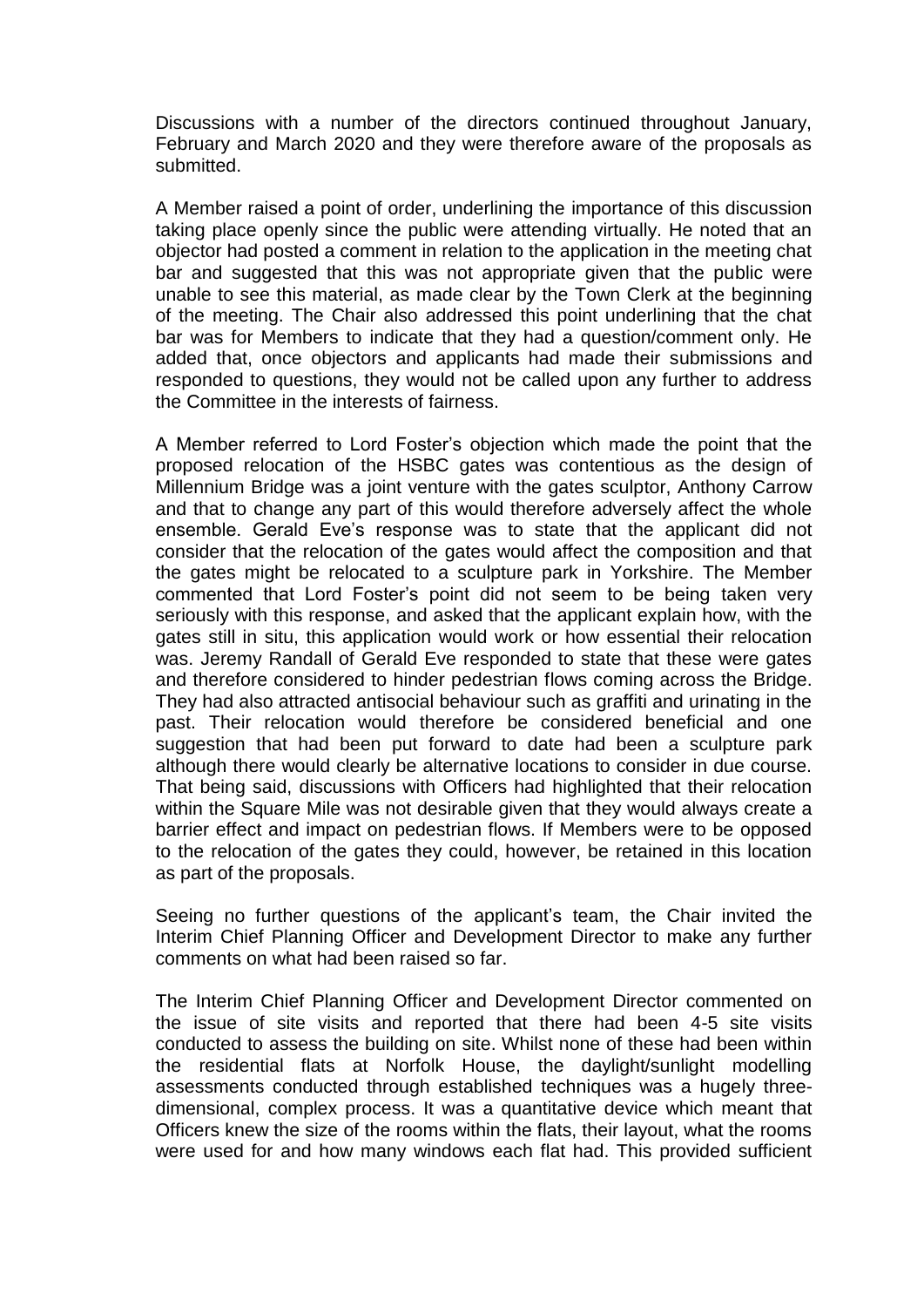and robust understanding of the impact of daylight/sunlight and enabled Officers to make informed recommendations to this Committee.

The Comptroller and City Solicitor also took the opportunity to comment in terms of the access rights over Trig Lane. She commented that the Committee had obviously heard a difference of opinion as to the extent of those rights but, as private law matters, these were not planning considerations. As reported, there would be private law remedies if there were any infringements. It was not within the scope of this Committee's remit to arbitrate on who was correct in terms of the private law rights.

The Chair asked that Members now move to any general questions they might have outstanding and to debate the application.

The Chief Commoner reported that he represented the Ward in which this proposed development could be delivered. Firstly, he reiterated his disappointment at the fact that a major disagreement between the applicant and objectors had made it all the way to this Committee and had not been dealt with prior to submission. He added that he had profound sympathy with and shared the concerns and frustrations of the objectors but stated that it was important to ascertain how many of these objections were relevant planning considerations. Living in the City and a crowded environment it was unrealistic to expect untouchable space and views to match. In this case, all of the objectors would continue to enjoy uninterrupted views of the River Thames and would have, as repeatedly stated, continued access to their building as before. On balance therefore, but with some reluctance, he stated that he supported the application. The proposed river façade would be an immense improvement and generally enhance the public realm.

A Member questioned whether, by proposing the removal of the area of roadway currently used by vehicles to turn, this would render Trig Lane an unusable street. The Interim Chief Planning Officer and Development Director assured the Member that this would not be the case. Other Officers clarified that the basis on which this had been assessed was in line with the applicant's position which was that the area referred to as a turning point at the end of Trig Lane was, in fact, a parking area. It had been noted that at times, when the parking area is not in use, the space did allow for vehicles to turn before exiting Trig Lane in forward gear which was highly desirable, but this was only possible on occasion and not guaranteed to Norfolk House residents. This meant that, in practice, there were already reversing movements on the public highway and, as such, there would be no change to this.

Another Member questioned whether rights of access for disable people to Norfolk House were affected at all by this application or not. The Interim Chief Planning Officer and Development Director reiterated that they would not be affected and would be retained as per existing access rights.

Another Member stated that, ordinarily, applications that proposed to provide a public lift provided more detail on the maintenance of the lift and access, but the report appeared to be silent on this point. He therefore questioned what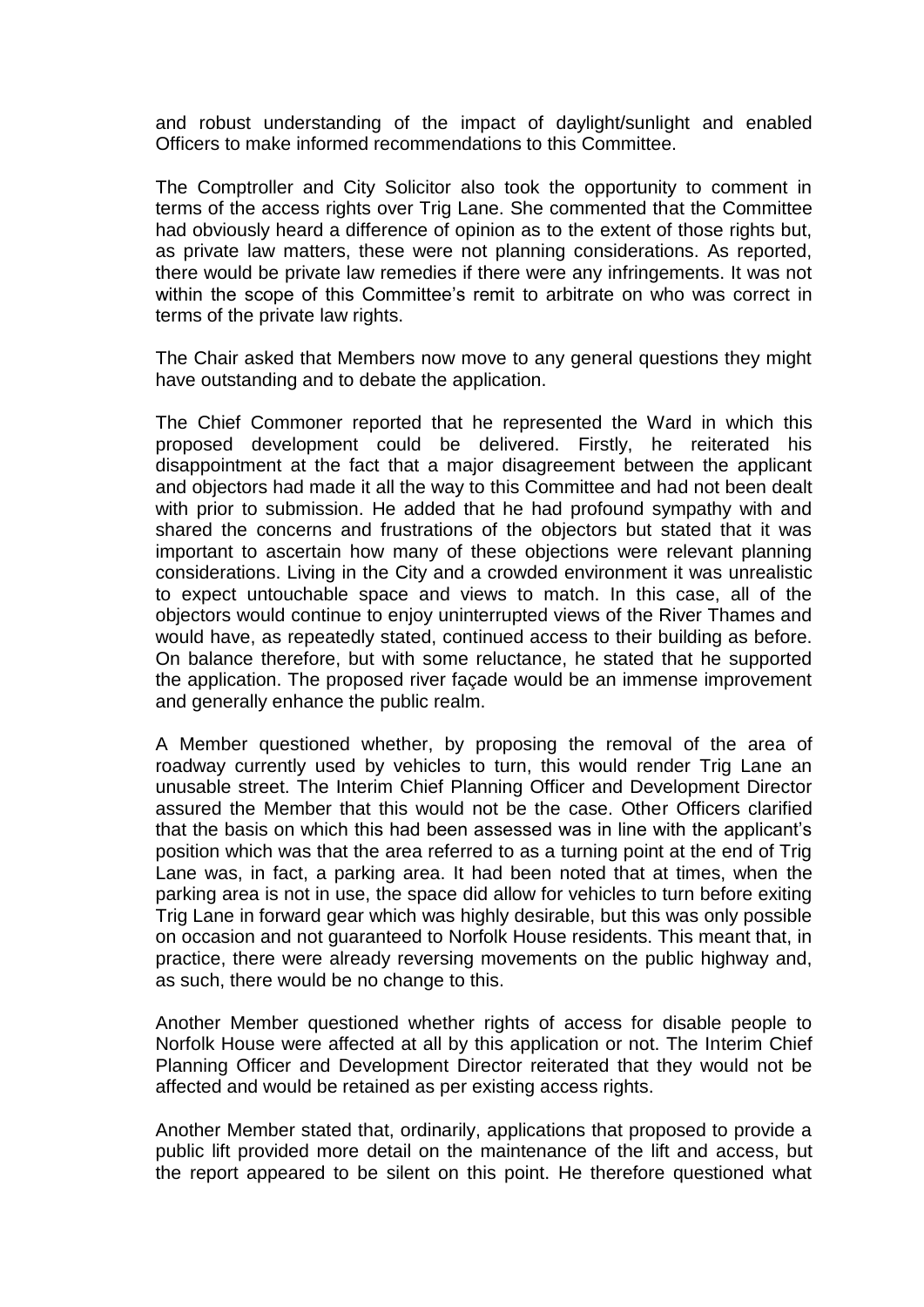agreements had been reached on this. He also went on to comment on the HSBC gates stating that he would be strongly opposed to their removal and would consider putting a Motion to the Committee to this effect if necessary. He commented that the gates themselves were a very distinctive part of the City enjoyed by many. Aside from this, he stated that he was supportive of the application which would be a huge improvement on the existing building.

The Interim Chief Planning Officer and Development Director reminded Members that the Committee had agreed, in 2013, to the removal of the HSBC gates. Subsequent reports as to their appropriate relocation had, however, been delayed due to the death of the sculptor and a feeling that the timing of such proposals would therefore be inappropriate. He went on to explain that the removal of the gates could be omitted from the application through a condition if this was the will of the Committee. This would, however, diminish pedestrian comfort levels/flow in the area but not to an extent that the levels would be unacceptable. Nevertheless, Officers considered it a critical consideration point given the key location.

With regard to the public lift. Members were informed that the City Surveyor had been in close consultation with the developers on this point and an agreement as to the nature and functionality of it was being formulated. The City Surveyor added that details as to who would be responsible for the lift maintenance were yet to be finalised, but this would be agreed before the lift came into operation. She went on to confirm that the City Surveyor was happy with the concept of the lift replacing the inclinator.

Another Member commented that there were a number of fire risks that had been raised as concerns by residents of Norfolk House – in the main, these related to access to fire points, water supply and the effect on the entrance to the flats. The response from Gerald Eve on these points stated that existing access was not adequate but would not be materially changed – she questioned what this actually meant and whether Officers could advise the Committee as to whether all fire risks would be assessed. The Interim Chief Planning Officer and Development Director assured Members that fire safety matters were taken extremely seriously. He reported that the applicant's fire engineers had assessed this but that the City Corporation had also canvassed the views of its own District Surveyors. He added that these fire safety matters were dealt with under Building Control Regulations and were very much a quantitative assessment, assessed in terms of the approved documents from building control which was a totally separate process from planning. The London Fire Brigade would be consulted throughout this process and sufficient comfort was therefore provided to be able to advise the Committee that there was an acceptable solution to this. He concluded by highlighting that the argument that the existing access was inadequate was incorrect and Officers had received sufficient assurances that these alterations would not compromise this in any way.

The Member went on to question the public roof terrace and the proposed capacity of up to 100 people. She noted that this was a very busy thoroughfare and questioned whether this public space was large enough, particularly given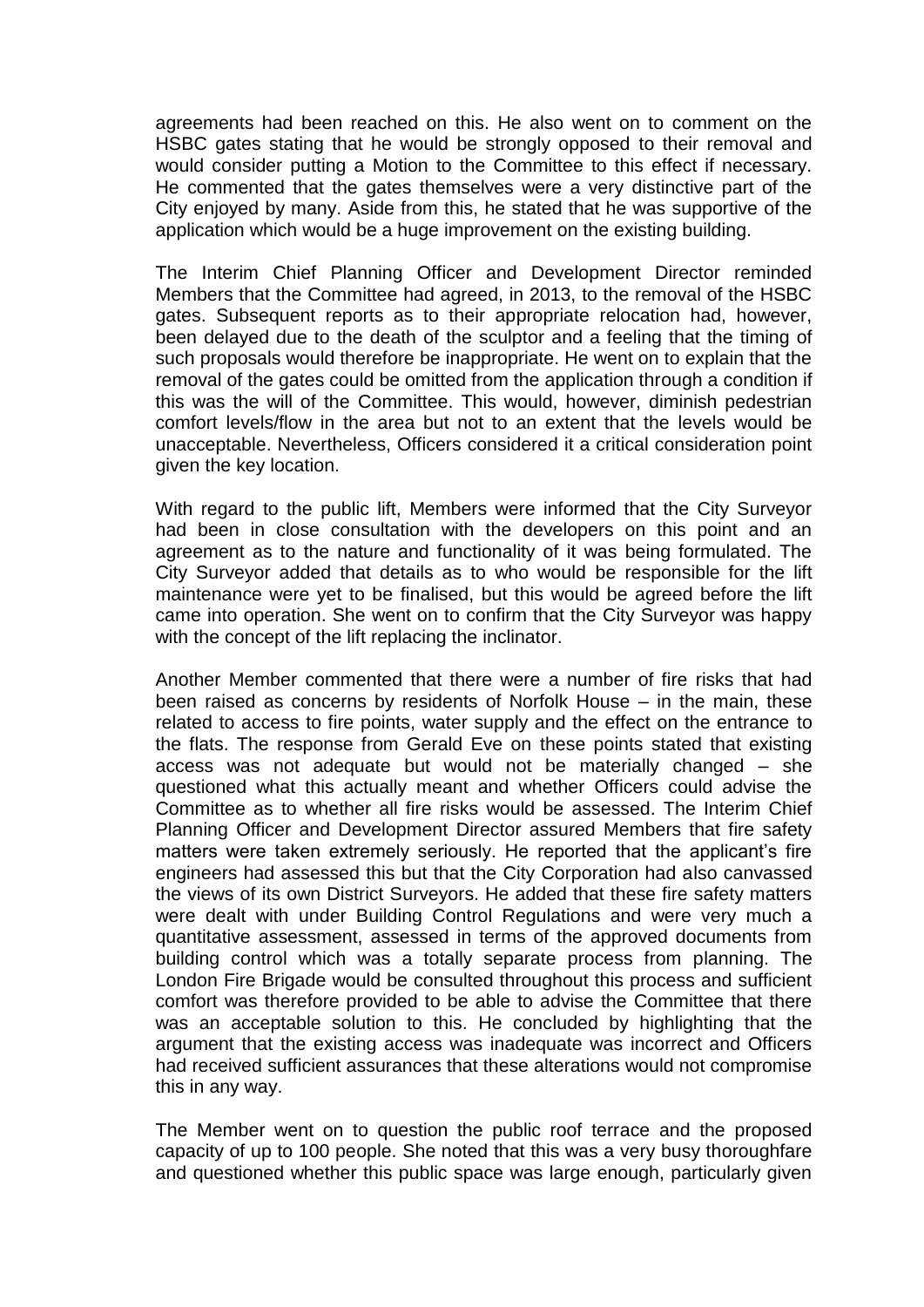the measures/restrictions that were now in place around COVID-19 recovery. The Interim Chief Planning Officer and Development Director reported that proposals were still assessed in 'normal terms'. He added that some similar spaces in the City such as the Sky Garden were now introducing phased reopenings and measures to enable visitors to adhere to social distancing guidelines which, as one would expect, would lead to a dramatically reduced capacity in these areas. It was thought that the proposed 100 capacity for this roof terrace was acceptable and proportionate to the scale of the scheme. A Section 106 Visitor Plan would also be introduced, and Members were informed that Officers were very experienced in dealing with these given the number now in operation in the City. The plan would cover matters such as security and queuing.

Another Member commented that there was much to be welcomed about this application but that it failed to deal with a number of key concerns. One of the most welcome points was that the impairment of St Paul's Heights was not so egregious as before. However, he underlined how important St Paul's Heights were and the fact that billions of pounds of potential development had been foregone in the name of these. It was therefore very disappointing in his view that they would be infringed at all by this development. Secondly, he added that he would welcome the removal of the inclinator but was puzzled to recall that, when the idea of installing a vertical lift here 5 years ago was discussed, Members were told that this could not be done without impairing views. Today the Committee were informed that it could be done without impeding views. He questioned whether the images that Members had been shown today showing the public lift to be within the shadow of the Salvation Army building had been taken from certain, carefully calculated vantage points and what effect the lift would have on views from all angles. Lastly, he commented on the loss of pedestrian space on Trig Lane which was to be deplored and should be avoided at all costs. The Interim Chief Planning Officer and Development responded to state that the image of the lift shown during his presentation had represented a worst-case scenario, where the lift would interact with the dome of the Cathedral. He added that this had been balanced with the fact that the Inclinator was not particularly aesthetically pleasing from the river front and the fact that the simpler appearance of the lift was felt to be more befitting to the view of St Paul's.

Another Member commented on the scheme overall and underlined that he felt it was important for Members not to lose sight of this. He went on to comment that the current frontscape to the river and the landscape behind was very unsatisfactory and this scheme would bring much more benefit than disbenefits to this crowded and difficult social area. He commented that the objections concerning access were a real red herring and that the Committee should resist any temptation to look at private law matters or to consider that access would be compromised. He added that he had recently visited the site and that flat owners had a number of private parking spaces in the building, accessible from the public highway and that this would not change under this scheme. With regard to the HSBC gates, he stated that he was not a fan of these in their current location and agreed with the view of Officers that they were more of an obstruction than an attraction here.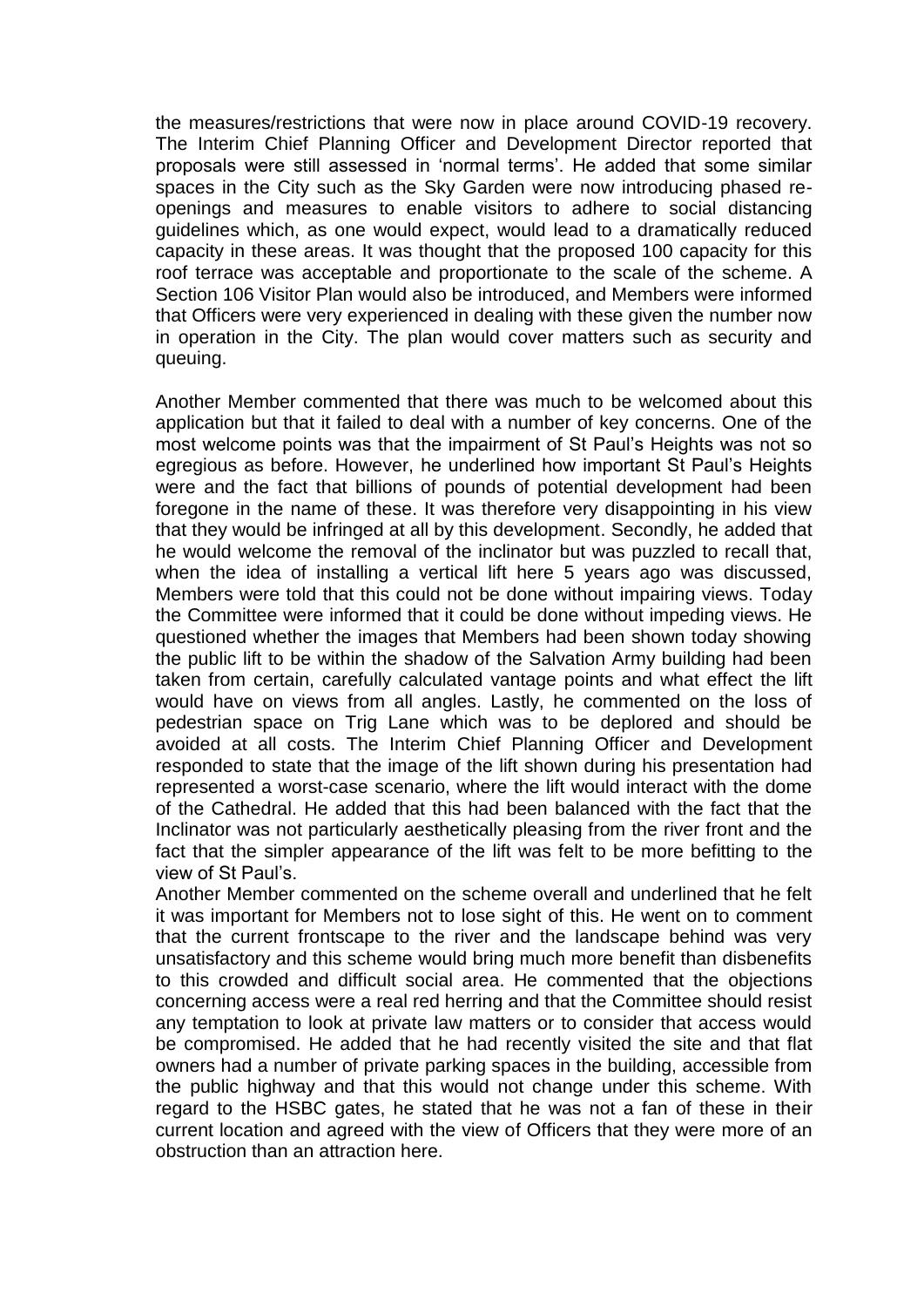Another Member commented that she was not generally supportive of this application. She was very concerned about the public roof terrace which, including the café area, would only be the size of a tennis court. The vast majority of the roof space proposed would not therefore be publicly accessible. The Member went on to question the hours of operation for the public roof space commenting that it appeared to be open until quite late most evenings, including until 11pm on Fridays and Saturdays which was a concern given its proximity to residential flats and potential noise nuisance. She added that she was also concerned about the loss of pedestrian space and the overhang of the proposed building which seemed to extend the existing footprint quite considerably and shaded the city walkway below, spoiling views along the river. The Member stated that she agreed with one of the previous speakers on the infringement to St Paul's Heights and questioned when apparently minor intrusions such as these would stop being approved within the City given that, cumulatively, they had a marked affect. On this scheme, it was almost half of the proposed roof space that would infringe upon St Paul's Heights. She went on to speak about the encroachment on to Peter's Hill where there would appear to be less space than required to pass two wheelchairs on the proposed main entrance, with the addition of steps here. If coming from the river front and using the public lift to travel up to street level, visitors would have to walk almost the length of the building to turn around and access the ramp which would create huge amount of obstruction to the clear flow of people. Planting and seating in this location would add to this further. The Interim Chief Planning Officer and Development Director pointed out that the images shown of the infringements to St Paul's Heights were possibly overstated as, in some instances, it was only a matter of centimetres but were still picked up on the grid. He added that the existing breaches were much higher than the proposed and amounted, overall, to an improvement. With regard to the roof terrace opening hours, these were set out within paragraphs 107-109 of the report. The public roof terrace would be open from 10am-6pm or nautical dusk (an hour after sunset). The other spaces were permitted to open up to 11pm as stated. It was considered that Roof Terrace Management Plans and Section 106 conditions against amplified or other types of music in these areas would provide a very robust framework to limit any disturbance to residents.

A Member commented on the Millennium Inclinator and probed the ownership and maintenance requirements of the proposed new public lift. The Interim Chief Planning Officer and Development Director reported that what Members had been shown today was a prototype concept of a new public lift and that this would be developed in close cooperation with the City Surveyor. It was fair to say that the City Surveyor was of the view that this was a positive proposal to ensure that the regular maintenance issues experienced with the Inclinator would not continue going forward. The City Surveyor added that the replacement of the Inclinator with a 'normal' lift would bring it into the City's main lift contract where it was expected that maintenance costs would go down as it would be a standard public lift that most contractors would be able to maintain, unlike the Inclinator which was a very specialist piece of kit. It was also expected that the reliability of the lift would be much improved. In response to further questions, the Interim Chief Planning Officer and Development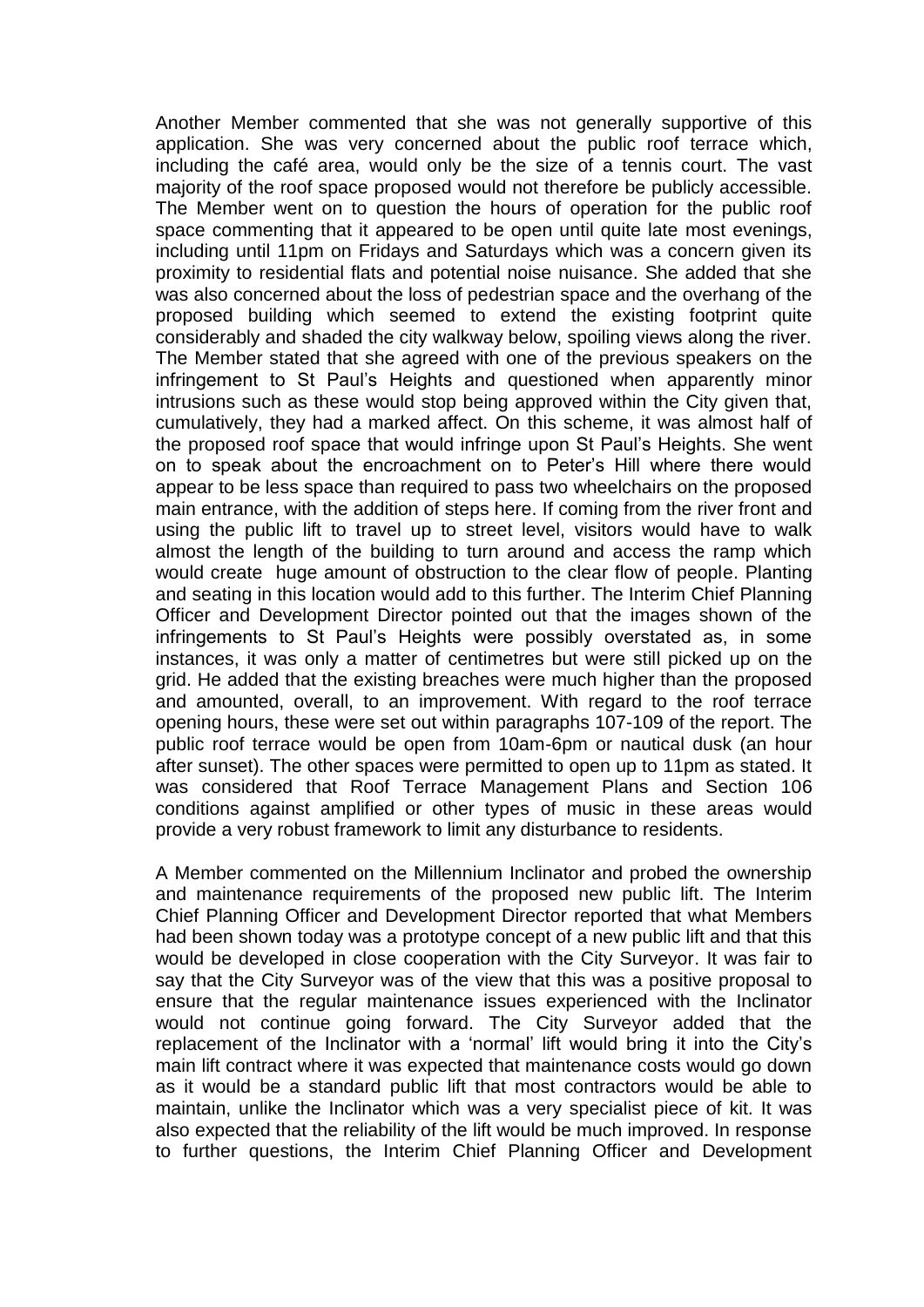Director confirmed that the removal and refit would be covered under the Section106 agreement.

A Member commented that she too had concerns as to the apparent chipping away of St Paul's Heights which were unique and needed adequate protection. She added that she also felt that the overhang of the building would encroach on views along the riverside, an important, open public space that had been enjoyed by many during the current lockdown and create a bottleneck. She went on to highlight that there was a major flood and drainage issue in front of this building and commented that it was potentially this that had been affecting the operation of the Inclinator for many years now. She therefore requested further information on the proposed sustainable drainage system and sought assurances that this issue would be resolved as it limited the amount of usable pedestrian space during periods of heavy rainfall where 6-8 inches of water could accumulate. She added that she was also concerned about the roof terrace in terms of its capacity, opening hours, and the proposed height of the balustrades. She commented that, elsewhere, balustrades of this height had given rise to risks associated with those contemplating suicide. She called for the balustrades to be made higher, particularly given the fact that there was a public walkway below, and for reasons of public safety. The Interim Chief Planning Officer and Development Director confirmed that the height of the balustrades and any associated risks had been discussed in detail but added that this could be reviewed as part of any conditions. With regard to flooding, conditions were attached and had been agreed by the relevant agencies. An emergency evacuation had also been introduced. In terms of the overhang of the building, Members were informed that there would be some benefits to this as increasingly, and especially in the London Plan, the idea of providing shelter and shade was becoming an increasingly important element of the public realm when considering both hotter summers and inclement weather. It was hoped that the overhang would render this a more usable area of public realm throughout the year.

The Chair asked that Members now return to the specific issue of the HSBC gates and the potential motion being proposed on these.

A Member commented that his personal view was that this area could get very crowded at peak times and that the retention of the gates would exacerbate this. The Committee had already taken the view, some time ago, that these should be removed, and this should now be acted on.

Another Member disagreed and commented on the great public interest that the gates attracted in this location. A second Member concurred with this and stated that she felt that they were an important part of this site and framed the view here. She added that they were always designed to be located here as Lord Foster had suggested and acted as a useful funnel being placed at an angle. She stated that she felt that the addition or a ramp and stairs at the site as well as potential seating and planters would create more of an impediment and reduce pedestrian flows along the length of Peter's Hill.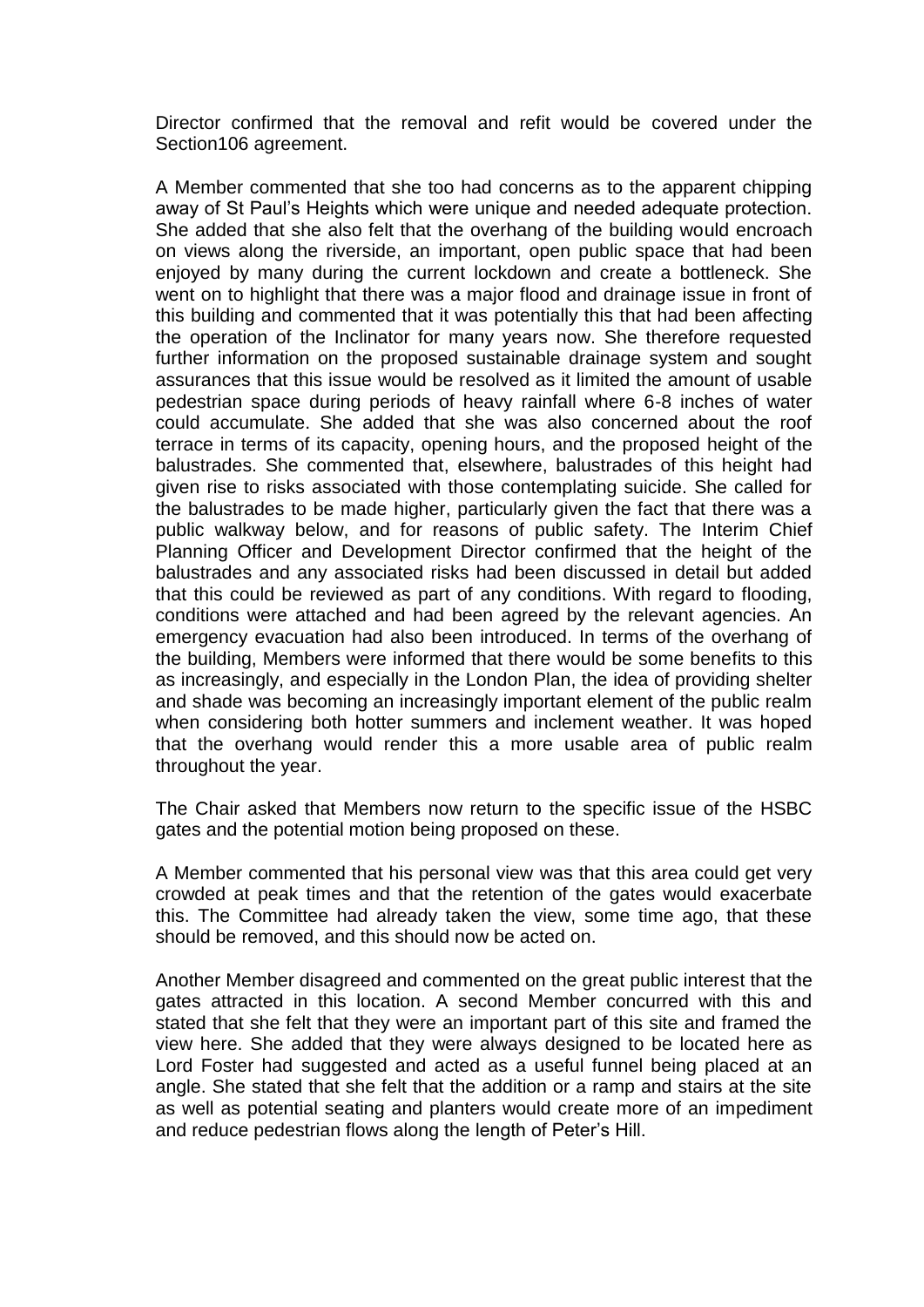Another Member commented that, contrary to the points made by some Members earlier in the debate about the gates attracting children to play, he did not see them as a suitable spot for this given that they were located at the top of the stairway and that there was a dedicated, recessed play area nearby. He agreed with the view that the gates were not aesthetically pleasing and that they impeded the pedestrian flow in this location. He also spoke on the overhang of the proposed building and stated that he saw this as a benefit in terms of shelter from both sun and rain.

Another Member commented on the public lift and the fact that developers who installed them as part of the S106 agreement often did so as cheaply as possible and the City Corporation were left with the maintenance costs of this going forward. He questioned whether, given the heavy use that this lift was likely to attract in this location, there was any way that Officers could add some specification to the design of it. The City Surveyor reported that there was a City lift specification which set out the minimum requirements that the City Corporation would expect for public lifts. The document had been approved by the City's lift engineers and Officers would ensure that they worked with the developers to ensure that this was the minimum criteria of lift installed. She added that it was an open protocol system so that the lift could be maintained by the City's contractor.

The Chief Commoner returned to the subject of the gates and spoke on the history of their installation commenting that they were originally configured to stand much higher but were cut back down after it was realised that they impeded the view from the Bridge towards St Paul's. He reiterated that in 2013, this Committee had agreed to their removal but that this had not been acted upon out of respect to the sculptor who passed away soon after. He concluded by stating that he was of the view that the gates served no useful purpose in their current location where they impeded both the views from the bridge and also the flow of pedestrians. He would therefore support their removal and relocation to a more appropriate location such as the sculpture park previously discussed.

Another Member commented that it was important to remember that the proposed development on the one side of Peter's Hill would change the symmetry of the area and would, as Officers had pointed out, create a pinch point. He added that he was personally of the view that the gates should be removed.

The Member who had originally proposed a motion on the retention of the gates commented that he agreed with the previous speaker that the southern gates would seem odd in the context of the new development and the change in the symmetry of the area. However, he was of the view that this was not true of the northern gates which tended to attract more public interest and it was these that he still wished to propose a motion on.

Another Member commented that the gates were an artistic installation which were part of the Millennium Bridge. She added that, as such, she would like to see them retained. They also, helpfully, slowed the flow of people in a very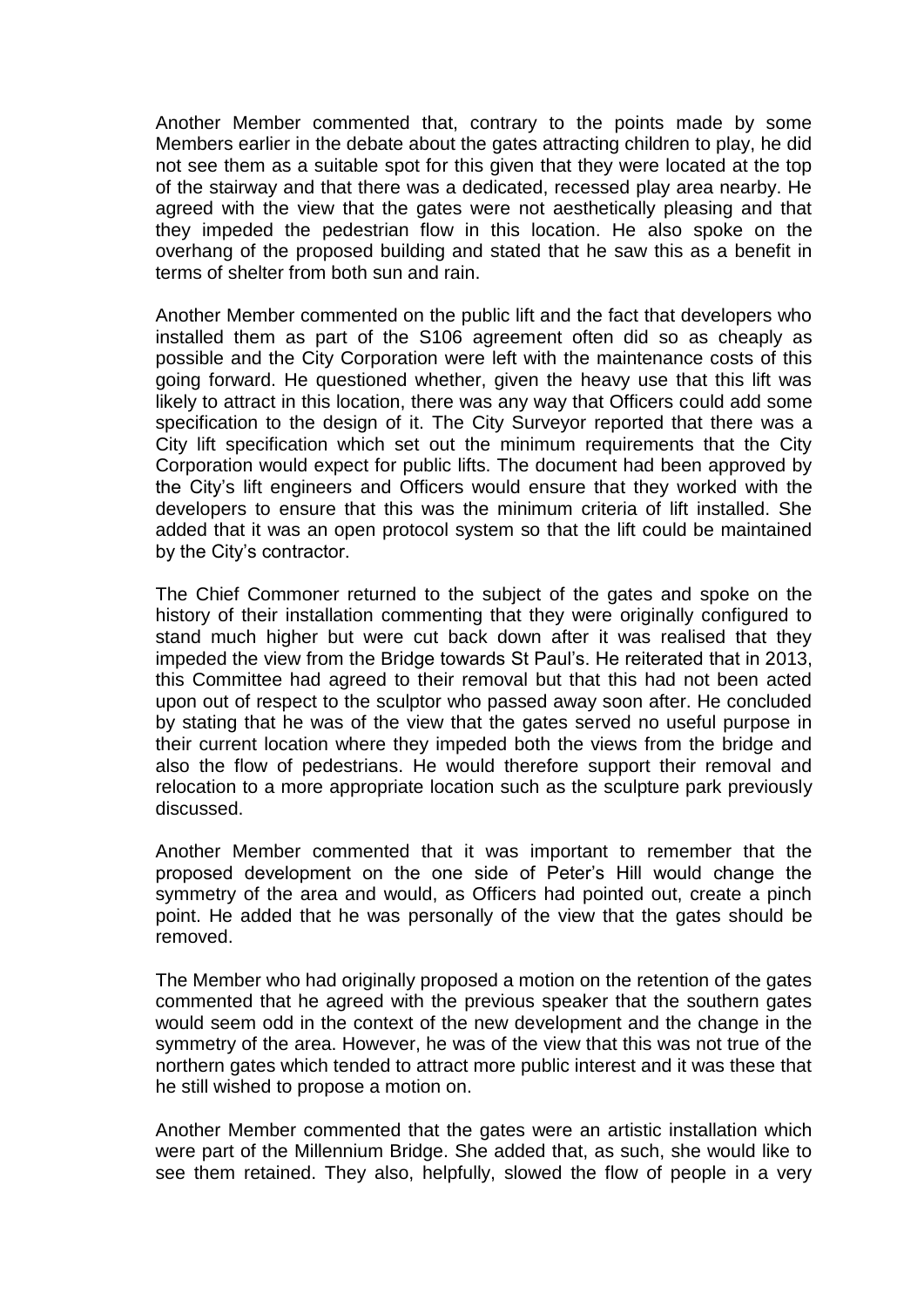busy location and prevented surges on to the main road as opposed to them being an obstruction. In terms of cleanliness and vandalism, she added that the gates should be properly maintained by the City as pieces of art.

*At this point, the Chairman sought approval from the Committee to continue the meeting beyond two hours from the appointed time for the start of the meeting, in accordance with Standing Order 40, and this was agreed.*

A Member questioned why the removal of the gates was up for discussion today when this Committee had already previously agreed to their removal. The Comptroller and City Solicitor reported that that decision had been taken in the context of a previous public realm proposal and the removal of the gates was not then carried forward for various reasons. This decision should not, therefore, fetter the discretion of the Committee on the removal of the gates in the context of this application, given that it remained unimplemented.

**MOTION –** Randall Anderson proposed that the Northern HSBC gates be retained as part of the scheme. The motion was seconded by Susan Pearson. The Motion was therefore put to the vote. The vote was conducted by rollcall led by the Town Clerk.

| Votes cast as follows: | IN FAVOUR OF THE MOTION: 7 Members       |
|------------------------|------------------------------------------|
|                        | <b>OPPOSED TO THE MOTION: 18 Members</b> |
|                        | There were 3 abstentions.                |

The Motion was therefore lost.

The Committee then proceeded to vote on the recommendations before them within the report. The vote was conducted by rollcall led by the Town Clerk with those Members present and eligible to vote asked to also confirm that they had been present for and able to hear the entirety of this item.

Votes were cast as follows: IN FAVOUR – 25 votes OPPOSED – 2 votes There was 1 abstention.

**RESOLVED –** That, planning permission be granted for the above proposal in accordance with the details set out in the attached schedule subject to:

Planning obligations and other agreements being entered into under section 106 of the Town & Country Planning Act 1990 and Section 278 of the Highways Act 1980 in respect of those matters set out in the report, the decision notice not to be issued until the Section 106 obligations have been executed.

That your Officers be instructed to negotiate and execute obligations in respect of those matters set out in 'Planning Obligations' under Section 106 and any necessary agreements under Section 278 of the Highways Act 1980.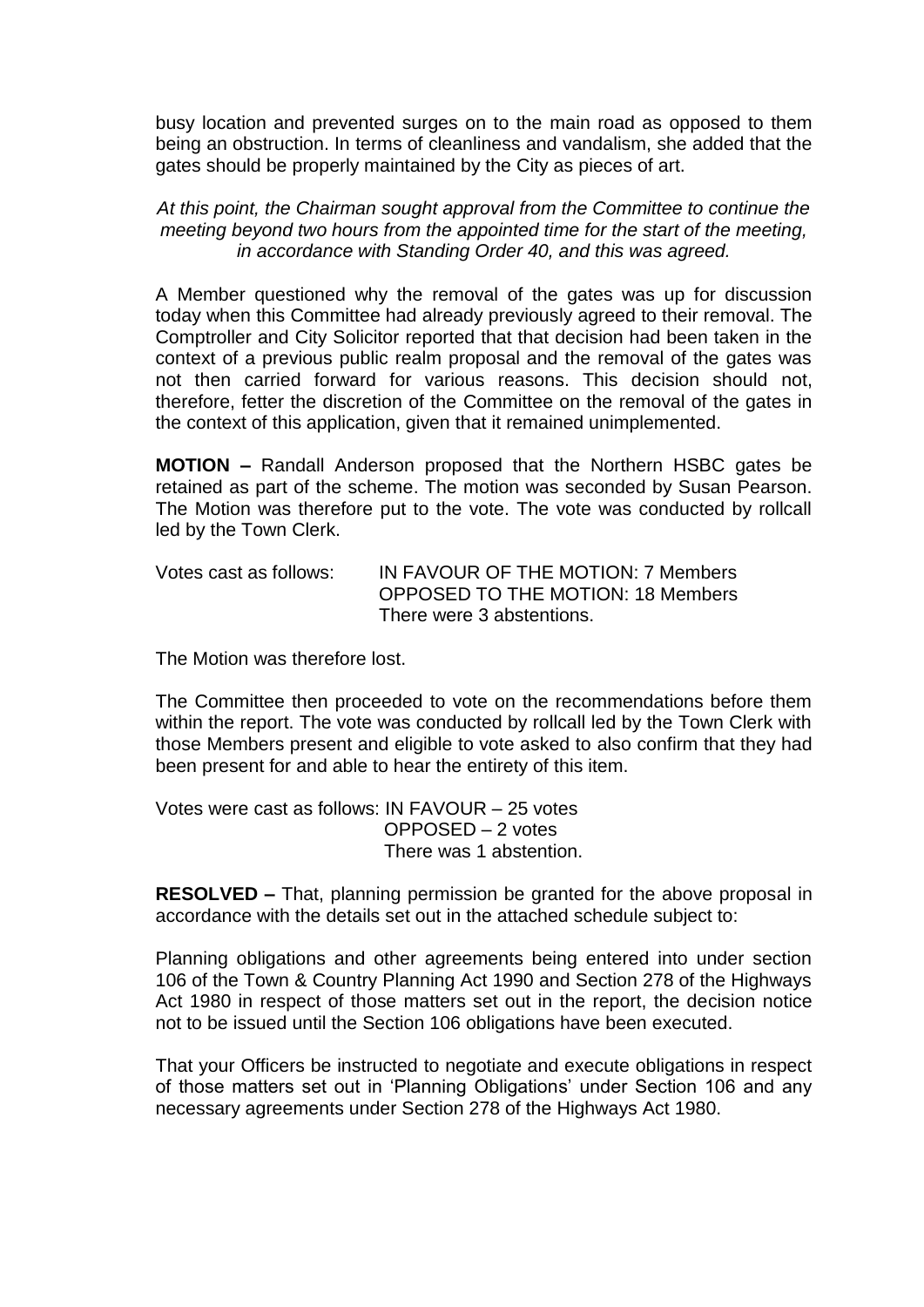# 6. **1 PAUL'S WALK, LONDON, EC4V 3QH**

The Committee considered a report of the Interim Chief Planning Officer and Development Director regarding an application for 1 Paul's Walk, EC4V 3QH, specifically, removal of louvred upstands and the introduction of new hard and soft landscaping alongside remedial public realm and associated works.

The Interim Chief Planning Officer and Development Director introduced the scheme by stating that this application was linked to the application agreed by the Committee at the previous item and situated on the same site. Members were shown images of the proposed location – a raised area of louvres and granite on the western size of Norfolk House that was currently within the demise of a restaurant. Proposals centred around dropping this platform area down to the level of the surrounding walkways as well as the installation of three 60cm high granite clad planters containing herbaceous perennials. Members were shown the view looking west towards the scheme that they had just approved with the louvered wall and its replacement with the lower raised planters shown in the foreground. Members were also shown the view from Trig Lane looking east where, again, in the foreground, the louvered granite and the planters could be seen. Members were informed that Officers considered this to be a significant visual improvement, improving access across the site and also very beneficial in terms of increased biodiversity.

The Town Clerk introduced Mr Thomas See, a resident of Norfolk House and registered objector and invited him to address the Committee.

Mr See began by stating that it was not true to say that the existing podium area was in the demise of the restaurant as it was in the demise of Norfolk House. He went on to state that Norfolk House was quite an extensive, elevated, podium area that projected outwards to the west and wrapped around the building over the roadway onto the main entrance lobby. The applicant had applied to demolish this podium and bring it to ground level, despite it being an integrated part of Norfolk House. Residents were wholly opposed to its demolition. Mr See added that the podium had a number of elements and that an inner part of this was used for outside dining by the Norfolk House restaurant for which residents owned the head lease. This area offered impressive views of the riverside walkway that were not afforded from ground level and residents were keen to preserve this. The podium also supported a mature tree with planting along the edge of the podium providing screening for Norfolk House. This was the only tree within this vicinity and residents would therefore like to see it preserved in line with the City Corporation's own policies. Mr See referred to images of the view of the podium from the entrance to Norfolk House, beside the roadway. Here the podium was 2.7m deep and provided a buffer from the roadway and security for ground floor windows. Mr See commented that the presence of the raised podium immediately highlighted that the new Millennium Bridge House scheme would be built too close to Norfolk House and referred to images which depicted how the new building extension with its cantilevered upper floors would have an overbearing presence over a too narrow public walkway. He added that this was an important part of the riverside walkway, just metres away from Millennium Bridge. Mr See noted that the applicant had avoided providing any images of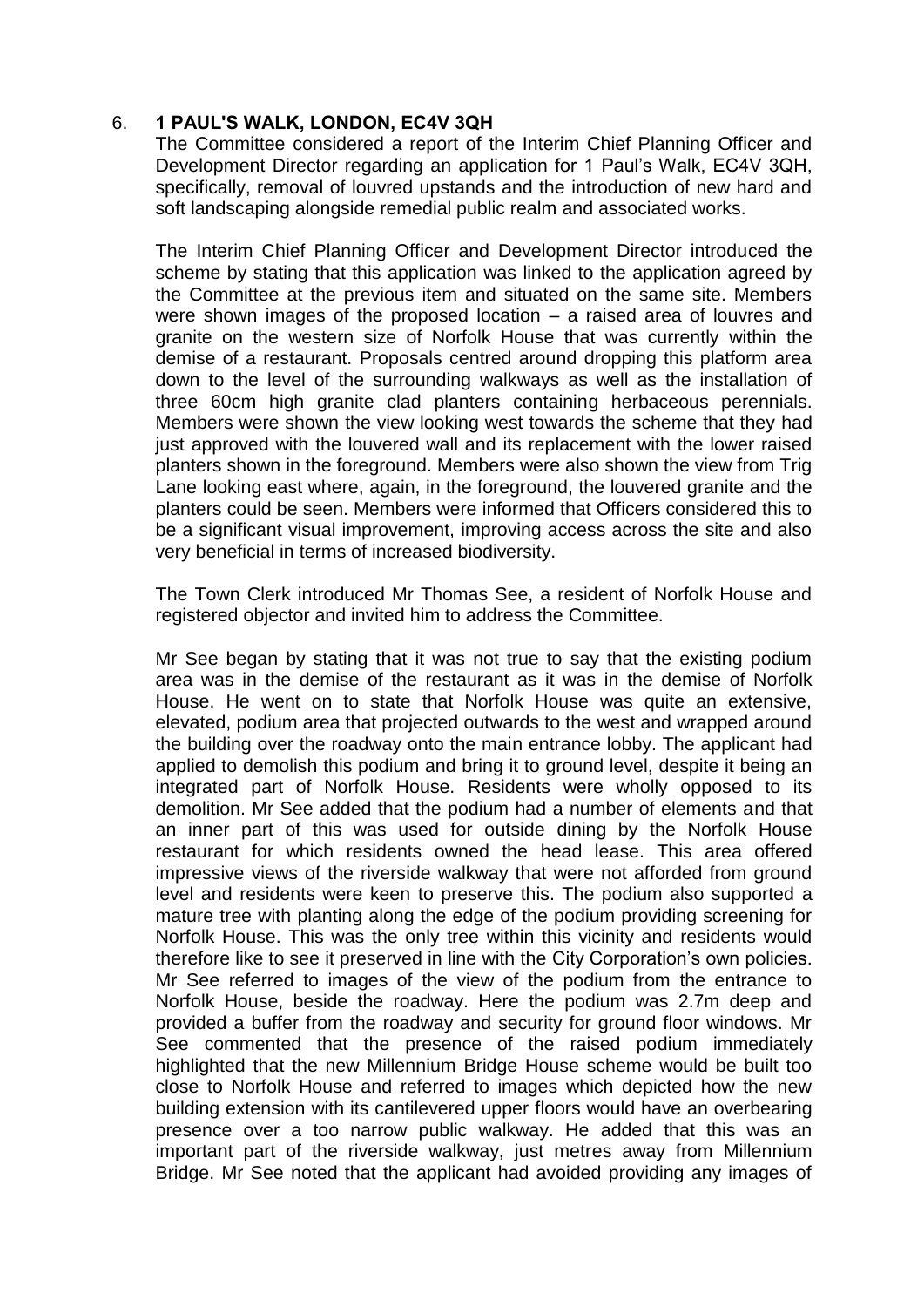this pinch point location in relation to the elevated podium and residents had therefore had to commission these images for themselves some of which had already been shared by Mr Lowndes in his presentation on the previous application. Images depicting the podium to the left of Norfolk House best demonstrated how enclosed the space between the podium and the newly approved building would be. He added that the narrowness here would be out of keeping with the sense of space experienced elsewhere on the riverside and highlighted how unacceptable this would be. Mr See concluded by underlining that Norfolk House residents owned and had total legal control of the podium and would not grant permission for it to be lowered. Secondly, he stated that residents were keen for the applicant to properly address the impact of their development plans on the public realm instead of hiding behind proposals to remove the podium.

The Chair thanked Mr See for his contribution. There were no questions from Members.

The Town Clerk then introduced Mr Duncan Roe of Beltane Asset Management to address the Committee. Mr Roe reiterated that the applicant genuinely hoped that they could work with the Norfolk House residents to find a solution that was beneficial to all and particularly the public realm. He added that the ownership of the restaurant terrace and the surrounding louvres was layered and complex and not quite as straight forward as Mr See had articulated. This was the reason that this element of the scheme had been split out into a separate application. The applicant owned the land from the basement up to the base of the restaurant terrace. Members were informed that there was redundant generator equipment beneath this that would be removed as part of wider proposals. This presented the opportunity to improve the public realm on St Paul's Walk and install new hard and soft landscaping. The applicant did not propose to alter the size of the podium or the extent of the planting, it would just be on a level with the city walkway and the restaurant itself. The applicant felt that the existing granite and air louvres were not complimentary to the surrounding townscape and, as noted within the Committee report, the alterations were considered to be beneficial to the public realm and the locality. Mr Roe added that Beltane had met with the very experienced restauranteur at the North Bank Restaurant and reported that he was very supportive of these proposals and the lowering of the podium to the ground floor as they felt that this would offer the restaurant more prominence and better access.

The Chair thanked Mr Roe for his contribution and invited questions from Members.

A Member referred to images of the existing view from Paul's Walk/Trig Lane depicting the generator and the high wall and asked the applicant to explain whether the windows behind this were part of residential flats. If so, the installation of planters in this location might be a concern with the public being allowed to sit here at any time of the day or night. Mr Roe commented that the windows shown were part of one of the residential units. He went on to state that the landscape architect for this scheme – Andy Sturgeon – had designed it in such a way that it was felt to be more beneficial to residents and provide these windows with more light. It was, however, recognised that the design of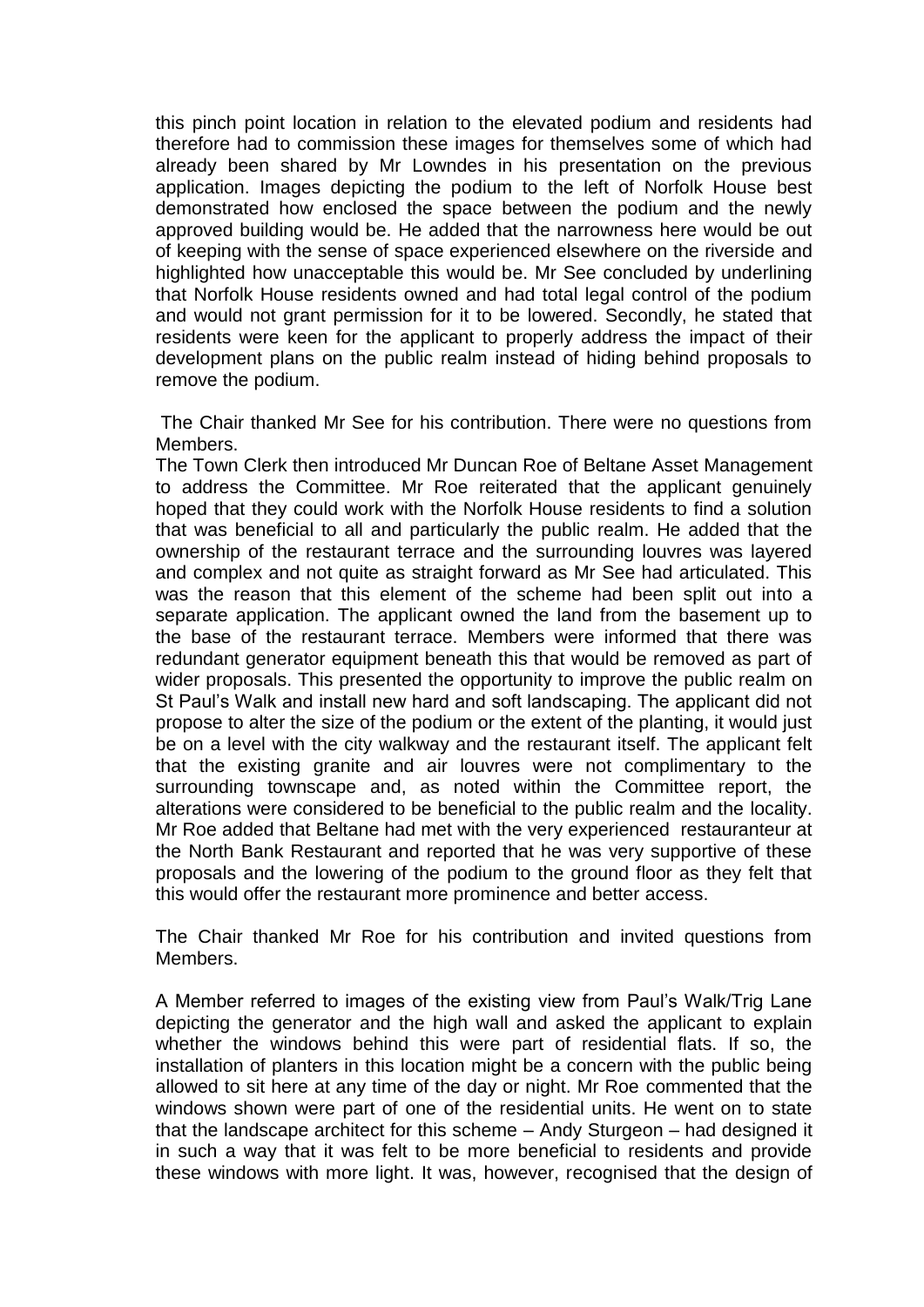the planters would require further thought to ensure that privacy was retained. Jeremy Randall added that the detailed landscaping scheme would be reserved for planning condition and that the size of the terrace would not be altered, it would simply be lowered in an attempt to improve the public realm.

The same Member went on to question Officers as to how residential amenity would be protected with a proposed design which could allow people to sit outside residential windows at any time of the day or night on a busy thoroughfare. She added that she also had concerns as to the overhang of the now approved scheme at Millennium Bridge House providing an attractive area/shelter for the City's homeless population to dwell in and stressed that problems such as these should be designed out of schemes, not in. The Interim Chief Planning Officer and Development Director that Officers would ensure that these concerns were picked up within the guiding brief for the landscaping plan.

Another Member questioned Officers on the public cycle rack depicted in some of the images and suggested that this seemed to be inconsistent with the fact that cycling was forbidden in this area and that there was a sign to this effect close by. The Interim Chief Planning Officer and Development Director clarified that the cycle racks were in relation to the previous application and stated that he understood these concerns and that they were taken into account in limiting the number of short stay cycle spaces that could be delivered on this entire site. The spaces were located here so that they were set away from the riverside walkway and did not appear to be an invitation for cyclists to utilise this area.

The Committee then proceeded to vote on the recommendations before them. The vote was conducted by rollcall led by the Town Clerk with those Members present and eligible to vote asked to also confirm that they had been present for and able to hear the entirety of this item.

Votes were cast as follows: IN FAVOUR – 24 votes OPPOSED – 2 votes There was 1 abstention.

**RESOLVED –** That planning permission be granted for the above proposal in accordance with the details set out in the attached schedule.

7. **CITY FUND & CITY ESTATE HIGHWAY DECLARATION SURPLUS DELEGATED AUTHORITY REQUEST - 80 FENCHURCH STREET, EC2** The Committee considered a report of the City Surveyor in respect of a delegated authority request to declare 80 Fenchurch Street EC2 as surplus.

**RESOLVED -** That authority be delegated to the Town Clerk, in consultation with the Chairman and Deputy Chairman of the Planning and Transportation Committee to declare surplus to highway requirements the City Fund airspace, required for the development at 80 Fenchurch Street and between datum levels determined by the City Surveyor, to enable its inclusion in the lease to be granted to Partners Group, upon terms to be approved by the Corporate Asset Sub Committee, and subject to the City Corporation retaining ownership of the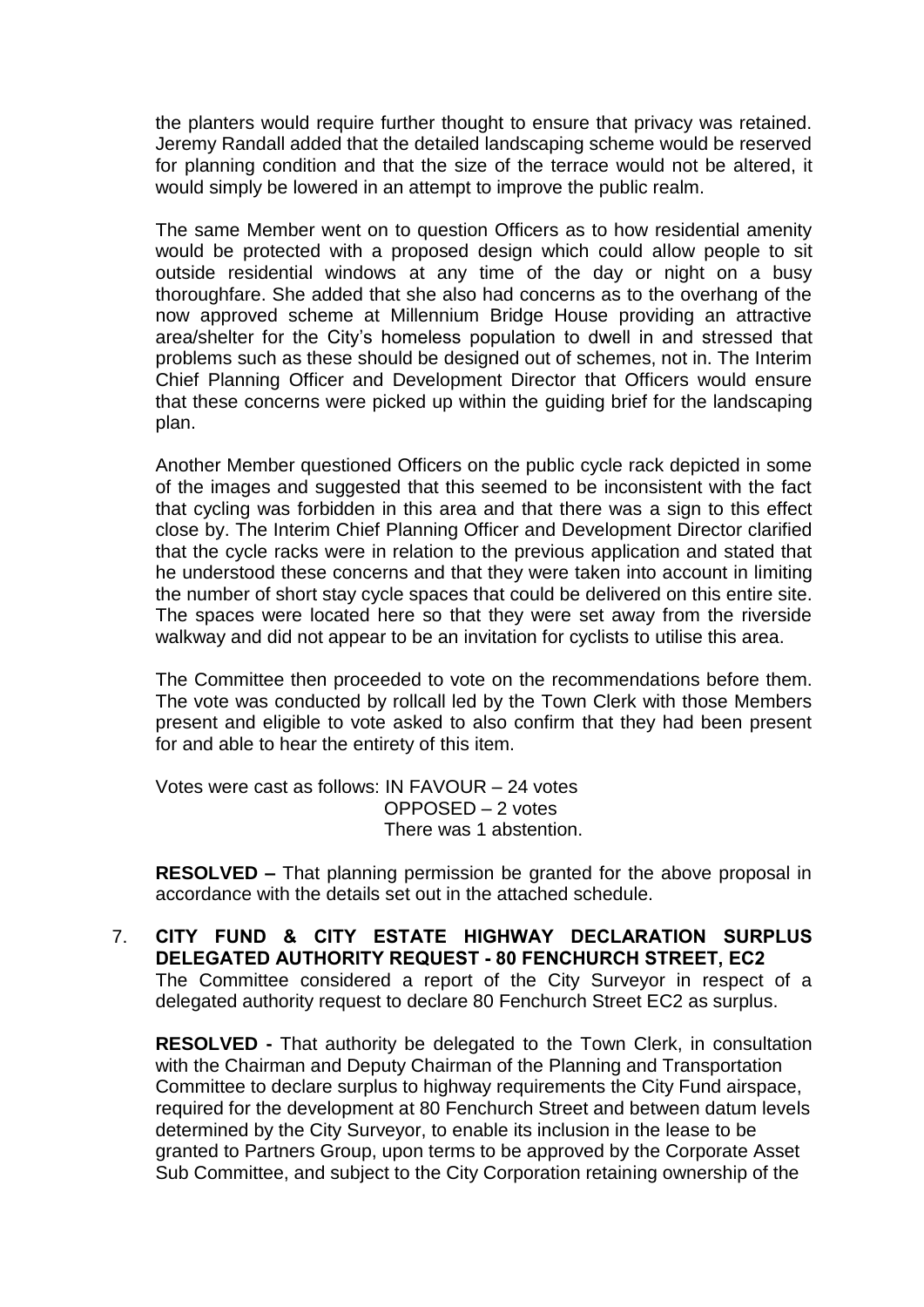highway and the continuing highway functions.

# 8. **CITY CLUSTER AREA- UPDATED DELIVERY PLAN**

The Committee considered a report of the Director of the Built Environment which sought approval for an updated City Cluster area delivery plan 2020- 2023, centred around three programmes that will enable the initial set of high priority projects to be developed and implemented.

# **RESOLVED –** That:

- 1. The updated City Cluster area delivery plan 2020-2023 as set out in this report be agreed.
- 2. The estimated cost of £2.4m £2.9 to deliver the three programmes for 2020-2023 be noted, to be fully funded by site specific Section 106 contributions and the Transport for London Liveable Neighbourhoods Grant. It should also be noted, however, that this cost estimate does not preclude the opportunity to secure additional funding to deliver further change, where there is a demonstrable need from Transport for London (TfL), from restricted funds linked to local development sites or from third party sponsorship, subject to Member approval (as set out in Appendix 4 to the report: 'Detailed information on funding structure').
- 3. It be noted that Gateway Reports will be submitted for each individual project and area programme reports will be submitted annually.
- 4. The allocation of £37k staff costs from the Pinnacle S106 towards the development and management of the City Cluster Area programme be approved.
- 5. The appended report: "Gateway 3: Well-being and Climate change resilience Programme" (appendix 5 to the report) be approved.

# 9. **CITY OF LONDON CORPORATION PARTICIPATION IN E-SCOOTER TRIALS**

The Committee considered a report of the Director of the Built Environment in respect of the City of London Corporation's participation in E-Scooter trials.

Officers introduced the report by stating that the Government had recently announced the fast tracking of its proposed trials for e-scooter hire in the UK in response to COVID-19 and in recognition of the potential for this new mode of transport to help relieve pressures on public transport which continued to operate at reduced capacity. The trial would include rental e-scooter operators and the use of parking areas would be mandated as would defined no go zones. Speed limits would be imposed for the scooters. On balance, Officers felt that the safety concerns around the use of e-scooters and the impacts of escooter parking on other street users had been addressed by the Department for Transport (DfT) guidance. Members were informed that Officers were now working closely with TfL and other interested local authorities in London to enhance this guidance and to ensure that any trial that might go ahead was safe, accessible and would minimise any impact on others, particularly those with limited mobility or other impairments.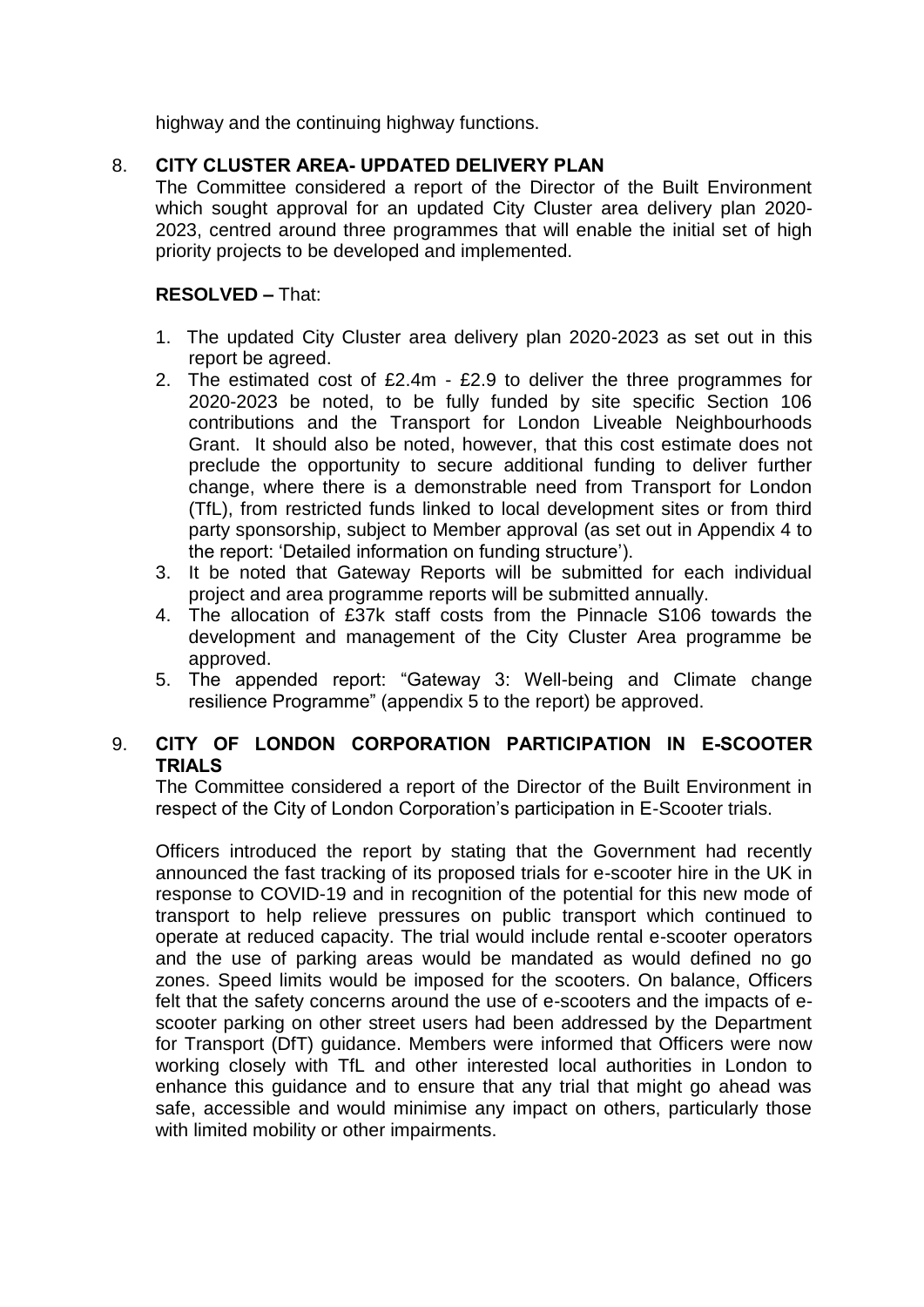The report today recommended participation in a trial (preferably a multiborough trial, co-ordinated by TfL and London Councils). Members were informed that participation would bring a number of benefits including the ability to provide socially distanced alternatives to the use of public transport and allowing the City to gather data that would help inform any future policy responses on potential e-scooter legislation. At present, discussions were highlighting that those participating in the trial would have significant say and influence on trial criteria as it was developed. A number of adjacent boroughs were now in the process of confirming their participation in trials and it was therefore likely that rent-free e-scooter use would occur either on the City's boundaries or within the Square Mile itself. Participation would allow the City Corporation to have meaningful input and influence over what e-scooter use looked like in Central London over the next year whilst trials were in operation.

A Member, also the serving Chairman of the Streets and Walkways Sub Committee, commented that he recognised that this had the potential to be quite a controversial and sensitive matter and that there were many who had differing views on this. However, at this stage, all that was being asked of Members was permission for the City to participate in a trial programme. He felt that this should be approved as, only by taking part, could the City Corporation have any real input into the way in which a longer-term e-scooter use policy would inevitably develop both in the City and in neighbouring boroughs in terms of things such as insurance, speed, parking, safety measures and noise. Nonparticipation in the trial would lead to the City having a lack of control over this matter on its own streets.

Another Member agreed with this view. He added that an e-scooter trial would be proceeding elsewhere in London regardless of whether or not the City Corporation chose to participate. He commented on the fact that Officers had underlined that the trial would preferably be a multi-borough trial organised by TfL and stated that, to his mind, this would be essential as, if borough and the City took its own approach, this would be disjointed. Officers agreed and reiterated that a multi-borough approach was their strong preference.

A third Member concurred with the views already stated. He underlined that the matter should be taken very seriously and that the City might want to make representations on safety measures such as the use of helmets and the interaction of these vehicles with pedestrians and other road users/cyclists. The potential introduction of parking charges for these vehicles in the longer term could also be considered. The Member went on to suggest that the Committee should receive biannual updates.

Another Member commented that he felt that the Government had made a mistake in permitting the use of these vehicles. He did, however, agree that the City should now participate in these trails so that they were able to shape and influence their operation. He added that when submissions as to the outcome of the trail were made, a pan-London approach would be essential. He concluded by asking whether, in terms or measuring the impact of the trial, further information about transport mode switches could be provided as well as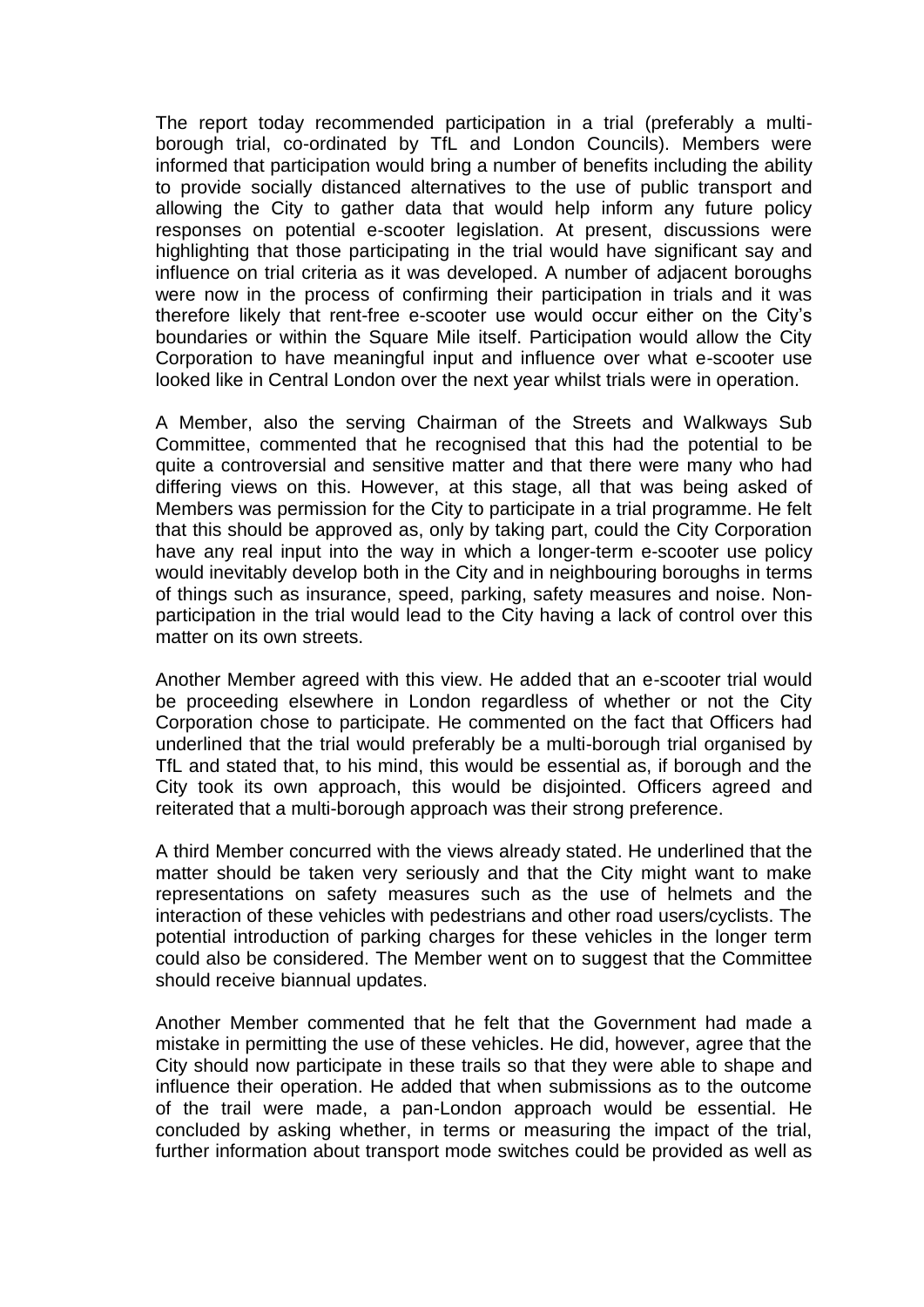user/pedestrian perceptions. Officers agreed that this data would be core in terms of what was collected and shared.

A Member commented that other countries had implemented successful schemes for e-scooter rental/use and that he therefore welcomed entering proper consultation and trials on this for London. He added that he was of the view that they had the potential to provide a very important level of access to our streets that could not be provided with any ease by other methods at present. He recognised that there were safety concerns around their use and that the best way to address these would be through participation in the trials and looked forward to the results of this.

A Member commented that a data driven approach was absolutely the right way to determine whether or not this was an appropriate way forward for the City Corporation. He went on to question how success would be measured/quantified and how Officers would determine whether this was a mode of transport that we were keen to embrace going forward. He also asked how those contravening any trial regulations would be policed given that one of the things that had encouraged his support of this was the need for insurance and the specification of various other safety measures. He added that there were already e-scooter users on the City's streets and that this was already proving difficult to police. Officers commented that the only thing that the trials would make legal was the use of e-scooters for hire on UK streets. The requirements around producing driver's licences/insurance documents would therefore be necessary before users were permitted to register to use the vehicles. Wider issues around potential confusion around people using privately owned e-scooters would be addressed by the City of London/Metropolitan Police who had already undertaken a lot of work in terms of engagement, education and enforcement in relation to this. The City Corporation would ensure that any messaging around any potential participation in the trial would reinforce these points.

In terms of measuring success, Officers reported the criteria around this was still to be finalised, ideally in discussion with TfL, London Councils and other boroughs. It was likely to include understanding what happens in terms of mode shift, understanding safety implications and people's perceptions. Ultimately, it would be about understanding the impact of the scooters on our streets and whether this new mode of transport could be introduced in a harmonious way. This would be set out within the final criteria which would be approved under delegation.

A Member commented that the trials needed to ensure the highest possible safety standards for both e-scooters users and the general public. She noted the proposals around no go and no slow areas and stated that she assumed that these would ensure that there was no e-scooter use permitted in any shared space or pedestrian areas such as Bow Lane during the hours where all other vehicles were prohibited. She went on to question whether the City could ask the DfT to ensure that the scooters were fitted with loud horns to sound an alert and warn pedestrians that they were approaching given that they were electric and therefore often silent. She concluded by questioning how the use of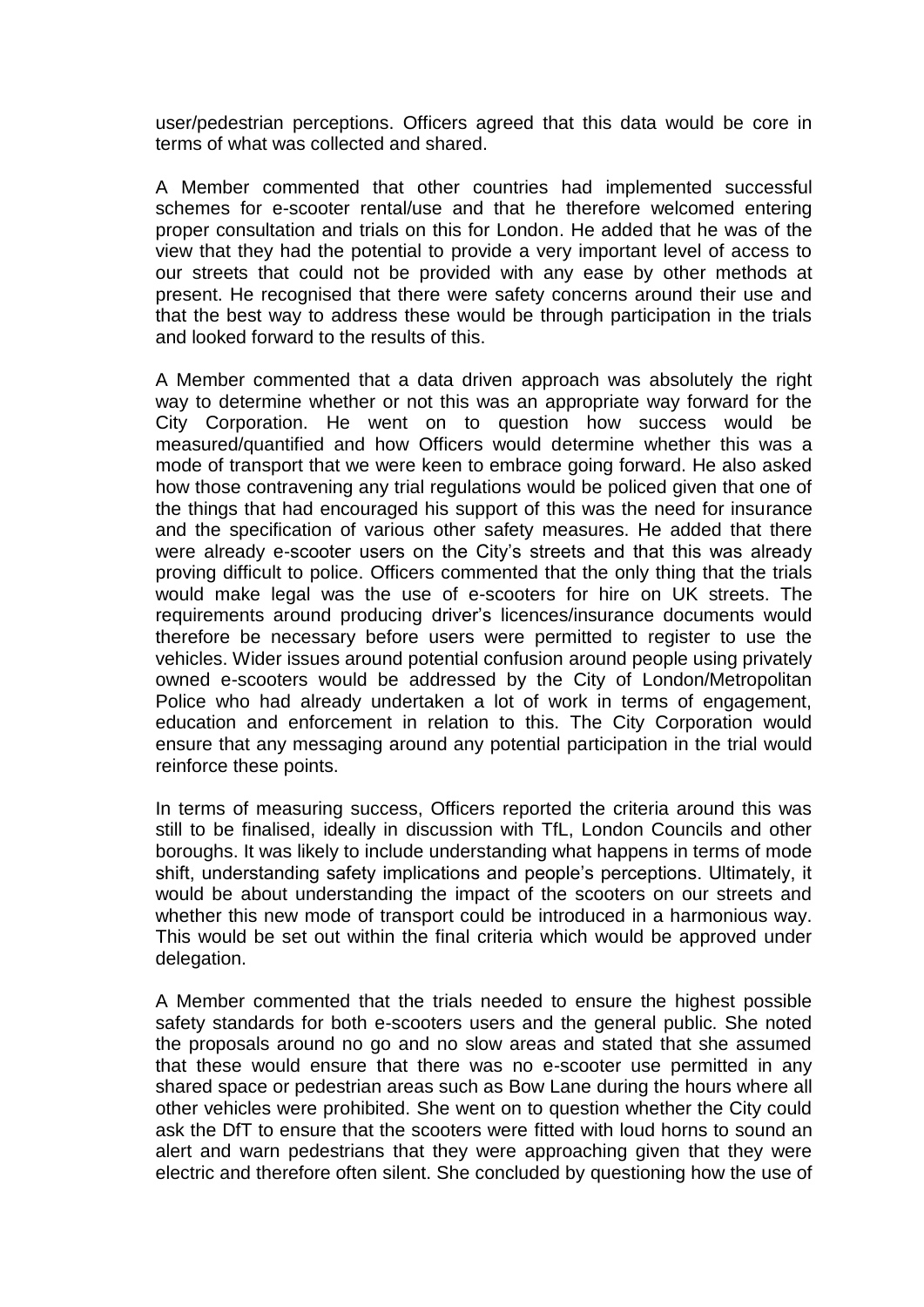e-scooters would affect the City's KSIs in terms of road safety going forward. Officers commented that the no go and go slow areas would be given careful consideration but clarified that e-scooters were viewed in essentially the same way as bicycles in terms of where they should and should not access (on the carriageway, not on pavements or in pedestrianised areas). Officers were unaware of whether the DfT had specified any form of bells or horns for rental scooters to date but added that this was something that they could put forward.

# **RESOLVED –** That:

- 1. The City of London Corporation participate in a rental e-scooter trial, subject to the terms of that trial meeting the City Corporation's requirements.
- 2. Agreement of the Terms of the trial be delegated to the Chief Officer in consultation with the Chair and Deputy Chairman of the Planning & Transportation Committee and the Chairman and Deputy Chairman of the Streets & Walkways Sub-Committee.
- 3. If required by Department of Transport guidance, rental e-scooters that are not part of any trial that the City Corporation is participating in, be permitted to travel through the City of London.

# 10. **CONSULTATION ON DRAFT S106 PLANNING OBLIGATIONS SUPPLEMENTARY PLANNING DOCUMENT**

The Committee considered a report of the Director of the Built Environment in respect of consultation on the draft Planning Obligations Supplementary Planning Document (SPD).

Officers reported that, since the existing SPD had been published in 2014, national and local/London Policy had moved on and the City Corporation's documentation now therefore fell behind some neighbouring boroughs and required updating in terms of the costs of providing infrastructure. Even with some of the changes being proposed around training and skills, the organisation would still fall below the levels being charged in Westminster for example but these would enable the City to put in place effective training and skills provision for local people to help them get back into work as the economy recovers and would also help ensure that businesses have the level of skills and the workforce they required.

With regard to affordable housing, Members had been aware for quite some time that the levels currently proposed were significantly below what is required to deliver effective affordable housing and the changes now being put forward would effectively increase the provision of affordable housing and the cost to developers to approximately £400,000 per unit versus the current £165,000.

Approval was sought for public consultation at this stage and the matter would then be referred back to this Committee later in the year to consider the responses received and for Members to decide when they would like to start implementing the provisions.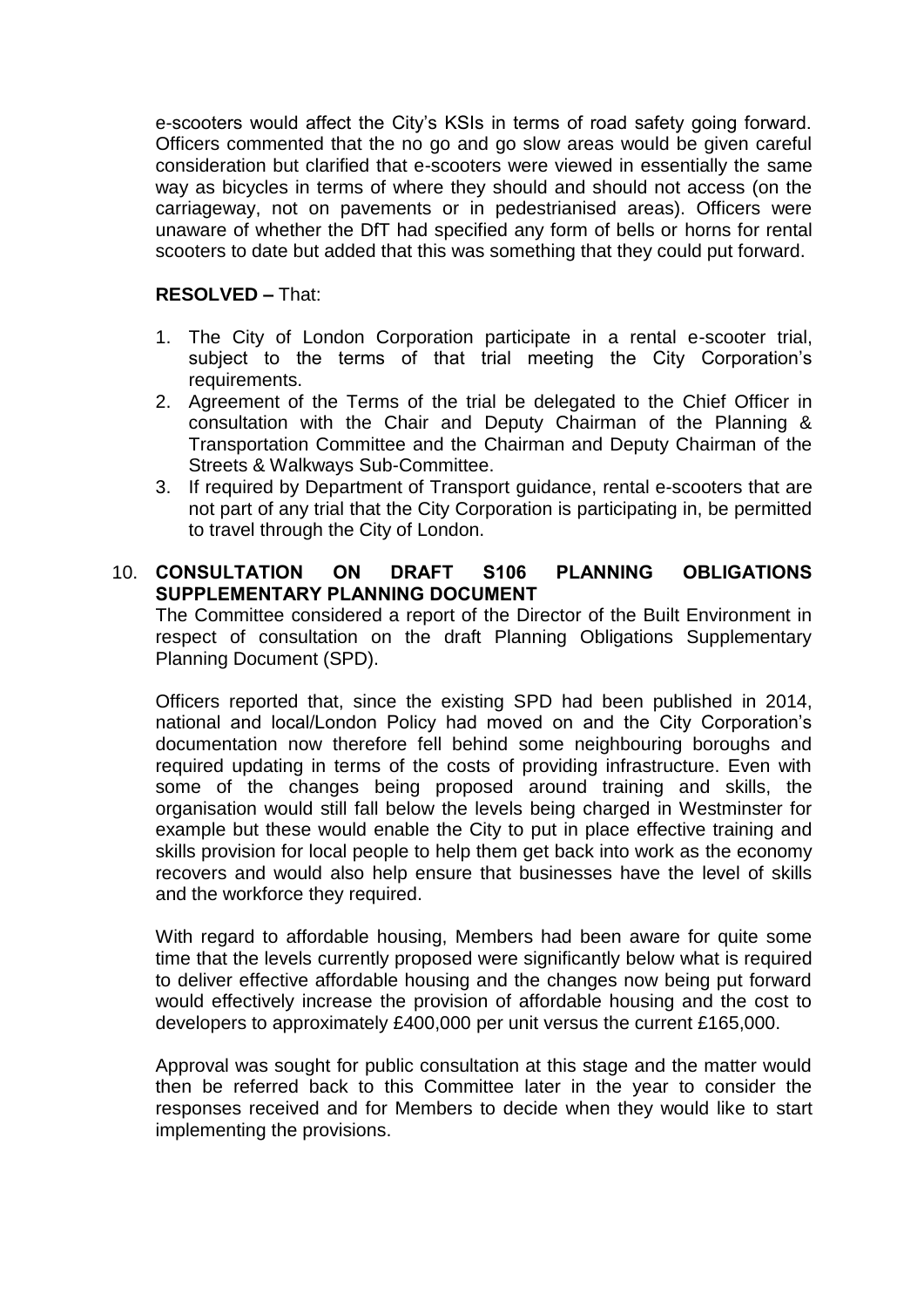A Member commented that it was important for the Committee to appreciate that viability was not the only test and that the relative attractiveness of building in the City in terms of international and capital investment was key. He questioned whether the wording within the section on 'Viability Testing' should therefore be expanded to include reference to what the impact on international competitiveness would be as a result of these changes. Officers responded to state that the changes being suggested here would increase provisions but would also keep the City below its other main competitors/boroughs within Central London. They added that viability was a key consideration and that the viability assessment that had been undertaken suggested that the implications would be very small in terms of the overall cost of development. The Member came back to comment that he had not been referring to the City's relative competitiveness with other boroughs but internationally, with other European capital cities for example.

Another Member spoke to say that he welcomed sight of this revised draft which reflected the issued identified at various meetings of the Local Plans Sub Committee with respect to affordable and social housing. He requested that, when future revised policies were brought to Committee, they were shown with tracked changes so that changes could be easily identified and reviewed.

Another Member thanked Officers for their work on this document. He responded to the earlier point made around international competitiveness, and commented that it would be quite easy to criticise Government policy and the way in which it chooses to have this financed, but proposals here were around bringing costs up to a level which made some sense in terms of the actual development costs of housing units. This would not make the City Corporation out of step with others in London. He added that the same comments around competitiveness might well be made as part of the consultation and that, if so, they could be properly and carefully considered by the Committee thereafter.

Officers reported that Planning had worked very closely alongside colleagues in Innovation and Growth on the policies being put forward where matters such as international competitiveness had been considered. In terms of the potential cash uplift, the proposals could be significant, attracting £16.2m over a 16-year period and this could have a transformative effect on skills supply. This would also contribute towards green finance/ financing of the green economy and ensuring that we have the future skills needed to be able to be globally competitive. She added that previous money from developers had, for example, been used to set up the Financial Services Skills Taskforce chaired by City Minister Mark Hoban involving Financial Services companies representing 25% of the City's workforce and was very much about driving global competitiveness/effectiveness.

The Chair suggested, and the majority of Members agreed, that the draft SPD should be presented for consultation as drafted. He added that the thread running through this discussion was the City's economic recovery and that much of this additional money would be used to increase the global competitiveness of the City itself. This was, however, a pan London/national matter. He added that this was precisely the time that skills, training, housing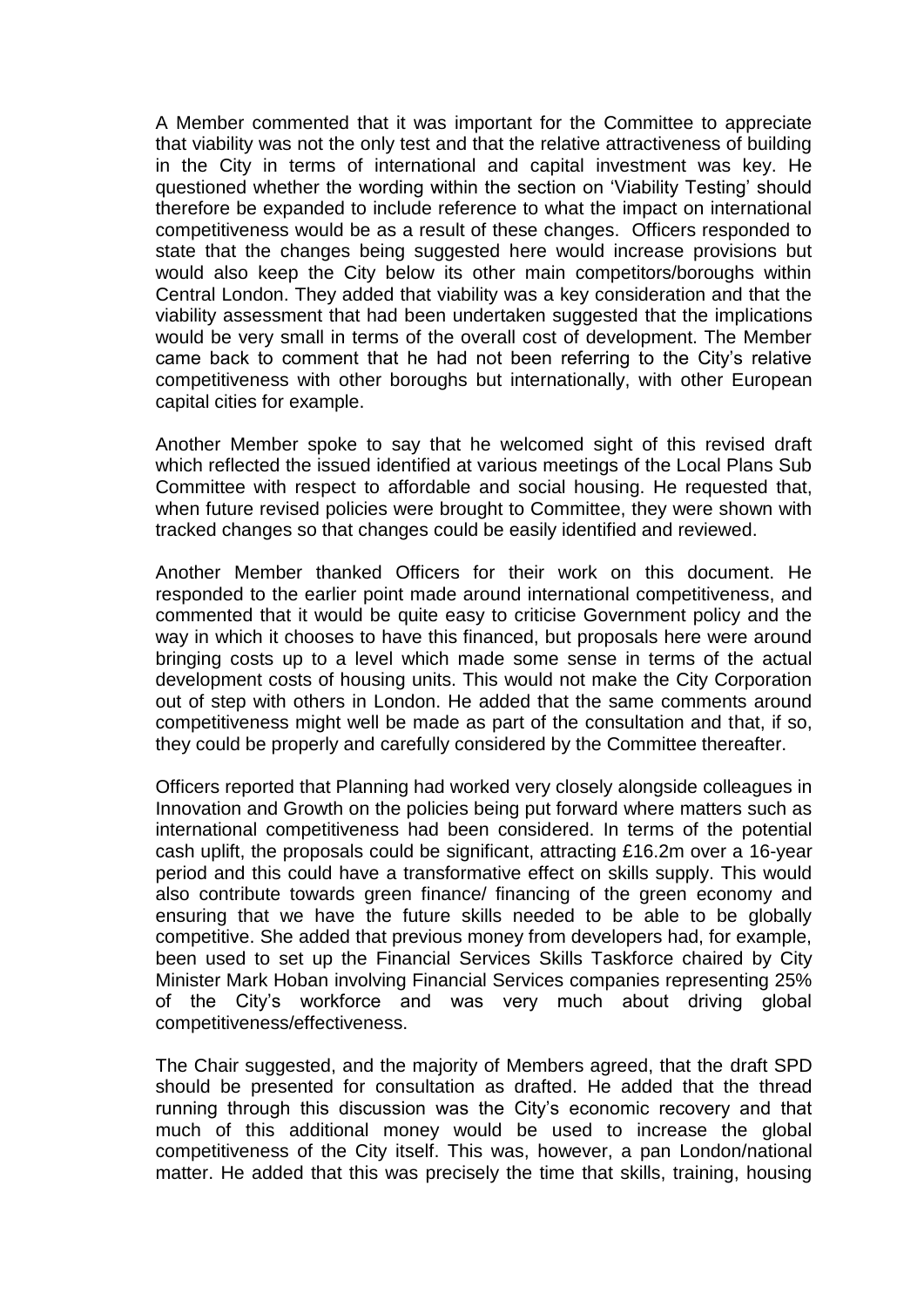and other economic benefits were needed from development. The standard viability tests were referenced within the SPD and, in his view, the proposals were very proportionate, reasonable and timely.

The Chair concluded that Members of this Committee would also be able to feedback formally during the consultation period.

**RESOLVED** – That, the draft Planning Obligations Supplementary Planning Document, attached as Appendix 1 to the report, be approved for public consultation.

#### 11. **NAMING OF NEW CITY WALKWAY AND ASSOCIATED OPEN SPACE: BAZALGETTE EMBANKMENT**

The Committee considered a report of the Director of the Built Environment in respect of an application made by Thames Tideway in consultation with Thames Water Utilities Limited to name new publicly accessible City walkway and associated open space located at the site of the Thames Tideway Tunnel project along the river foreshore to the west of Blackfriars Bridge as 'Bazalgette Embankment'.

A Member commented that this would be quite a significant new piece of open space and that he would ask Members to support the proposed naming of this in honour of Sir Joseph Bazalgette. He suggested, however, that the proposals around a statue should be carefully considered at another time.

A Member questioned whether Officers were certain that Sir Bazalgette was an appropriate figure after whom to name this space given concerns highlighted by the Black Lives Matter movement over the appropriateness of some statues in the City. Officers reported that they had undertaken due diligence on this matter and that Sir Joseph Bazalgette was a very successful, professional Victorian engineer who spent 40 years working for the London Metropolitan Board of Works following his graduation. He had no other trading or business background/interests and was responsible for building a sewage network which had saved thousands of lives of Londoners by preventing cholera outbreaks. His further family history had showed that some ancestors had, inevitably, been involved in colonial trading but the individual that this renaming was looking to celebrate was felt to be entirely appropriate.

**RESOLVED –** That, the name Bazalgette Embankment be approved and a statutory order be issued.

#### 12. **GATEWAY 1-5 TRAFFIC ENFORCEMENT BY CCTV**

The Committee considered a late, separately circulated report of the Director of the Built Environment in respect of CCTV traffic enforcement.

# **RESOLVED –** That:

1. A budget of £257k for Phase 1 and £113k for Phase 2 be approved for completion of the project.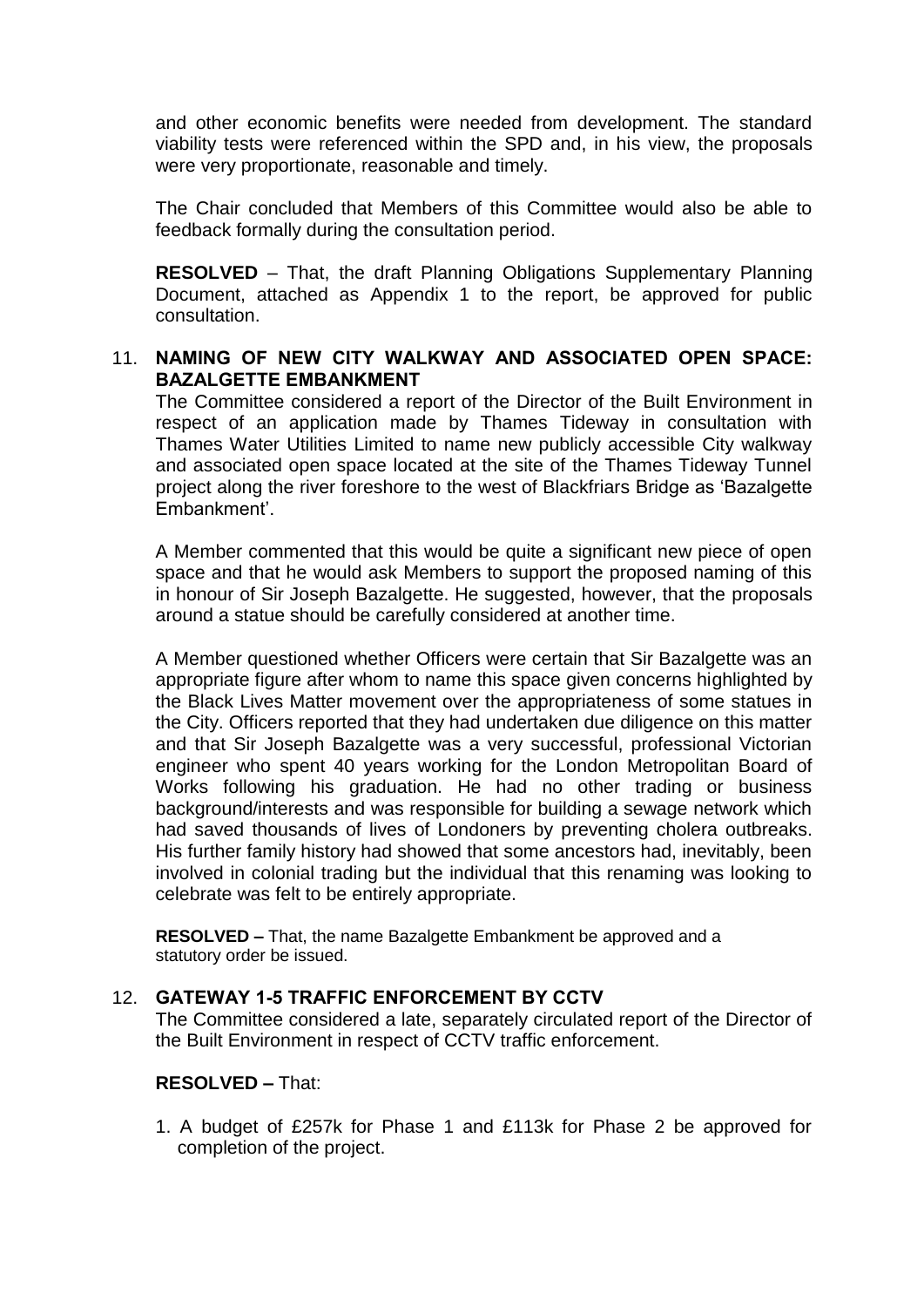- 2. The annual revenue budget increase on the On-Street Parking Account be increased by:
	- a. Equipment Maintenance: £24.5k pa for Phase 1 and £13.5k for Phase 2
	- b. Expected Works: 5k pa for Phase 1 and 3k pa for Phase 2
- 3. The total estimated cost of the project of £370k be noted (excluding risk and on-going maintenance / works costs).
- 4. It be noted that a Costed Risk Provision is not required due to the high degree of cost certainty.
- 5. Option 3 be approved (to implement both phases on an equipment purchase basis).

# 13. **TOWER BRIDGE - REPLACEMENT OF DEFECTIVE BRIDGE DRIVING MACHINERY HYDRAULIC COMPONENTS**

The Committee considered a late, separately circulated report of the Director of Open Spaces in respect of replacement of defective hydraulic pipework, components and upgrading of hydraulic power units associated with the bridge lifting machinery at Tower Bridge.

# **RESOLVED –** That:

- 1. The total estimated cost of the project at £1,151,565 (excluding risk) be noted.
- 2. A revised budget of £1,151,565 be approved to get to the next Gateway (excluding risk).
- 3. A Costed Risk Provision of £114,000 be approved (to be drawn down via delegation to Chief Officer).
- 4. The use of a sole supplier waiver be approved; i.e. Bosch Rexroth Limited, as per the recommended option set out in the report.

## 14. **REOPENING THE HOSPITALITY SECTOR: ALFRESCO EATING AND DRINKING UNDER THE BUSINESS AND PLANNING ACT 2020**

The Committee considered a late, separately circulated report of the Director of Markets and Consumer Protection in respect of the Business and Planning Bill 2020.

A Member stated that he was confused as to why the report, which was quite technical in terms of on site and off site alcohol sales, had come to this Committee for decision but would only be put to the Licensing Committee for information. The Chair reported that this report had been brought forward in close consultation with the Chair and Deputy Chair of the Licensing Committee. Officers clarified that there were many parts of the Business and Planning Act but that this report related to pavement licences and the tables and chairs fell within the terms of reference of this Committee because of their interaction with planning legislation in terms of placing items on the highway. Decisions relating specifically to this element were agreement to the length of licence and the fees for this. Issues around off sale and deregulation of certain licensing elements would be discussed by the meeting of the Licensing Committee tomorrow.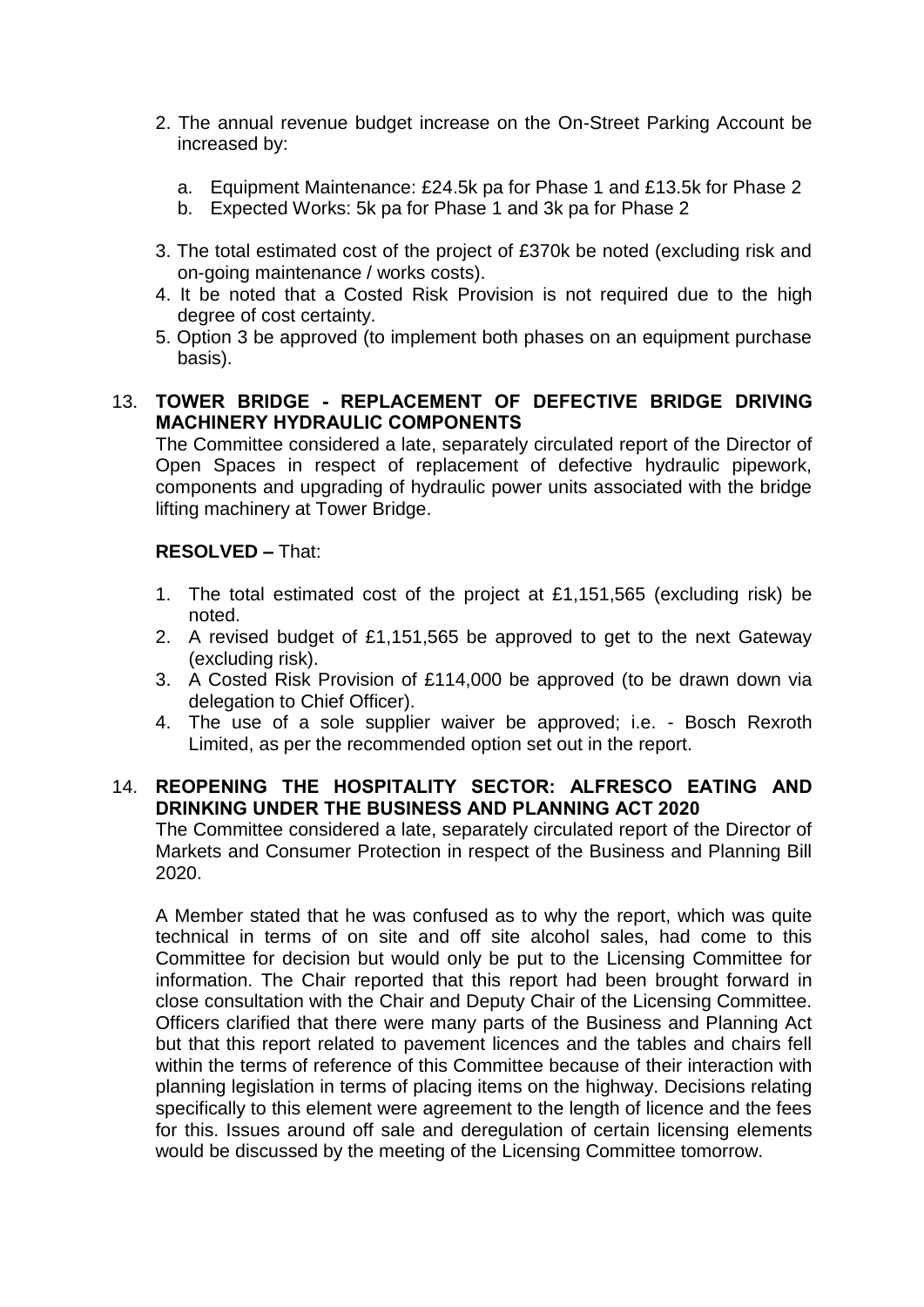A Member thanked Officers for this report following the discussions around tables and chairs that had taken place at the last meeting of this Committee. He questioned the proposals to only grant a minimum 3-month term which he felt was not particularly generous and stated that he would have preferred to see terms of a minimum of 6 months proposed. He noted that the City were also stipulating that there would have to be minimum of 3.2m walkway beyond any tables and chairs placed on pavements and commented that this did not really accord with what the Government had stated as they were suggesting that this could be less. He therefore questioned a seemingly pedantic approach to this which would seem to be contrary to the desire to encourage the regeneration of the City and its streets. Officers responded by highlighting that the City's streets were fairly unique in terms of their layout with many of them being very narrow and, ordinarily, seeing high pedestrian flows. The City was now seeing a week on week increase in the number of pedestrians as well as a changing picture in terms of road closures. For all of these reasons, it was felt that initial t3 month terms were appropriate to see how these changes would play out on the City streets and with a gradual return to work. With regard to pavement width, Officers underlined that the five principles put forward by this Committee and the detailed criteria attached to these were centred around public safety and, therefore, to allow for safe pedestrian movement, the report recommended a width of 2.2m plus an additional 1m to accommodate for social distancing.

Another Member commented that it was important to keep in mind the City's narrow streets and available/necessary pavement space for things such as wheelchairs and pushchairs to pass safely.

A Member asked that the fact that these licences were to be granted was communicated very carefully to avoid any public confusion and to encourage residents and businesses working in harmony during this period of recovery. She added that, much to the confusion of some members of the public, there were premises who already had a legal entitlement to place tables and chairs outside of their premises.

The Chair thanked the Licensing Team for an intense period of hard work during the crisis and recovery phases.

## **RESOLVED –** That:

- 1. The 'Al Fresco Eating and Drinking (Business and Planning Act 2020) Policy' produced as Appendix 1 to this report be agreed.
- 2. The 3-month Pavement Licence period, as outlined in paragraphs 15 and 16 of this report, be agreed.
- 3. The fee of £100 for a Pavement Licence application, as outlined in paragraphs 17 to 18 of this report, be agreed.
- 4. The need for an urgent report once the Bill receives Royal Assent, to grant delegated authority to the Director of Markets and Consumer Protection, be noted.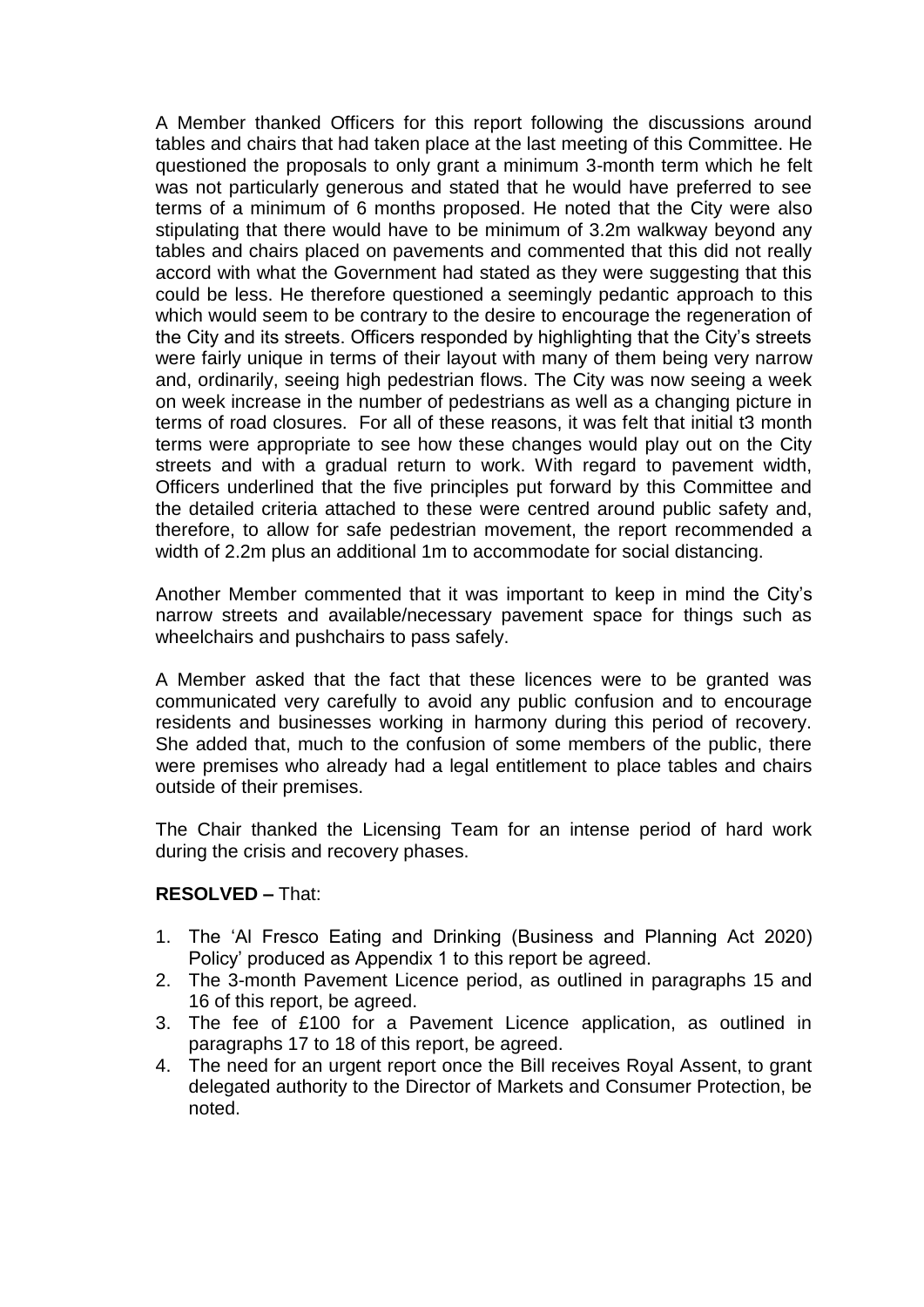#### 15. **REVENUE OUTTURN 2019/20**

The Committee received a joint report of the Chamberlain, the Director of the Built Environment, the Director of Open Spaces and the City Surveyor which compared the revenue outturn for the services overseen by the Planning and Transportation Committee in 2019/20 with the final budget for the year.

**RESOLVED –** That, Members note the revenue outturn report for 2019/20 and the carry forward of local risk overspending to 2020/21 of £236,000 for the Director of the Built Environment.

## 16. **2019/20 BUSINESS PLAN UPDATE Q4**

The Committee received a report of the Director of the Built Environment, which set out the progress made during Quarter 4 of the 2019/20 Departmental Business Plan.

**RESOLVED –** That, Members note the report and appendices.

## 17. **BRIDGE HOUSE ESTATES STRATEGY: BRIDGING LONDON, 2020 - 2045**

The Committee received a report of the Chief Grants Officer and Director of City Bridge Trust which presented the proposed final version of the Bridge House Estates (BHE) Strategy: 'Bridging London, 2020 – 2045'.

**RESOLVED -** That – acting in the charity's best interests for the City of London Corporation as Trustee, Members of the Planning and Transportation Committee agree to:

- i. Endorse the proposed final version of the BHE Strategy, subject to any feedback received being incorporated, for onward approval by the Court of Common Council; and
- ii. Note the proposed next steps for the Strategy's delivery.

# 18. **CITY STREETS: TRANSPORTATION RESPONSE TO SUPPORT COVID-19 RECOVERY**

The Committee received a report of the Director of the Built Environment in respect of the transportation response to support Covid-19 recovery for the City of London's Streets.

## **RECEIVED.**

# 19. **DISTRICT SURVEYORS ANNUAL REPORT 2019/20**

The Committee received a report of the Director of the Built Environment updating Members on the workings of the District Surveyor's office which reports to this Committee for the purposes of building control, engineering services for the City's major infrastructure and to provide resilience to buildings and businesses within the Square Mile that may be affected by climatic and environmental risks.

A Member wished to congratulate the District Surveyor on his appointment as the Junior Vice President of the London District Surveyors Association. He then went on to state that he recalled that last year's annual report had contained a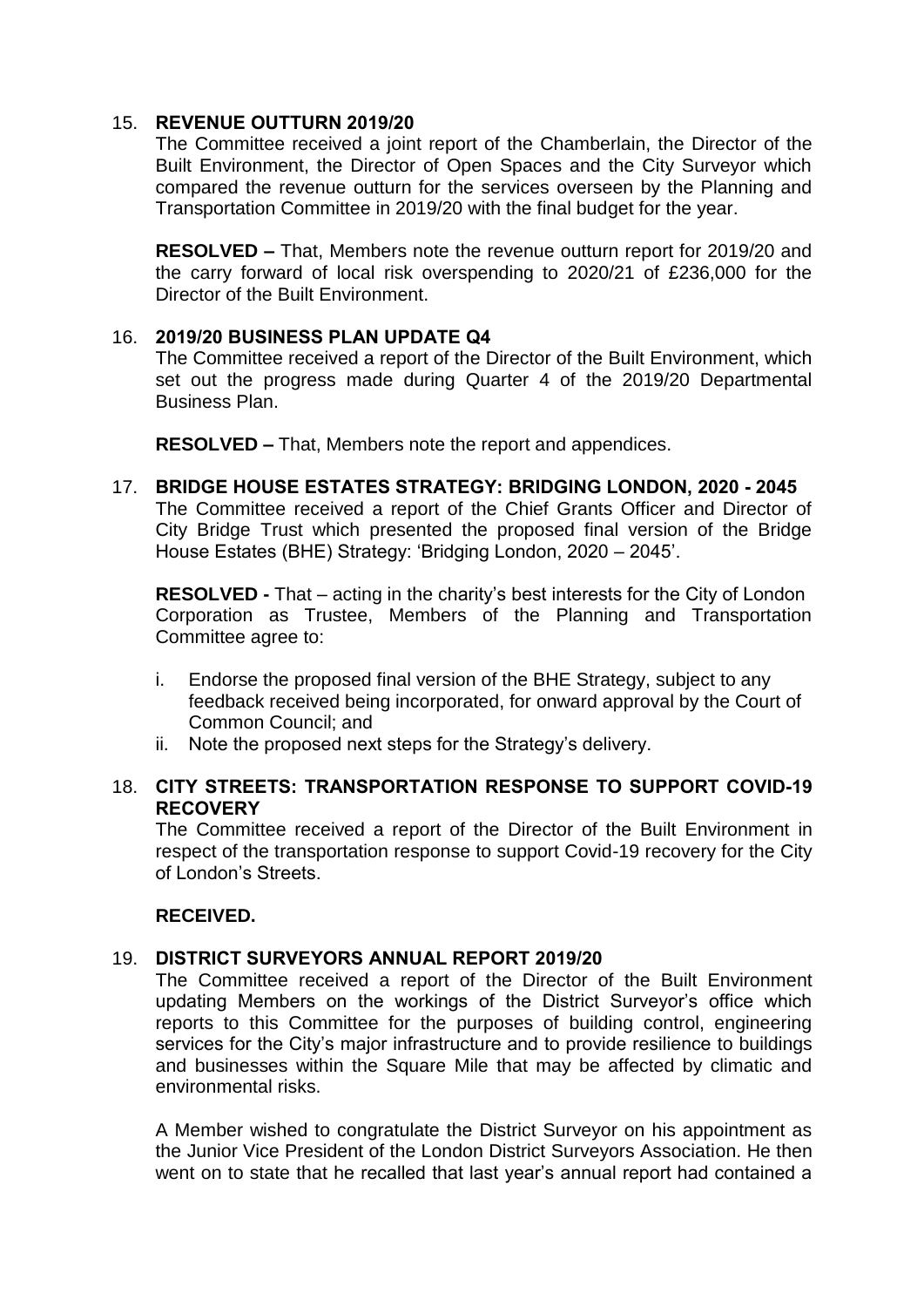table which detailed departmental costs against fee income but could not see this same information presented on this occasion. The Member also referred to the proposed Building Regulation changes from the Government, particularly 2.3 (page 425) where it was suggested that they were to remove the ability for the developer to choose which building control body oversees the construction. He questioned whether the District Surveyor felt that this would be a positive change for his office or a threat.

The District Surveyor reported that information around departmental costs and fee income had been provided in a recent report concerning fee increases. He undertook to recirculate this information to the Member outside of the meeting.

With regard to the second question, the District Surveyor reported that Government proposals, following the Grenfell tragedy, would be that buildings in scope (i.e. any buildings/blocks with residential property and standing at over 18m in height) would come under the Building Safety Regulator. The Building Safety Regulator would be the Health and Safety Executive who would be the Building Control body for these buildings and would be responsible for deciding who would then carry out the work for them. They had indicated that this would be given to local authority building control (in the City Corporation's case the District Surveyor) as opposed to a privately approved inspector. He added that, for his office, this would be a benefit but underlined that this would only apply to buildings in scope. Recently, however, the Government had also indicated that buildings in scope could decrease to encompass those that were 11m and higher and could also be expanded to encompass anywhere providing accommodation where people sleep in future years (e.g. boarding houses, hostels, student accommodation and hotels).

Officers advised that City Corporation staff would be trained accordingly and had been working with government departments to become a 'centre of excellence' and assist other neighbouring boroughs who might lack the expertise.

The Chair commended this positive step and thanked the District Surveyor for his work.

**RESOLVED –** That, Members note the report.

## 20. **PUBLIC LIFT REPORT**

The Committee received a report of the City Surveyor regarding public lift operations.

A Member commented on continuous problems with the lift at Speed House and questioned what was behind this. The City Surveyor reported that the issue here was related to water ingress from the high walk affecting the lift's control panel. Work to remedy this had been undertaken and the lift was now back in service. The Member commented that much work had been undertaken last year to address water ingress. The City Surveyor commented that the remedial action taken last year had not entirely solved the problem and that work around this therefore continued.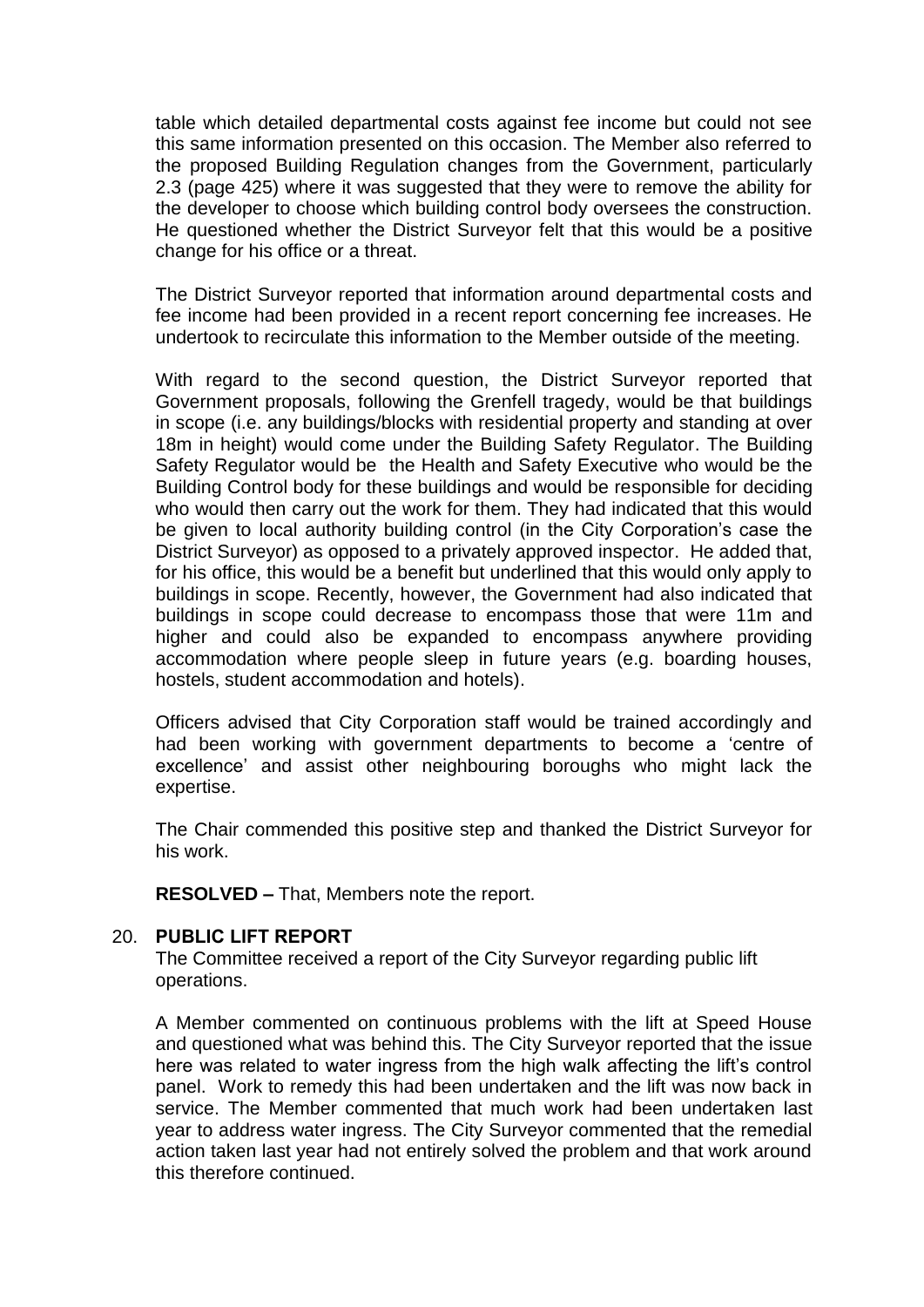Another Member referred to the vandalism of the Blackfriars Bridge lift and the fact that it needed to be taken out of operation in the evenings for this reason. She stated that this lift was in an important location, with the station above. She questioned how this could be tackled going forward. Officers advised that vandalism of the lift was a particular problem at the moment as a result of the walkway being section off for Tideway work, leaving it in a secluded spot. Officers were currently considering installing CCTV at this location to assist the Police in their attempts to address the issue.

# **RECEIVED.**

# 21. **DELEGATED DECISIONS OF THE CHIEF PLANNING OFFICER AND DEVELOPMENT DIRECTOR**

The Committee received a report of the Interim Chief Planning Officer and Development Director detailing development and advertisement applications determined by the Interim Chief Planning Officer and Development Director or those so authorised under their delegated powers since the report to the last meeting.

## **RECEIVED.**

# 22. **VALID PLANNING APPLICATIONS RECEIVED BY DEPARTMENT OF THE BUILT ENVIRONMENT**

The Committee received a report of the Interim Chief Planning Officer and Development Director detailing development applications received by the Department of the Built Environment since the report to the last meeting.

## **RECEIVED.**

# 23. **QUESTIONS ON MATTERS RELATING TO THE WORK OF THE COMMITTEE**

## **Grand Committee/Streets and Walkways Sub Committee**

A Member commented that recent meetings of this Committee had seen monumental agendas and had lasted for extended periods of time (with today being no exception). He commented on how this was undesirable for a number of reasons and questioned whether the Chair agreed that some items could and should be properly agreed by the Streets and Walkways Sub Committee instead. He recognised that the normal operation of Sub Committees had been impacted by the COVID-19 pandemic but asked that items of business now be allocated more sensibly between the Grand Committee and its Sub.

The Chair commented that other Members had made a similar point to him and that he was very happy to delegate matters of detail back to the Sub Committee now that it was back in operation, albeit virtually.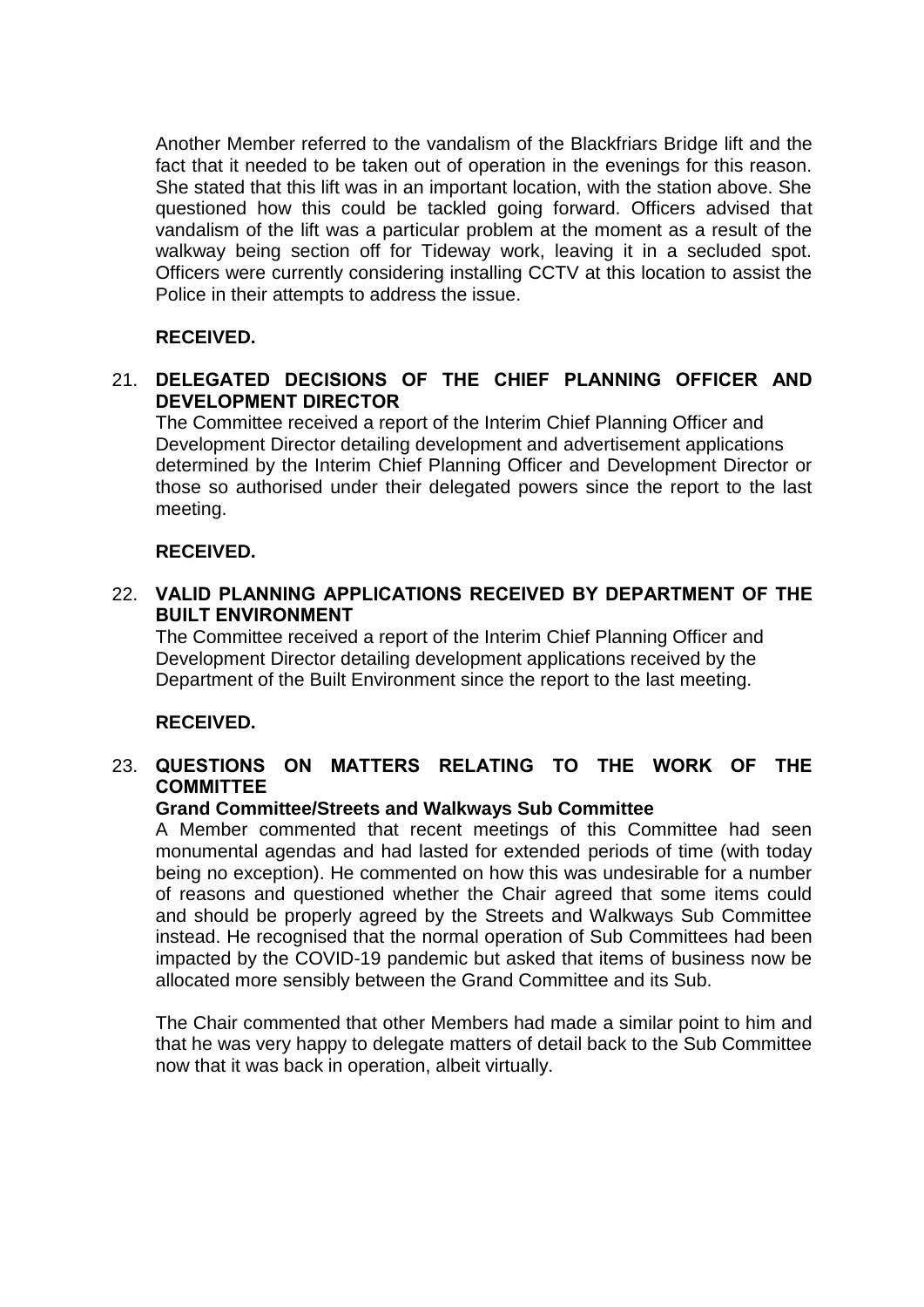# 24. **ANY OTHER BUSINESS THAT THE CHAIRMAN CONSIDERS URGENT Extension of Parking Concessions for Key Workers – request for Delegated Authority**

Officers reminded the Committee that, since lockdown in March, the Corporation had been giving parking concessions to essential frontline workers such as those working within the NHS. This measure was now due for review and, with the continuing pandemic, there were proposals to extend these concessions until 31 August when they could be reviewed further. Members were informed that this approach was in line with Government advice and the Committee's permission for the Town Clerk to approve these proposals under delegated authority in consultation with the Chair and Deputy Chair of this Committee was sought.

**RESOLVED –** That Delegated Authority be granted to the Town Clerk, in consultation with the Chair and Deputy Chairman of the Planning and Transportation Committee, with regard to the extension of parking concessions for key workers until 31 August 2020.

# 25. **EXCLUSION OF THE PUBLIC**

**RESOLVED –** That, under Section 100(A) of the Local Government Act 1972, the public be excluded from the meeting for the following items of business on the grounds that they involve the likely disclosure of exempt information as defined in Part I of Schedule 12A of the Local Government Act as follows:-

| ltem No(s) | Paragraph No(s) |  |
|------------|-----------------|--|
| 27         |                 |  |
| 28         | 3, 5 & 87       |  |

## 26. **NON-PUBLIC MINUTES**

The Committee considered the non-public minutes of the virtual meeting held on 23rd June 2020 and approved them as a correct record.

# 27. **BAYNARD HOUSE CAR PARK - DECLARATION OF SURPLUS OF PART OF PREMISES**

The Committee considered and approved a joint report of the Director of the Built Environment and The City Surveyor relative to Baynard House Car Park and the declaration of surplus of part of the premises.

# 28. **DEBT ARREARS - BUILT ENVIRONMENT (P&T COMMITTEE) - PERIOD ENDING 31ST MARCH 2020**

The Committee received a report of the Director of the Built Environment which informed Members of the level of arrears of invoiced income as at 31st March 2020.

# 29. **NON-PUBLIC QUESTIONS ON MATTERS RELATING TO THE WORK OF THE COMMITTEE**

A Member raised a question on the Combined Court Development, Fleet **Street**